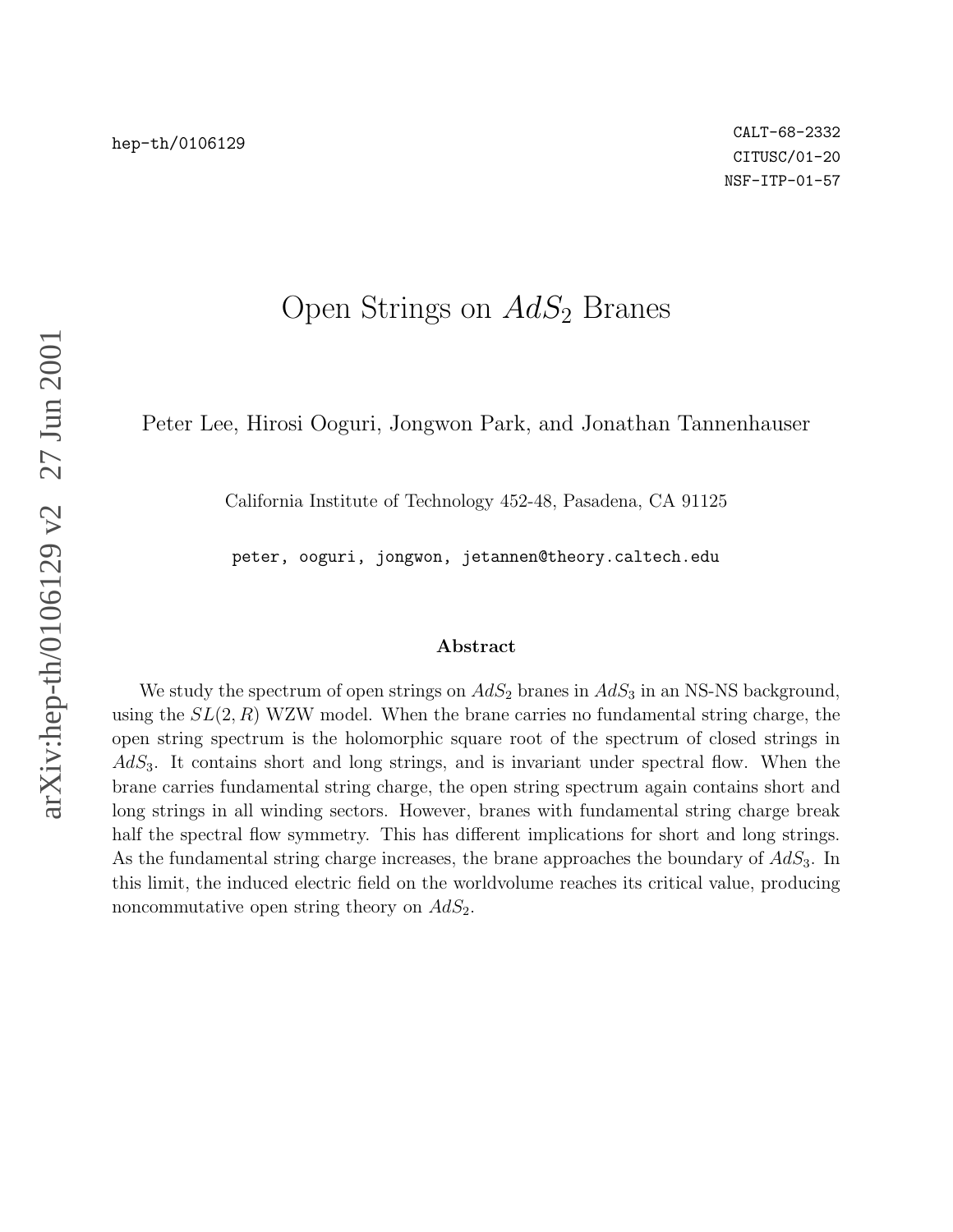# 1 Introduction

The  $SL(2, R)$  WZW model is ubiquitous in string theory. It arises in contexts ranging from the Liouville model in two-dimensional gravity  $[1, 2, 3, 4]$  to three-dimensional Einstein gravity [5] to two-dimensional black holes [6] to Neveu-Schwarz 5-branes [7] and their relation to singularities in Calabi-Yau spaces [8, 9, 10]. In addition, the  $SL(2, R)$  WZW model describes the worldsheet of a string propagating in  $AdS_3$  with a background NS-NS B-field. The application to string theory in  $AdS_3$  is of particular interest, as it opens a window onto the AdS/CFT correspondence beyond the gravity approximation. For all of these reasons, the  $SL(2, R)$  WZW model has been intensively studied for more than a decade.<sup>1</sup>

Last year, a proposal was put forward [12] and checked [11] for the structure of the Hilbert space of the model. The symmetries of the theory require that its Hilbert space decompose as a sum of irreducible representations of the current algebra  $SL(2, R) \times SL(2, R)$ . But which representations appear, and with what multiplicities? According to the proposal of [12], the Hilbert space contains discrete representations and continuous representations, as well as their images under spectral flow. It was argued in [12] that the discrete representations and their spectral flow images correspond to short strings in  $AdS<sub>3</sub>$ , and the continuous representations and their images to long strings. In both cases, the integer  $w$  indexing the spectral flow was interpreted as the winding number of the strings about the center of  $AdS_3$ .

The analysis of  $[12]$  determined the spectrum of *closed* strings in  $AdS_3$ . We address the corresponding problem for open strings. More specifically, our setting is critical open bosonic string theory in  $AdS_3 \times M$ , with an NS-NS background, and in the presence of a D-brane whose worldvolume fills an  $AdS_2$  subspace of  $AdS_3$  and wraps some subspace of the compact space  $\mathcal{M}$ . This  $AdS_2$  brane preserves one linear combination of the left- and right-moving current algebras. Consequently, the Hilbert space of open strings ending on the  $AdS<sub>2</sub>$  brane decomposes as a sum of irreducible representations of a single  $SL(2, R)$ . Our main task will be to determine which representations appear in the spectrum.

Some intuition may be gained from the  $SU(2)$  counterpart of our problem [13, 14, 15, 16, 17, 18, 19, 20, 21]. In the  $SU(2)$  case, the D-brane worldvolumes analogous to our  $AdS_2$ branes are  $S^2$  subspaces embedded in the  $SU(2)$  group manifold  $S^3$ . These  $S^2$  branes are quantized: if the level of the WZW model is k, there are  $k+1$  possible D-brane configurations, labeled by a quantum number *n* taking the values  $n = -k/2, -k/2 + 1, \ldots, k/2$ . If k is even, the D-brane with quantum number  $n = 0$  wraps the equatorial  $S^2$  within  $S^3$ . In general, the D-branes associated with increasing |n| wrap smaller and smaller 2-spheres. By the time n reaches  $\pm k/2$ , the  $S^2$  worldvolumes have degenerated to the north or south pole of  $S^3$ .

The Hilbert space  $\mathcal{H}_n$  of open strings ending on the  $S^2$  brane with quantum number n

<sup>&</sup>lt;sup>1</sup>A representative sample of references is given in [11].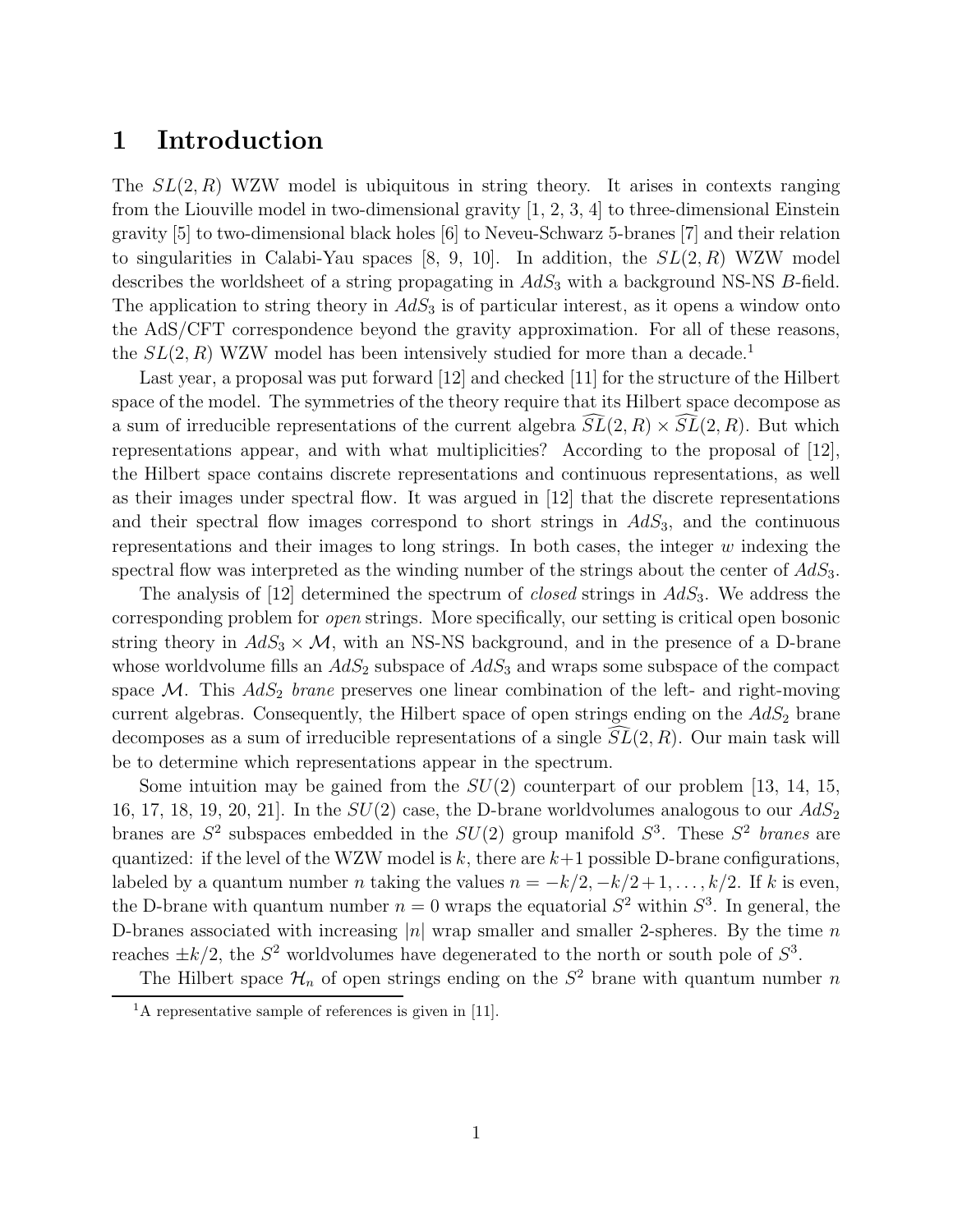decomposes as

$$
\mathcal{H}_n = \bigoplus_{j=0}^{k/2-|n|} D_j, \qquad (1.1)
$$

where  $D_j$  is the irreducible representation of the current algebra  $SU(2)$  whose ground states make up the spin-j representation of  $SU(2)$  [16]. It is evident from (1.1) that the Hilbert space "loses" representations as |n| increases. For example, the Hilbert space of open strings ending on an equatorial  $S^2$  brane is  $\mathcal{H}_{n=0} = \bigoplus_{j=0}^{k/2} D_j$ , which is the holomorphic square root of the Hilbert space of closed strings in  $SU(2)$ , projected onto integral j. On the other hand, when  $n = \pm k/2$  and the D-brane has shrunk to the north pole or the south pole, the Hilbert space is reduced to the single representation  $\mathcal{H}_{n=\pm k/2} = D_{j=0}$ .

We seek a similarly detailed picture of the Hilbert space of  $AdS_2$  branes in  $AdS_3$ . Our method resembles that of  $[12]$ : we start by constructing *classical* open string worldsheet solutions, based on which we then conjecture the form of the *quantum* Hilbert space. To test the validity of this approach, and to introduce the tools we will need for  $SL(2, R)$  in what may be a more familiar context, we begin in section 2 with a semiclassical treatment of  $S^2$  branes in the  $SU(2)$  WZW model. The Hilbert space structure that emerges from our semiclassical methods is identical to that of (1.1), though we cannot see the quantization of the parameter  $n^2$  Our approach explains naturally in terms of the geometry of  $S^3$  why  $SU(2)$  representations are skimmed off the Hilbert space as |n| increases.

We then return to the  $SL(2, R)$  WZW model. Following a review in section 3 of the closed string Hilbert space, we take up the subject of  $AdS_2$  branes in sections 4 and 5. Like the  $S^2$  branes in  $SU(2)$ , the  $AdS_2$  branes in  $SL(2, R)$  are quantized. The quantum number they carry is essentially fundamental string charge. In a suitable coordinate system, each  $AdS_2$  brane is located at some fixed value  $\psi_0$  of one of the coordinates. The quantization condition is

$$
\sinh \psi_0 = g_s Q \,, \tag{1.2}
$$

where  $g_s$  is the string coupling constant and  $Q$  is the fundamental string charge carried by the brane. The condition (1.2) restricts  $\psi_0$  to a discrete (but now, neither finite nor bounded!) set of allowed values. As with the  $S<sup>2</sup>$  branes, though, our analysis is insensitive to this quantization.

The simplest case,  $\psi_0 = 0$ , is treated in section 4. This case is the  $SL(2, R)$  analogue of the equatorial  $S^2$  branes in the  $SU(2)$  WZW model. An  $AdS_2$  brane with  $\psi_0 = 0$  is a "straight" brane cutting through the middle of  $AdS_3$ . The Dirichlet boundary condition defining such a straight brane preserves the full spectral flow symmetry of the closed string theory. Semiclassical analysis suggests that the open string Hilbert space is the holomorphic square root of the Hilbert space of closed strings in  $AdS<sub>3</sub>$ . A one-loop Euclidean partition function calculation, described in Appendix B, confirms this conjecture.

<sup>&</sup>lt;sup>2</sup>A semiclassical argument for the quantization of *n* was given in [19].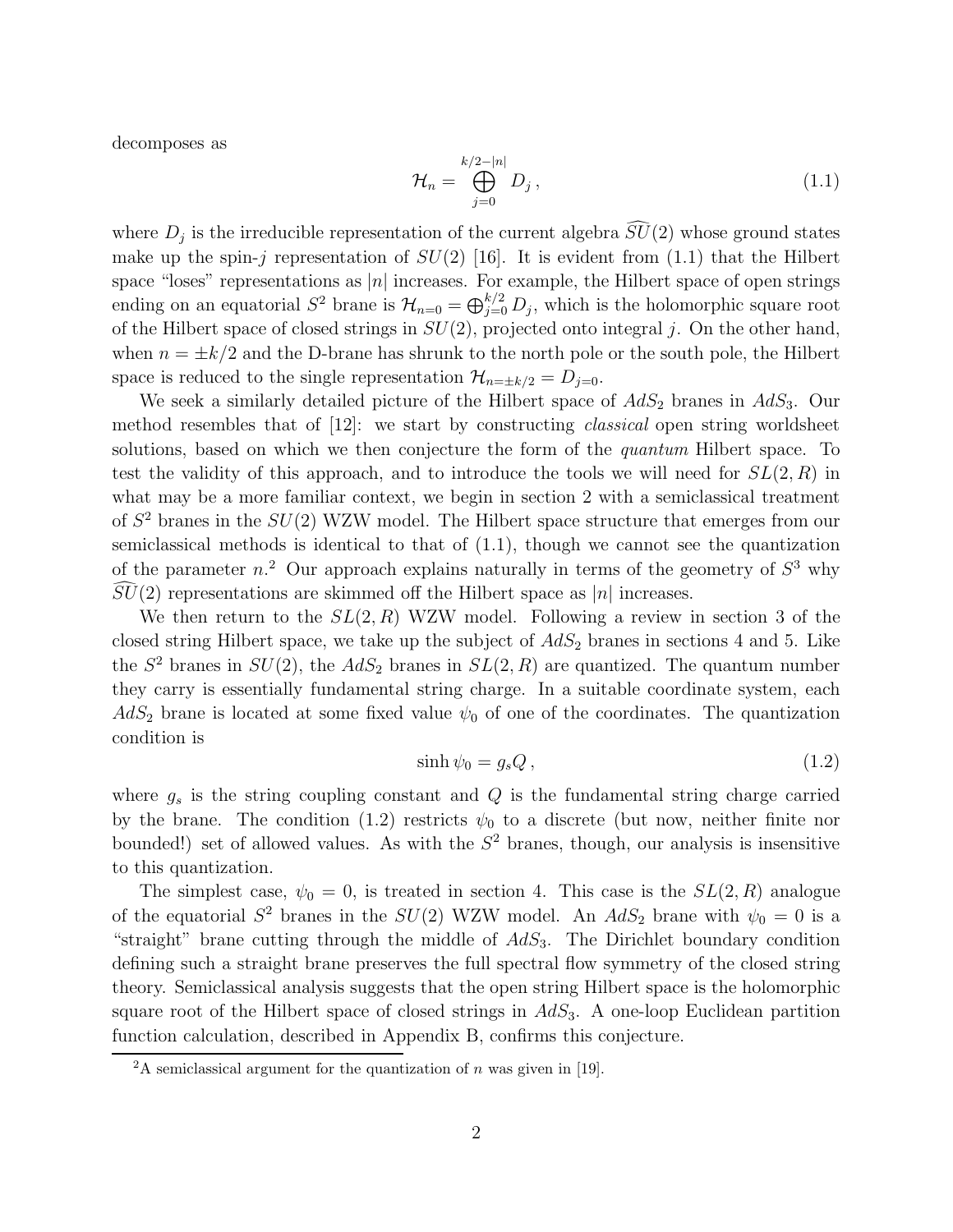Section 5 is devoted to branes with  $\psi_0 \neq 0$ . Exact quantitative results are unavailable here; nevertheless, we are able to arrive at a qualitative picture of the Hilbert space.

An  $AdS_2$  brane with  $\psi_0 \neq 0$  is analogous to an  $S^2$  brane with  $n \neq 0$  in the  $SU(2)$  WZW model. Varying  $\psi_0$  away from zero curves the brane towards the boundary of  $AdS_3$ . Unlike the situation for  $S^2$  branes in  $S^3$ , there is no loss of representations as  $|\psi_0|$  increases. This difference is traceable to a simple difference in the geometry of the two setups.

Introducing an  $AdS_2$  brane with  $\psi_0 \neq 0$  breaks half the spectral flow symmetry: the curved-brane Dirichlet boundary condition is preserved only if the integer w parametrizing the spectral flow is even. Nevertheless, we can construct classical short and long string solutions—and the Hilbert space contains discrete and continuous representations—of both odd and even  $w$ . There is an important difference, though, between the short and long string solutions, having to do with the action on  $AdS_3$  of PT, the spacetime parity and time-reversal symmetry. When acting on discrete representations, PT flips the parity of w. Thus it is possible to reach a discrete representation of any given value of  $w$  from a discrete representation of any other given  $w$  by a sequence of symmetry transformations: even w spectral flow and, if necessary, target space PT. Consequently, the  $\psi_0$  dependence of the density of states of the discrete representations is the same for all  $w$ . By contrast, PT maintains the parity of w when acting on continuous representations. Thus the  $\psi_0$ dependence of the density of states of the continuous representations is different for odd and even w. We highlight this difference by examining the contributions of the odd and even  $w$ sectors to the divergence structure of the one-loop Euclidean partition function.

In the limit  $\psi_0 \to \pm \infty$ , the  $AdS_2$  brane approaches the boundary of  $AdS_3$ , and the induced electric field on the brane worldvolume approaches its critical value. We therefore conjecture that the  $\psi_0 \to \infty$  limit reproduces noncommutative open string (NCOS) theory on  $AdS<sub>2</sub>$ . At the end of section 5, we show that, in this limit, the WZW Lagrangian takes a form similar to the Lagrangian of noncommutative open strings [22, 23], appropriately modified to account for the  $AdS_2$  background. We also take some preliminary steps towards a computation of the one-loop partition function.

Section 6 contains a summary and some conclusions.

Towards the completion of this work, we received the preprint [24], which contains some overlap with certain of our results. In addition, branes in  $AdS<sub>3</sub>$  were recently studied from a different point of view in [25].

# $2 S^2$  Branes in the  $SU(2)$  WZW Model

In this section, we study  $S^2$  branes in the  $SU(2)$  WZW model from a semiclassical point of view. Our reasons for doing so are twofold. First, the  $SU(2)$  WZW model is in several important ways similar to—and different from—the  $SL(2, R)$  WZW model which is our main focus, and it is useful to develop the ideas we will need later on in a more familiar setting.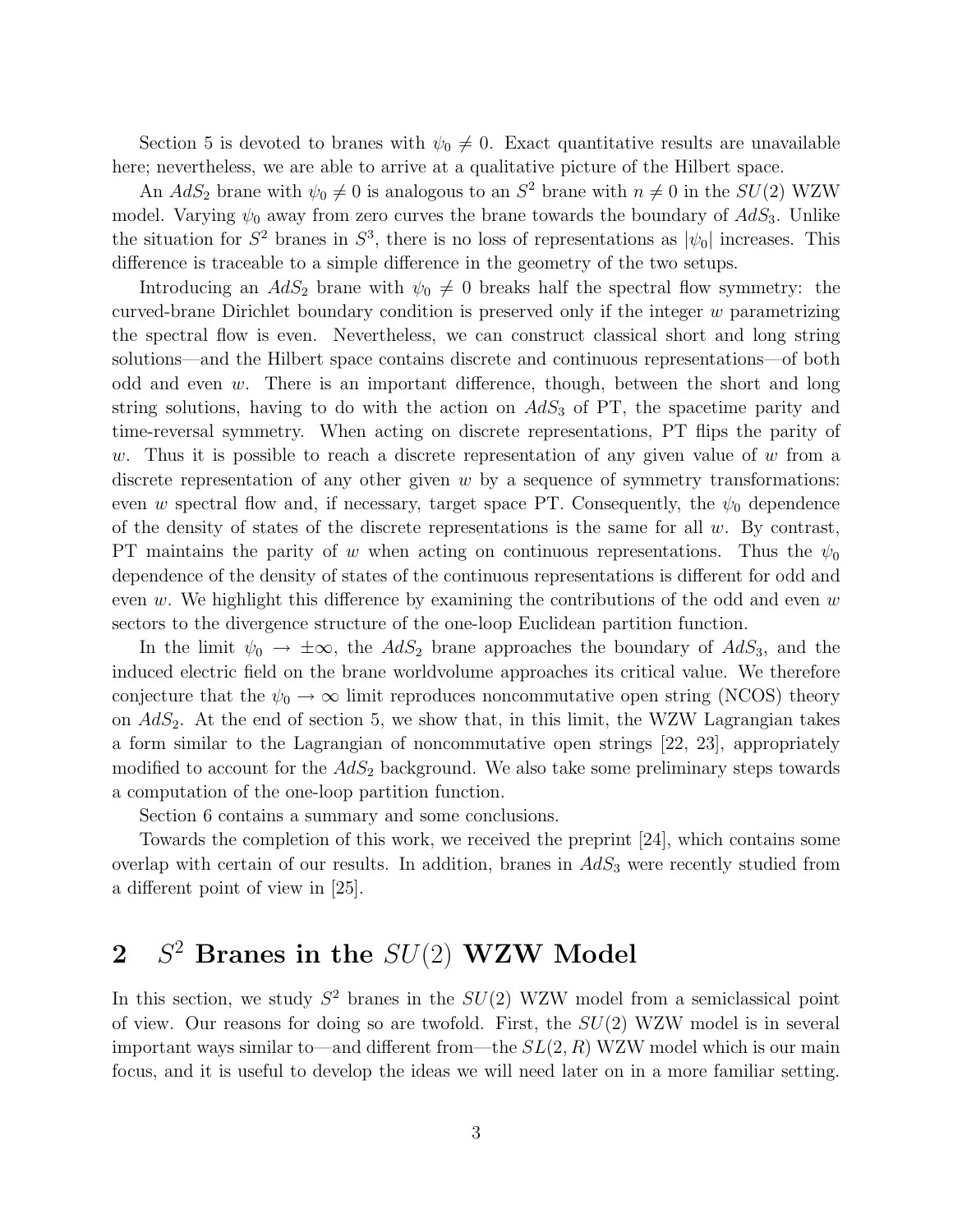Second, the  $SU(2)$  WZW model provides a testing ground for the semiclassical techniques that will eventually help us maneuver through the intricacies of the  $SL(2, R)$  WZW model. By examining *classical* open strings ending on  $S^2$  branes in  $S^3$ , we will be led to the picture of [16] for the structure of the quantum Hilbert space.

Before turning to the analysis of  $S^2$  branes in  $S^3$ , let us begin with some remarks on branes in WZW models in general [26, 18]. In free bosonic open string theory with target space coordinates  $X^a$ , the standard boundary conditions at the string endpoints may be expressed as

$$
\partial_+ X^a = \pm \partial_- X^a \,,\tag{2.1}
$$

with the plus sign indicating a Neumann condition and the minus sign a Dirichlet condition. In the free theory, the  $\partial_+ X^a$  ( $\partial_- X^a$ ) are (anti-)holomorphically conserved currents. The simplest extension to strings propagating on group manifolds replaces  $\partial_+ X^a$  ( $\partial_- X^a$ ) by the (anti)-holomorphically conserved currents  $J_R^a$  ( $J_L^a$ ). In addition, we could generalize (2.1) to the condition

$$
\partial_+ X^a = R^a_b \partial_- X^b \,, \tag{2.2}
$$

where  $R_b^a$  is a constant matrix; which directions are Neumann and which Dirichlet are then determined by the eigenvalues of  $R_b^a$ . The corresponding operation in the WZW model involves "twisting" the condition relating the left- and right-moving currents by an automorphism R of the Lie algebra  $[26, 18]$ ,

$$
J_R^a + R_b^a J_L^b = 0.
$$
\n(2.3)

The statement that R is a Lie algebra automorphism means that, for all group generators  $T^a$ and  $T^b$ ,  $[R(T^a), R(T^b)] = R([T^a, T^b])$ . The automorphism R is further required to preserve conformal invariance at the worldsheet boundary. In (2.1) we had a choice of sign; choosing the plus sign in (2.3) ensures that the boundary conditions preserve the affine symmetry algebra.<sup>3</sup>

The condition  $(2.3)$  is called a *gluing condition*, and implies the boundary conditions satisfied by the target space coordinates. The gluing condition (2.3) defines branes, whose worldvolumes within the group manifold  $G$  extend in the directions for which the boundary conditions derived from (2.3) are Neumann. The brane worldvolume containing a fixed element  $g \in G$  can be represented as the "twined" conjugacy class

$$
\mathcal{W}_g^r = \{r(h)gh^{-1} : h \in G\},\tag{2.4}
$$

where  $r$  is the group automorphism induced near the identity from the Lie algebra automorphism  $R^4$ .

<sup>&</sup>lt;sup>3</sup>We will not consider the more general brane configurations that can be obtained by relaxing this requirement.

<sup>&</sup>lt;sup>4</sup>For X in the Lie algebra and t sufficiently small,  $r(e^{tX}) = e^{tR(X)}$ .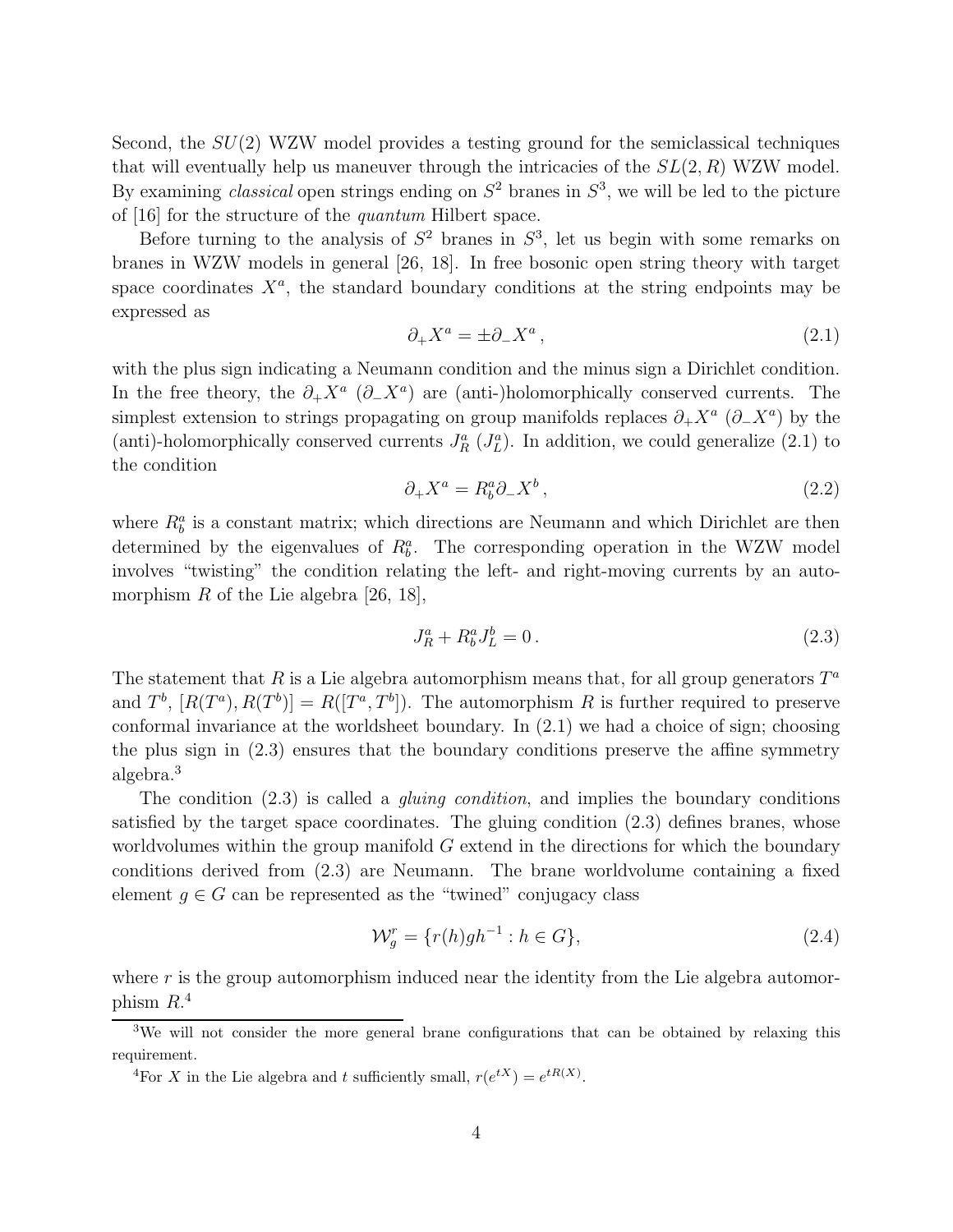Now let us make this concrete for the case of branes in  $S^3$ , the group manifold of  $SU(2)$ . We write the general  $SU(2)$  group element as

$$
g = \exp\left(i\vec{\psi}\cdot\vec{\sigma}\right),\tag{2.5}
$$

where

$$
\vec{\psi} = \left(\psi - \frac{\pi}{2}\right) \left(\sin \omega \cos \phi, \sin \omega \sin \phi, \cos \omega\right),\tag{2.6}
$$

the coordinates  $(\psi, \omega, \phi)$  lie in the ranges

$$
-\frac{\pi}{2} \le \psi \le \frac{\pi}{2}, \qquad 0 \le \omega \le \pi, \qquad 0 \le \phi \le 2\pi, \tag{2.7}
$$

and  $\vec{\sigma} = (\sigma_1, \sigma_2, \sigma_3)$  is the vector of Pauli matrices. Explicitly, in this parametrization,

$$
g = \begin{pmatrix} \sin \psi - i \cos \omega \cos \psi & -i e^{-i\phi} \cos \psi \sin \omega \\ -i e^{i\phi} \cos \psi \sin \omega & \sin \psi + i \cos \omega \cos \psi \end{pmatrix}.
$$
 (2.8)

The  $S<sup>3</sup>$  metric in these coordinates is

$$
ds^{2} = d\psi^{2} + \cos^{2}\psi \left(d\omega^{2} + \sin^{2}\omega d\phi^{2}\right),
$$
\n(2.9)

from which it is apparent that the surfaces of constant  $\psi$  are 2-spheres embedded in  $S^3$ .

Classical string worldsheets in  $S^3$  are given by solutions of the  $SU(2)$  WZW model. We take the worldsheet coordinates to be  $\tau$  and  $\sigma$ . For closed strings,  $\sigma$  is periodic with period  $2\pi$ ; for open strings,  $0 \le \sigma \le \pi$ . It is also convenient to define the light-cone combinations

$$
x^{\pm} = \tau \pm \sigma. \tag{2.10}
$$

The WZW theory possesses three right- and left-moving currents, which may be grouped into the matrices

$$
J_R = k \, \partial_+ g g^{-1} \,, \qquad J_L = k \, g^{-1} \partial_- g \, ; \tag{2.11}
$$

here  $k$  is the level of the WZW model. The WZW equations of motion state that these currents are conserved, *i.e.*,  $\partial_- J_R = \partial_+ J_L = 0$ .

Taking the Lie algebra automorphism in (2.3) to be trivial leads to the gluing condition

$$
J_L = -J_R. \tag{2.12}
$$

The worldvolumes of the associated branes are ordinary conjugacy classes of  $S<sup>3</sup>$ : they are the 2-spheres given by

$$
\operatorname{Tr} g = 2\sin\psi_0,\tag{2.13}
$$

for some constant  $\psi_0 \in [-\pi/2, \pi/2]$ . The worldvolume of the  $S^2$  brane with  $\psi_0 = 0$  spans the equatorial 2-sphere of  $S^3$ ; as  $|\psi_0| \to \pi/2$ , the  $S^2$  branes degenerate to single points at the north or south pole.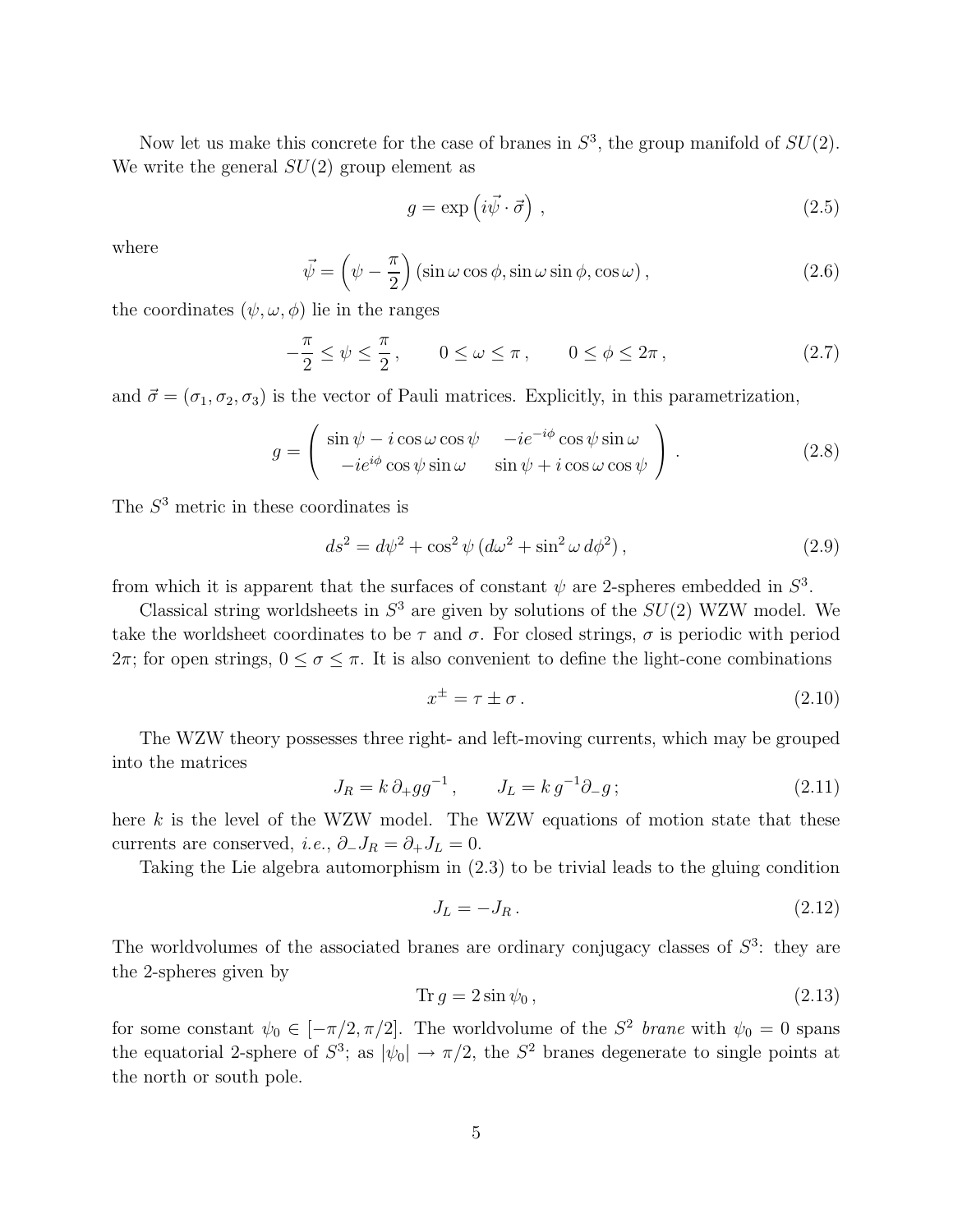It is useful to introduce a second parametrization of the  $SU(2)$  group element,

$$
g = \begin{pmatrix} \sin r \sin \theta + i \cos r \sin t & -\cos r \cos t - i \cos \theta \sin r \\ \cos r \cos t - i \cos \theta \sin r & \sin r \sin \theta - i \cos r \sin t \end{pmatrix},
$$
(2.14)

where the coordinates  $(r, \theta, t)$  satisfy

$$
0 \le r \le \frac{\pi}{2}, \qquad 0 \le \theta, t \le 2\pi. \tag{2.15}
$$

The  $S<sup>3</sup>$  metric in these coordinates takes the form

$$
ds^2 = \cos^2 r \, dt^2 + dr^2 + \sin^2 r \, d\theta^2 \,. \tag{2.16}
$$

One simple class of open string configurations satisfying the WZW equations of motion is given by

$$
t = a\tau, \qquad \theta = a\sigma + \theta_0, \qquad r = r_0, \tag{2.17}
$$

where  $0 \le a \le 1$  and  $0 \le \theta_0 \le \pi/2$ .<sup>5</sup> The solutions satisfy the Dirichlet condition defining the  $S^2$  brane, provided

$$
\sin \theta_0 = \frac{\sin \psi_0}{\sin r_0} \quad \text{and} \quad a = 1 - \frac{2\theta_0}{\pi}.
$$
 (2.18)

It follows that

$$
a \le 1 - \frac{2|\psi_0|}{\pi} \,. \tag{2.19}
$$

That is, a has an upper bound that decreases with increasing  $|\psi_0|$ . The geometry of the  $S^2$ branes and their attached open strings is shown in Figure 1(a).

Let us compare the result of our classical analysis with the known structure of the quantum Hilbert space of open strings ending on  $S<sup>2</sup>$  branes. The Hilbert space is a sum of representations of  $SU(2)$ ; the spin j of a representation appearing in the sum is related to the parameter a of the associated classical solution by  $j = ka/2$ . Although the analysis we have just presented is not refined enough to see it,  $\psi_0$  is quantized [19] as  $\psi_0 = \frac{\pi n}{k}$  $\frac{\pi n}{k}$ , where  $n = -k/2, -k/2 + 1, \ldots, k/2$ . Thus, for given  $\psi_0$ , the bound (2.19) on a translates into a bound

$$
j \le \frac{k}{2} - |n| \tag{2.20}
$$

<sup>&</sup>lt;sup>5</sup>This range for  $\theta_0$  assumes that  $\psi_0 > 0$ . If  $\psi_0 < 0$ , the proper range for  $\theta_0$  is  $\pi \leq \theta_0 \leq 3\pi/2$ . The bound  $0 \le a \le 1$  will be explained in greater detail in the analogous  $SL(2, R)$  context in section 5.1; essentially, any solution with arbitrary  $a$  can be mapped by spectral flow to a solution satisfying the bound. One important difference between the  $SL(2, R)$  and  $SU(2)$  WZW models, though, is that, in the quantum theory of the  $SL(2, R)$  WZW model, spectral flow generates new representations of the current algebra, whereas in the  $SU(2)$  WZW model, it does not.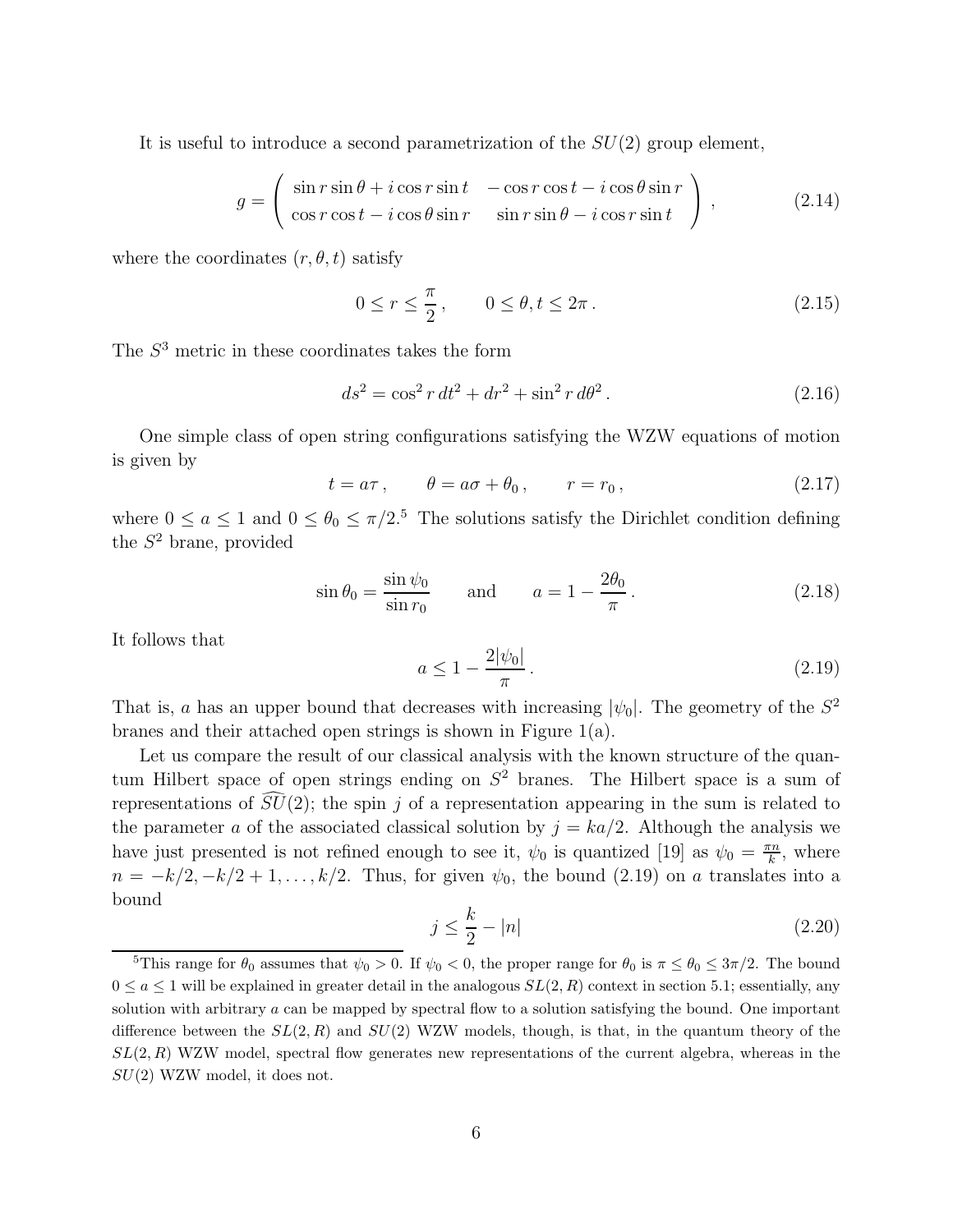

Figure 1: (a) A view at fixed t of  $S^2$  branes and open strings ending on them. (b) A view at fixed t of a system of two  $S^2$  branes with open strings.

on the spins of the allowed representations in the Hilbert space. This bound matches the conformal field theory analysis of [16], in which the Hilbert space  $\mathcal{H}_n$  of open strings ending on the brane labeled by  $n$  was shown to be

$$
\mathcal{H}_n = \bigoplus_{j=0}^{k/2} N_{\alpha\alpha}^j D_j \,, \tag{2.21}
$$

where  $\alpha = \frac{1}{2}$  $rac{1}{2}(n+\frac{k}{2})$  $\frac{k}{2}$ ,  $D_j$  is the irreducible spin-j highest weight representation of  $SU(2)$ , and the fusion coefficients are given by

$$
N_{\alpha\beta}^{j} = \begin{cases} 1 & \text{if } |\alpha - \beta| \le j \le \min\{\alpha + \beta, k - \alpha - \beta\} \\ \text{and } 2(j + \alpha + \beta) \equiv 0 \mod 2 \\ 0 & \text{otherwise.} \end{cases}
$$
 (2.22)

A priori, the sum over j is to be taken in half-integer steps  $(i.e., j = 0, 1/2, \ldots, k/2)$ . However, the fusion coefficient  $N^j_{\alpha\alpha}$  is nonzero only if j is an integer. The equatorial  $S^2$ brane has  $\alpha = k/4$ ; the branes at the poles have  $\alpha = 0$  and  $\alpha = k/2$ . For all  $\alpha$ , the sum cuts off at min  $(2\alpha, k - 2\alpha)$ , which is readily seen to be equivalent to the cutoff  $(2.20)$ . Thus (2.21) is identical to (1.1). Our classical methods have reproduced information about the quantum Hilbert space.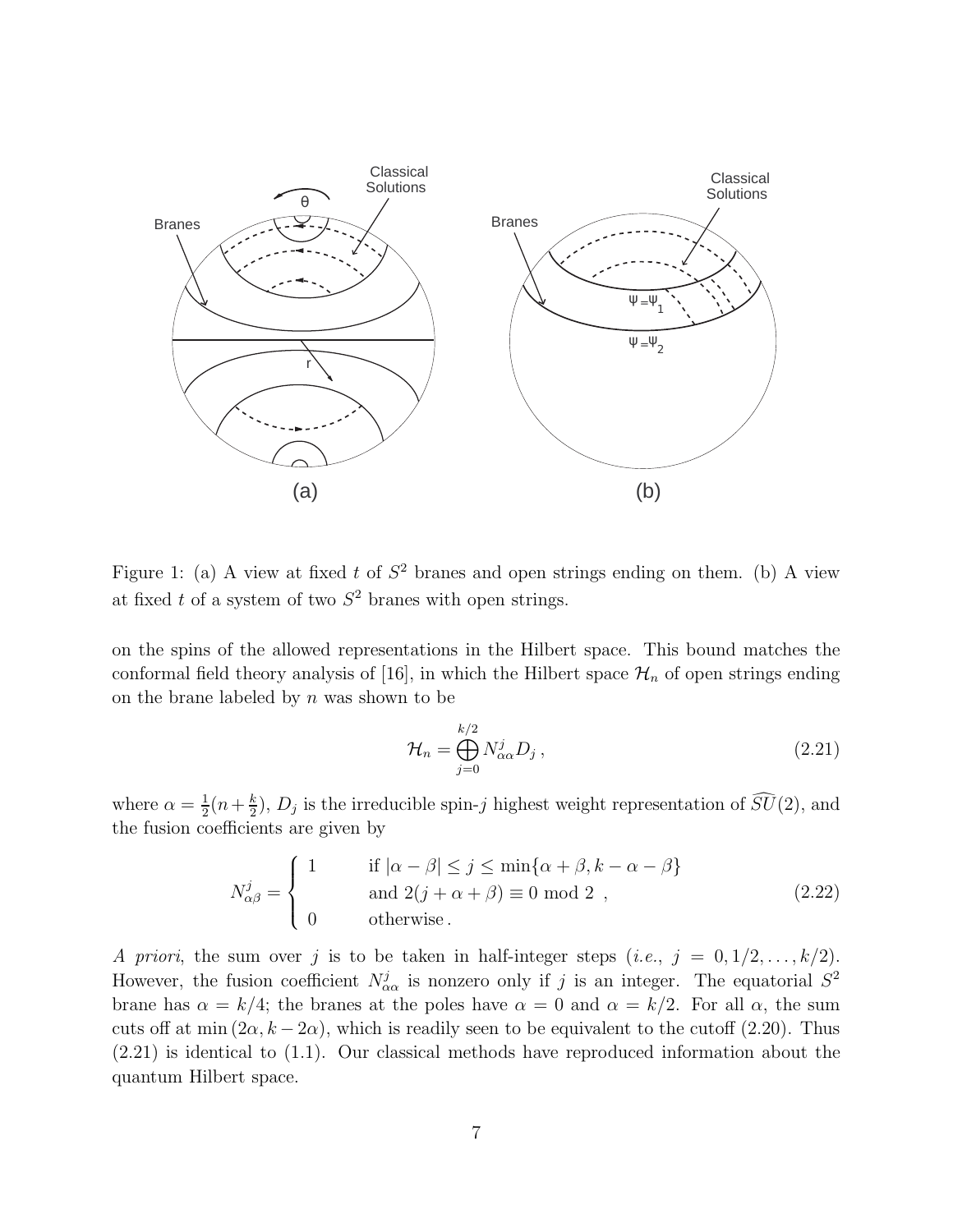The restriction to integral j in the sum  $(2.21)$  (or  $(1.1)$ ) can be simply understood, at least for equatorial  $S^2$  branes. In addition to the stringy solutions (2.17), the equatorial  $S^2$ brane also admits the particle-like geodesic solutions

$$
t = a\tau, \qquad r = 0. \tag{2.23}
$$

Let us consider the  $k \to \infty$  limit of the theory. In this limit, if we expand around geodesic solutions like  $(2.23)$ , the WZW model reduces to quantum mechanics on  $S^2$ . Its Hilbert space is therefore the space  $\mathcal{L}^2(S^2)$  of square-integrable functions on  $S^2$ . This space decomposes into spherical harmonics, which correspond to representations of integral spin only.

We conclude this section with a slight generalization. Let us consider a system of two  $S^2$ branes, located at  $\psi = \psi_1 = \pi n_1/k$  and  $\psi = \psi_2 = \pi n_2/k$ ; without loss of generality, we may assume that  $\psi_1 > 0$  and  $|\psi_1| > |\psi_2|$ , as shown in Figure 1(b). The conformal field theory analysis that led to (2.21) and the expression (2.22) for the fusion coefficients now tells us that the Hilbert space of strings stretching from the brane at  $\psi_1$  to the brane at  $\psi_2$  has the decomposition

$$
\mathcal{H}_{n_1,n_2} = \bigoplus_{j=\frac{1}{2}|n_1-n_2|}^{\frac{1}{2}(k-n_1-n_2)} D_j.
$$
\n(2.24)

We wish to reproduce the bound on  $j$  by semiclassical methods. We consider classical solutions of the form (2.17), subject to the Dirichlet boundary conditions

$$
\sin \theta_0 \sin r_0 = \sin \psi_1, \qquad (2.25)
$$

$$
\sin(a\pi + \theta_0)\sin r_0 = \sin\psi_2. \tag{2.26}
$$

An argument like the one in the single-brane example shows that now a is bounded both above and below,

$$
\frac{|\psi_1 - \psi_2|}{\pi} \le a \le 1 - \frac{\psi_1 + \psi_2}{\pi}.
$$
\n(2.27)

The solutions saturating the inequalities are those with  $r_0 = \pi/2$ . Since  $j = ka/2$ , the bound on a translates to

$$
\frac{1}{2}|n_1 - n_2| \le j \le \frac{1}{2}(k - n_1 - n_2), \qquad (2.28)
$$

which matches the conformal field theory result.

# 3 Closed Strings in  $AdS_3$

Our search in sections 4 and 5 for solutions of the  $SL(2, R)$  WZW model corresponding to open strings ending on branes will be guided by the known properties of closed string solutions. In this section, we summarize the analysis of [12] of closed bosonic string theory in  $AdS<sub>3</sub>$ . Our review has two parts. First, we survey the classical closed string solutions of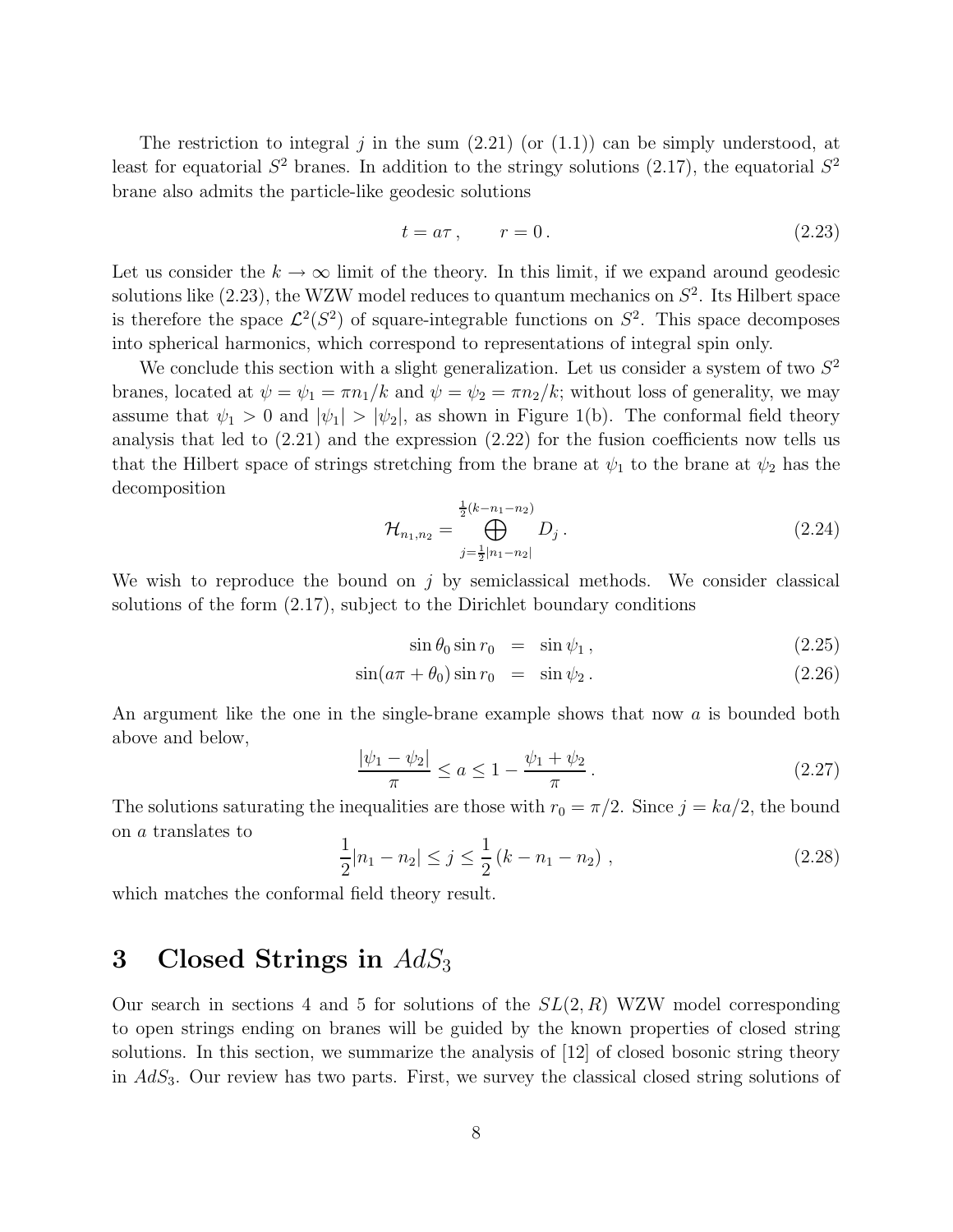the  $SL(2, R)$  WZW model, beginning with simple geodesic solutions and building up more complicated solutions by acting with global isometries and spectral flow. Next, we sketch the structure of the quantum Hilbert space.

## 3.1 Classical Solutions

The space  $AdS_3$  is the group manifold of  $SL(2, R)$ . If we think of  $AdS_3$  (with unit antide Sitter radius) as the hyperboloid

$$
(X0)2 - (X1)2 - (X2)2 + (X3)2 = 1
$$
\n(3.1)

embedded in  $\mathbb{R}^{2,2}$ , then a point in  $AdS_3$  is given by the  $SL(2,R)$  matrix

$$
g = \begin{pmatrix} X^0 + X^1 & X^2 + X^3 \\ X^2 - X^3 & X^0 - X^1 \end{pmatrix} .
$$
 (3.2)

As usual, to avoid closed timelike curves, we actually work with the universal cover of  $AdS_3$ . We may alternatively parametrize g in terms of the global coordinates  $(\rho, \theta, t)$  defined in Appendix A,

$$
g = \begin{pmatrix} \cos t \cosh \rho - \cos \theta \sinh \rho & \sin t \cosh \rho + \sin \theta \sinh \rho \\ -\sin t \cosh \rho + \sin \theta \sinh \rho & \cos t \cosh \rho + \cos \theta \sinh \rho \end{pmatrix}.
$$
 (3.3)

The  $AdS_3$  metric in these coordinates is

$$
ds2 = -\cosh2 \rho dt2 + d\rho2 + \sinh2 \rho d\theta2.
$$
 (3.4)

The parametrization (3.3) is the  $SL(2, R)$  counterpart of the  $SU(2)$  parametrization (2.14).

Like the  $SU(2)$  theory, the  $SL(2, R)$  theory possesses three conserved right- and leftmoving currents,

$$
J_R^a(x^+) = k \text{Tr} \left( T^a \partial_+ g g^{-1} \right) , \qquad J_L^a(x^-) = k \text{Tr} \left( T^{a*} g^{-1} \partial_- g \right) \qquad (a = +, -, 3). \tag{3.5}
$$

Here  $k$  is again the level of the WZW model, and the  $T^a$ , given in terms of the Pauli matrices by

$$
T^{3} = -\frac{i}{2}\sigma_{2}, \qquad T^{\pm} = \frac{1}{2}(\sigma_{3} \pm i\sigma_{1}), \qquad (3.6)
$$

form a basis of the Lie algebra of  $SL(2, R)$ . Sometimes we write the currents in the matrix form

$$
J_R = k \partial_+ g g^{-1} , \qquad J_L = k g^{-1} \partial_- g . \tag{3.7}
$$

The general solution g of the WZW model can be factored as a product of left-moving and right-moving parts,

$$
g(\sigma, \tau) = g_+(x^+)g_-(x^-), \qquad (3.8)
$$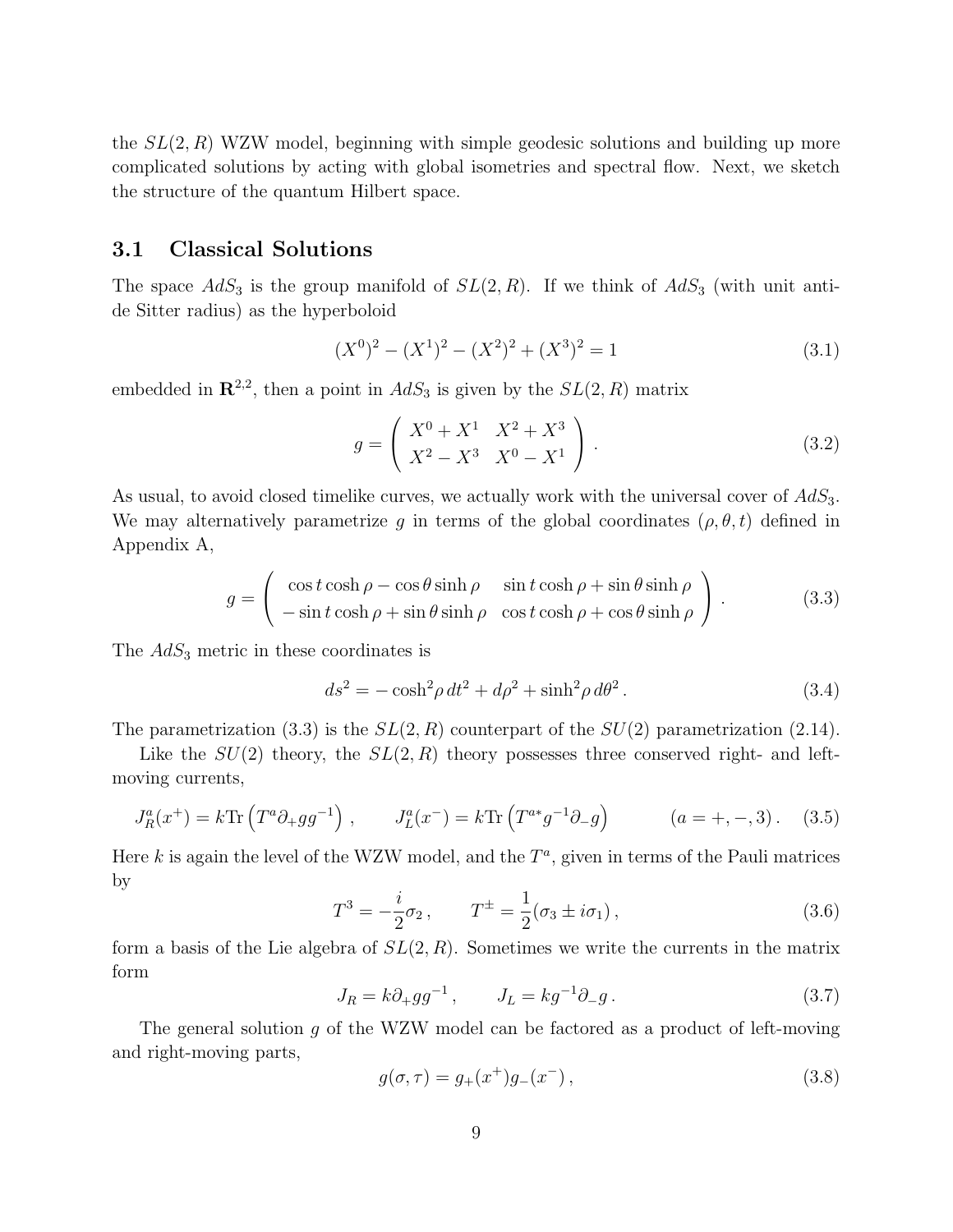but, as we have said, it is useful to begin by studying geodesic solutions, which depend only on the time coordinate  $\tau$ .

The simplest timelike geodesic solution is

$$
g_0 = \begin{pmatrix} \cos \alpha \tau & \sin \alpha \tau \\ -\sin \alpha \tau & \cos \alpha \tau \end{pmatrix},
$$
 (3.9)

describing a point particle at the center of  $AdS_3$ ,

$$
t = \alpha \tau, \qquad \rho = 0. \tag{3.10}
$$

The most general timelike geodesic can be obtained by acting on (3.9) with the global isometry group  $SL(2, R) \times SL(2, R)$  of the WZW model. Such a solution has the form

$$
g = U \begin{pmatrix} \cos \alpha \tau & \sin \alpha \tau \\ -\sin \alpha \tau & \cos \alpha \tau \end{pmatrix} V, \qquad (3.11)
$$

where U and V are constant  $SL(2, R)$  elements. The parameter  $\alpha$  in (3.9) and (3.11) is related through the Virasoro constraints to the conformal weight h of the sigma model on the compact space  $M$ . The conserved currents of the solution  $(3.9)$  are

$$
J_L^3 = J_R^3 = \frac{k\alpha}{2}, \qquad J_L^{\pm} = J_R^{\pm} = 0, \tag{3.12}
$$

and the energy, defined as the sum of the zero modes of  $J_L^3$  and  $J_R^3$ , is  $k\alpha$ .

The construction of spacelike geodesics is similar. The simplest spacelike geodesic solution

$$
g_0 = \begin{pmatrix} e^{\alpha \tau} & 0\\ 0 & e^{-\alpha \tau} \end{pmatrix}
$$
 (3.13)

describes a straight line through the spacelike section  $t = 0$  of  $AdS_3$ . Its currents are

$$
J_L^3 = J_R^3 = 0, \qquad J_L^{\pm} = J_R^{\pm} = \frac{k\alpha}{2}, \qquad (3.14)
$$

and its energy is zero. The most general spacelike geodesic solution is

$$
g = Ug_0V, \t\t(3.15)
$$

where, again, U and V are constant  $SL(2, R)$  isometries.

Given a classical solution  $\tilde{g}(\sigma, \tau) = \tilde{g}_+(x^+)\tilde{g}_-(x^-)$ , we can generate a new solution  $g(\sigma, \tau) = g_+(x^+)g_-(x^-)$  by spectral flow, which involves setting

$$
g_{+} = e^{\frac{i}{2}wx^{+}\sigma_{2}}\tilde{g}_{+}\,, \qquad g_{-} = \tilde{g}_{-}e^{\frac{i}{2}wx^{-}\sigma_{2}}\,, \tag{3.16}
$$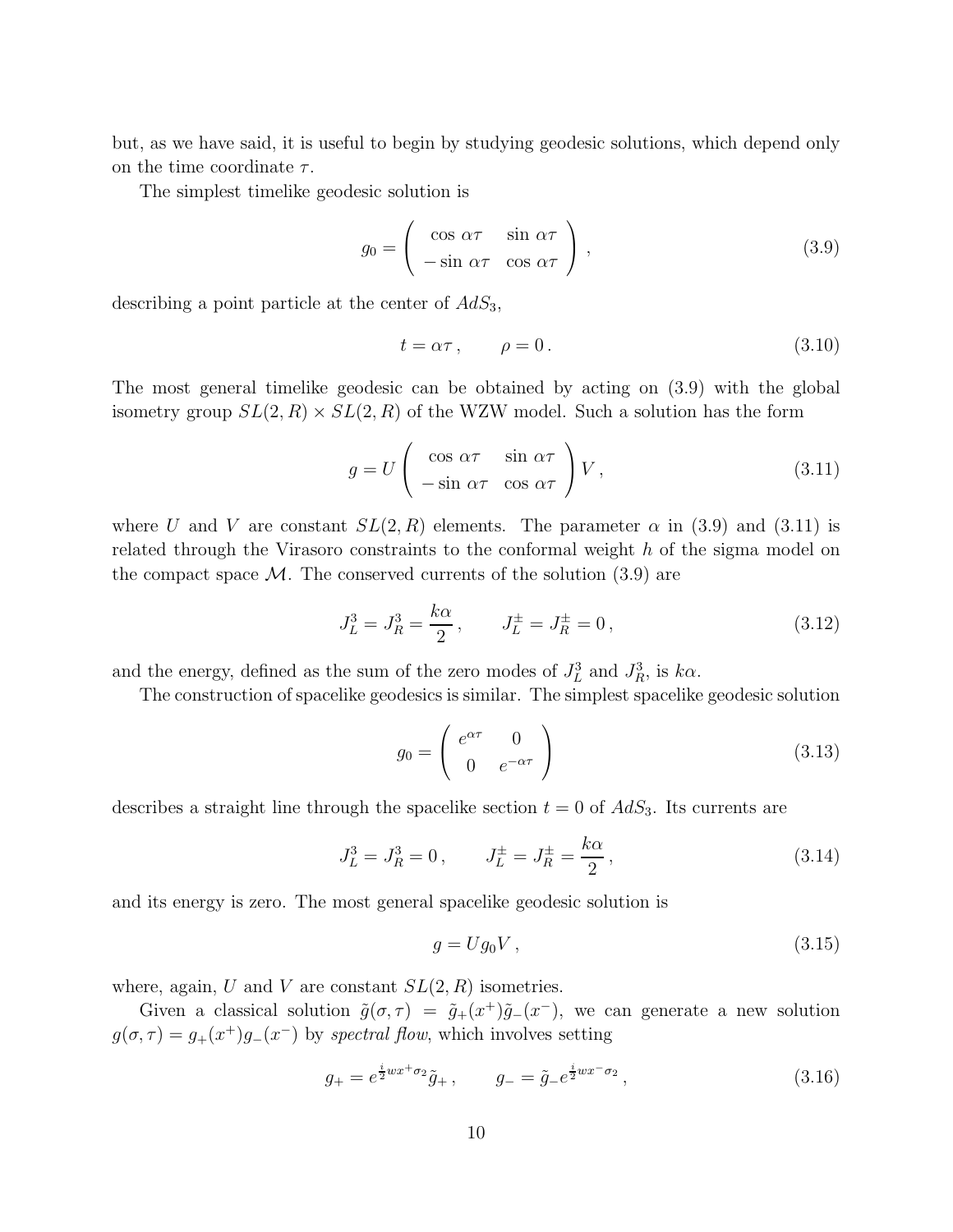for some integer w. Spectral flow acts on the  $AdS_3$  global coordinates by

$$
\rho \to \rho \,, \qquad t \to t + w\tau \,, \qquad \theta \to \theta + w\sigma \,, \tag{3.17}
$$

and on the  $SL(2, R)$  currents by

$$
J_R^3 = \tilde{J}_R^3 + \frac{kw}{2}, \qquad J_R^{\pm} = \tilde{J}_R^{\pm} e^{\mp iwx^+}, \qquad (3.18)
$$

$$
J_L^3 = \tilde{J}_L^3 + \frac{kw}{2}, \qquad J_L^{\pm} = \tilde{J}_L^{\pm} e^{\mp iwx^{-}}; \qquad (3.19)
$$

or in terms of Fourier modes,

$$
J_{R,Ln}^3 = \tilde{J}_{R,Ln}^3 + \frac{k w}{2} \delta_{n,0} , \qquad J_{R,Ln}^{\pm} = \tilde{J}_{R,Ln \mp w}^{\pm} .
$$
 (3.20)

Timelike geodesics are mapped under spectral flow to short string solutions, which expand and contract periodically in global time and wind w times around the center of  $AdS_3$ . Spacelike geodesics are mapped to long string solutions, which start in the infinite globaltime past as circular strings of infinite radius wound w times near the boundary of  $AdS_3$ , collapse (to a point, if there is no angular momentum) as  $t \to 0$ , and expand again as  $t \to \infty$ to wound circular strings at the boundary. After imposing the Virasoro constraints, the solutions constructed in this way have energies

$$
E = \frac{kw}{2} + \frac{1}{w} \left( \mp \frac{k\alpha^2}{2} + 2h \right),\tag{3.21}
$$

where the minus sign corresponds to short strings and the plus sign to long strings.

### 3.2 The Quantum Hilbert Space

We now recall the structure of the quantum Hilbert space of the  $SL(2, R)$  WZW model. The Hilbert space decomposes as the sum of *discrete* representations of the  $SL(2, R)$  current algebra, continuous representations of the current algebra, and the images of these representations under spectral flow. Let us briefly review what this means.

The zero modes  $J_0^a$  of the generators  $J^a$  of the (left- or right-moving)  $\widetilde{SL}(2,R)$  current algebra form a closed subalgebra, which generates the group  $SL(2, R)$ . Among the unitary representations of this  $SL(2, R)$  are the *principal discrete* highest- and lowest-weight representations, which are realized in the Hilbert space

$$
\mathcal{D}_j^{\pm} = \{ |j; m \rangle : m = \pm j, \pm (j+1), \pm (j+2), \ldots \}.
$$
 (3.22)

The states  $|i; m\rangle$  are simultaneous eigenstates of  $L_0$ , the zeroth Virasoro generator obtained from the Sugawara construction, and  $J_0^3$ , the  $SL(2, R)$  Cartan generator, with eigenvalues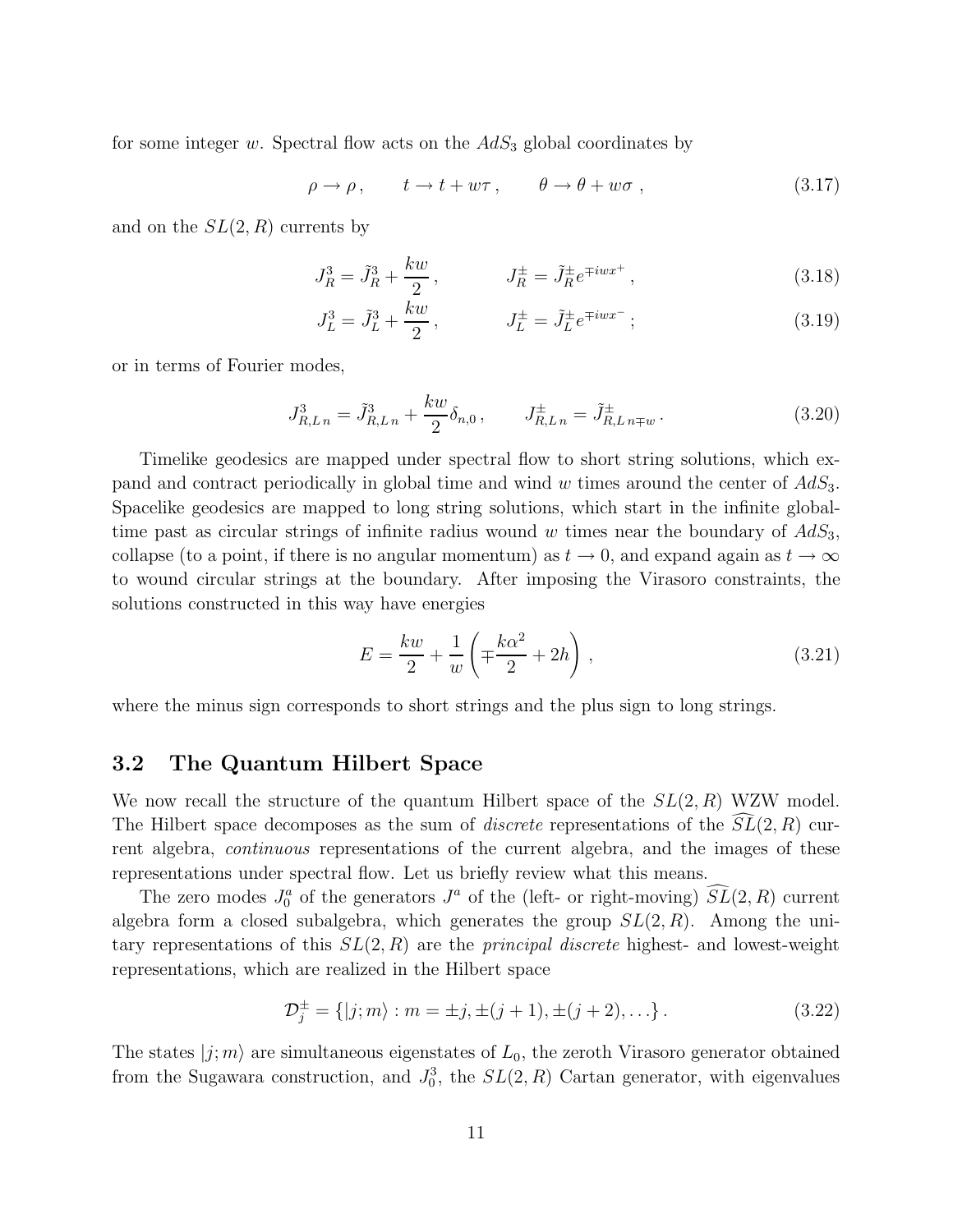$-j(j-1)$  and m. These representations are unitary if  $j > 0$ . The representations  $\hat{\mathcal{D}}^{\pm}_{j}$  of the  $\widehat{SL}(2,R)$  current algebra are constructed by considering the states in  $\mathcal{D}^{\pm}_{j}$  as primary states for the action of  $J_n^a$ . That is, the states  $|j; m\rangle$  are taken to be annihilated by the  $J_n^a$  with  $n > 0$ , while the  $J_n^a$  with  $n < 0$  are understood as creation operators, whose repeated action on the states  $|j; m\rangle$  yields states that fill out the representations  $\hat{\mathcal{D}}_j^{\pm}$ .

Another unitary representation of  $SL(2, R)$  is the *continuous* representation, realized in the Hilbert space

$$
\mathcal{C}_{j}^{\alpha} = \{ |j, \alpha; m \rangle : m = \alpha, \alpha \pm 1, \alpha \pm 2, \ldots \},
$$
\n(3.23)

with  $0 \le \alpha < 1$  and  $j = 1/2 + is$ , for real s. Again, the states in  $|j, \alpha; m\rangle$  are simultaneous eigenstates of  $L_0$  and  $J_0^3$ , with eigenvalues  $-j(j-1)$  and m. The representation  $\mathcal{C}_j^{\alpha}$  of  $SL(2, R)$  gives rise to a representation  $\hat{\mathcal{C}}_j^{\alpha}$  of the current algebra in the manner described above for the discrete representations.

As we have just noted, the representations  $\hat{\mathcal{D}}_j^{\pm}$  and  $\hat{\mathcal{C}}_j^{\alpha}$  are described by the action of the current algebra modes  $J_n^a$  on their constituent states. Spectral flow by w units alters the modes  $J_n^a$ , as noted in (3.20), and so maps the representations  $\hat{\mathcal{D}}_j^{\pm}$  and  $\hat{\mathcal{C}}_j^{\alpha}$  into new representations  $\hat{\mathcal{D}}_{j}^{\pm,w}$  and  $\hat{\mathcal{C}}_{j}^{\alpha,w}$ . The closed string Hilbert space was proposed in [12] to be the direct sum of  $\hat{\mathcal{D}}_j^{+,w} \otimes \hat{\mathcal{D}}_j^{+,w}$  and  $\hat{\mathcal{C}}_j^{\alpha,w} \otimes \hat{\mathcal{C}}_j^{\alpha,w}$ , summed over integers w. The two factors in each tensor product account for left- and right-moving states. The permissible values of  $j$  for the discrete representations are bounded by  $\frac{1}{2} < j < \frac{k-1}{2}$ ; note that, before the physical state conditions are imposed, j may be any real number in this range. The states in  $\hat{\mathcal{D}}_j^{+,w} \otimes \hat{\mathcal{D}}_j^{+,w}$ correspond to wound short strings and their excitations,<sup>6</sup> while the states in  $\check{C}^{\alpha,w}_{j} \otimes \check{C}^{\alpha,w}_{j}$ correspond to wound long strings and their excitations. The spectra of both kinds of strings were computed in [12] and were checked by an independent calculation in [11].

It is important to keep clear the distinction between the Hilbert space of the WZW model and the Hilbert space of the physical string theory. The  $(AdS<sub>3</sub>$  part of the) latter is the subspace of the former defined by the Virasoro constraints. Spectral flow is a symmetry of the WZW model, but does not commute with the Virasoro constraints, and is therefore not realized explicitly in the physical string Hilbert space. While in our analysis of classical solutions above and in subsequent sections, we have freely borrowed and will continue to borrow the intuitions (and language) of strings, we should bear in mind that our conclusions really pertain to the Hilbert space of the WZW model before the imposition of the Virasoro constraints.

<sup>&</sup>lt;sup>6</sup>The representations  $\hat{\mathcal{D}}_j^{+,w}$  and  $\hat{\mathcal{D}}_{\frac{k}{2}-j}^{-,w+1}$ , may be identified. This accounts for the exclusion of  $\hat{\mathcal{D}}_j^{-,w}$  from the list of allowed representations: it would be redundant to include it.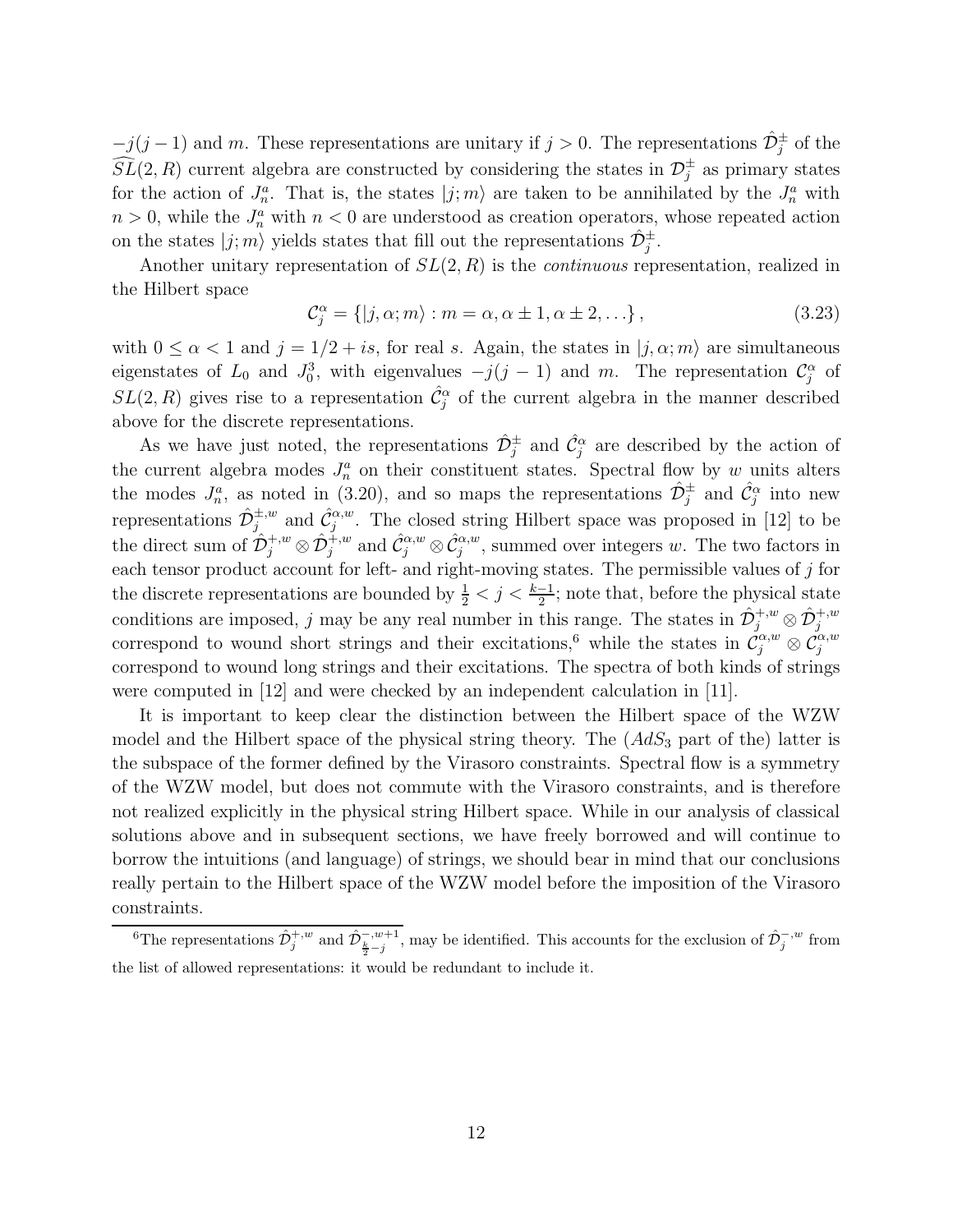## 4 The Straight  $AdS_2$  Brane

Having reviewed closed string theory in  $AdS<sub>3</sub>$ , we now add branes to the game. We said in section 2 that the brane worldvolumes in group manifolds can be thought of as twined conjugacy classes of the form

$$
\mathcal{W}_g^r = \{r(h)gh^{-1} : h \in G\},\tag{4.1}
$$

where r is a group automorphism. In the case  $G = AdS_3$ , it was shown by Bachas and Petropoulos  $[27]$  that the only physically allowed branes are those for which r is the nontrivial outer automorphism that acts on a group element h, parametrized as a  $2 \times 2$  matrix as in (3.3), by

$$
r(h) = \omega_0^{-1} h \omega_0, \quad \text{with} \quad \omega_0 = \begin{pmatrix} 0 & 1 \\ 1 & 0 \end{pmatrix} . \tag{4.2}
$$

For this choice of r, the twined conjugacy class  $\mathcal{W}_g^r$  is equivalently characterized as the set of  $g' \in SL(2, R)$  such that  $\text{Tr}(\omega_0 g') = \text{Tr}(\omega_0 g)$ . The worldvolumes of the resulting branes are two-dimensional, since they are parametrized by arbitrary  $SL(2, R)$  group elements subject to the single condition

$$
\operatorname{Tr}\left(\omega_0 g'\right) = 2\sinh\psi_0\,,\tag{4.3}
$$

where sinh  $\psi_0$  is a constant whose physical meaning will become apparent shortly. The gluing conditions for the currents take the form

$$
J_L = -\omega_0 J_R \omega_0 \,. \tag{4.4}
$$

Upon tracing through the procedure for extracting boundary conditions for coordinates from the gluing conditions, we indeed find the differential form of (4.3) as the Dirichlet condition for the coordinate transverse to the worldvolume, as well as the appropriate Neumann conditions for the coordinates parallel to the worldvolume.

Thinking of  $AdS_3$  as the hyperboloid  $(3.1)$  in four-dimensional space,  $(4.3)$  becomes the statement  $X^2 = \sinh \psi_0$ . Subject to this condition, (3.1) becomes

$$
(X0)2 - (X1)2 + (X3)2 = 1 + sinh2 \psi0,
$$
\n(4.5)

which is the equation of two-dimensional anti-de Sitter space. Thus the worldvolume geometry of the physical branes of  $[27]$  is that of  $AdS_2$  embedded in  $AdS_3$ . Analysis of the Dirac-Born-Infeld action of these  $AdS_2$  branes shows that they consist of one D-string bound to some number of fundamental strings. The fundamental string charge  $Q$  is proportional to the constant sinh  $\psi_0$ ; it follows that  $\psi_0$  is quantized. The quantization condition is

$$
\sinh \psi_0 = g_s Q \,, \tag{4.6}
$$

where  $g_s$  is the string coupling constant.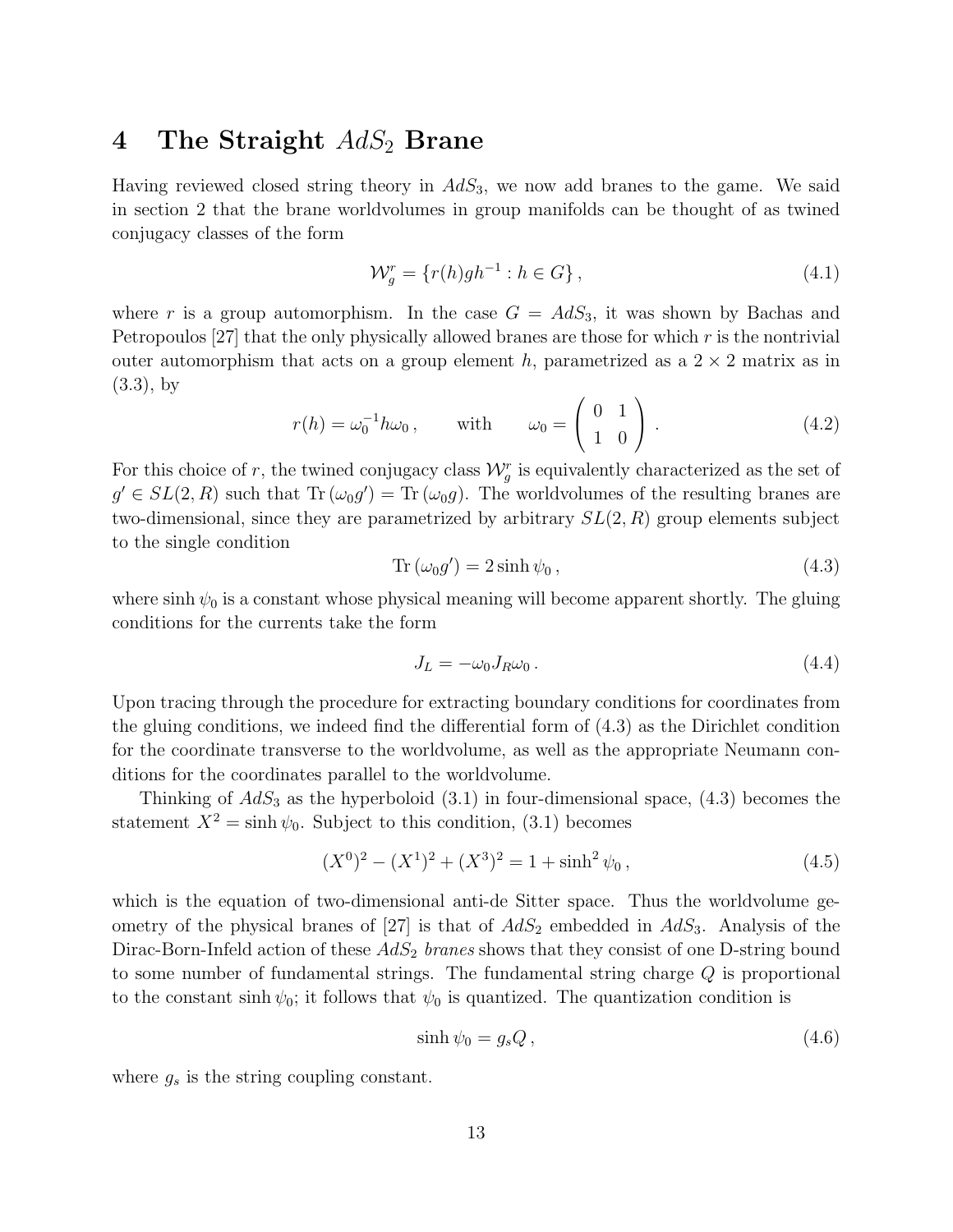In dealing with  $AdS<sub>2</sub>$  branes, it is convenient to switch to a coordinate system in which the Dirichlet condition is simple. The  $AdS_2$  coordinates  $(\psi, \omega, t)$  are defined in terms of the global coordinates by

$$
\sinh \psi = \sin \theta \sinh \rho, \qquad \cosh \psi \sinh \omega = -\cos \theta \sinh \rho, \qquad t = t, \tag{4.7}
$$

and in terms of the embedding hyperboloid coordinates by

$$
X^{1} = \cosh \psi \sinh \omega, \qquad X^{2} = \sinh \psi, \qquad X^{0} + iX^{3} = \cosh \psi \cosh \omega e^{it}. \qquad (4.8)
$$

The  $AdS_3$  metric in  $AdS_2$  coordinates is

$$
ds2 = d\psi2 + \cosh2 \psi(-\cosh2 \omega dt2 + d\omega2). \qquad (4.9)
$$

The  $AdS_2$  coordinates are the  $SL(2, R)$  analogue of the coordinate system given in (2.5) for  $SU(2)$ . In  $AdS_2$  coordinates, the Dirichlet condition giving the location of the  $AdS_2$ brane becomes  $\psi = \psi_0$ . Some  $AdS_2$  branes in  $AdS_3$  are shown in Figure 2.



Figure 2:  $AdS_2$  branes in  $AdS_3$ . The view is of the  $(\rho, \theta)$  plane at fixed global time t. The branes are surfaces of constant  $\psi$ .

In understanding  $AdS_2$  branes and the strings that end on them, there is a crucial distinction to be made between the "straight" branes located at  $\psi = \psi_0 = 0$  and the "curved" branes located at  $\psi = \psi_0 \neq 0$ . In this section, we study straight branes, following the paradigm of section 3. First we construct classical geodesic solutions confined to the brane. Next we investigate how spectral flow generates classical string solutions that satisfy the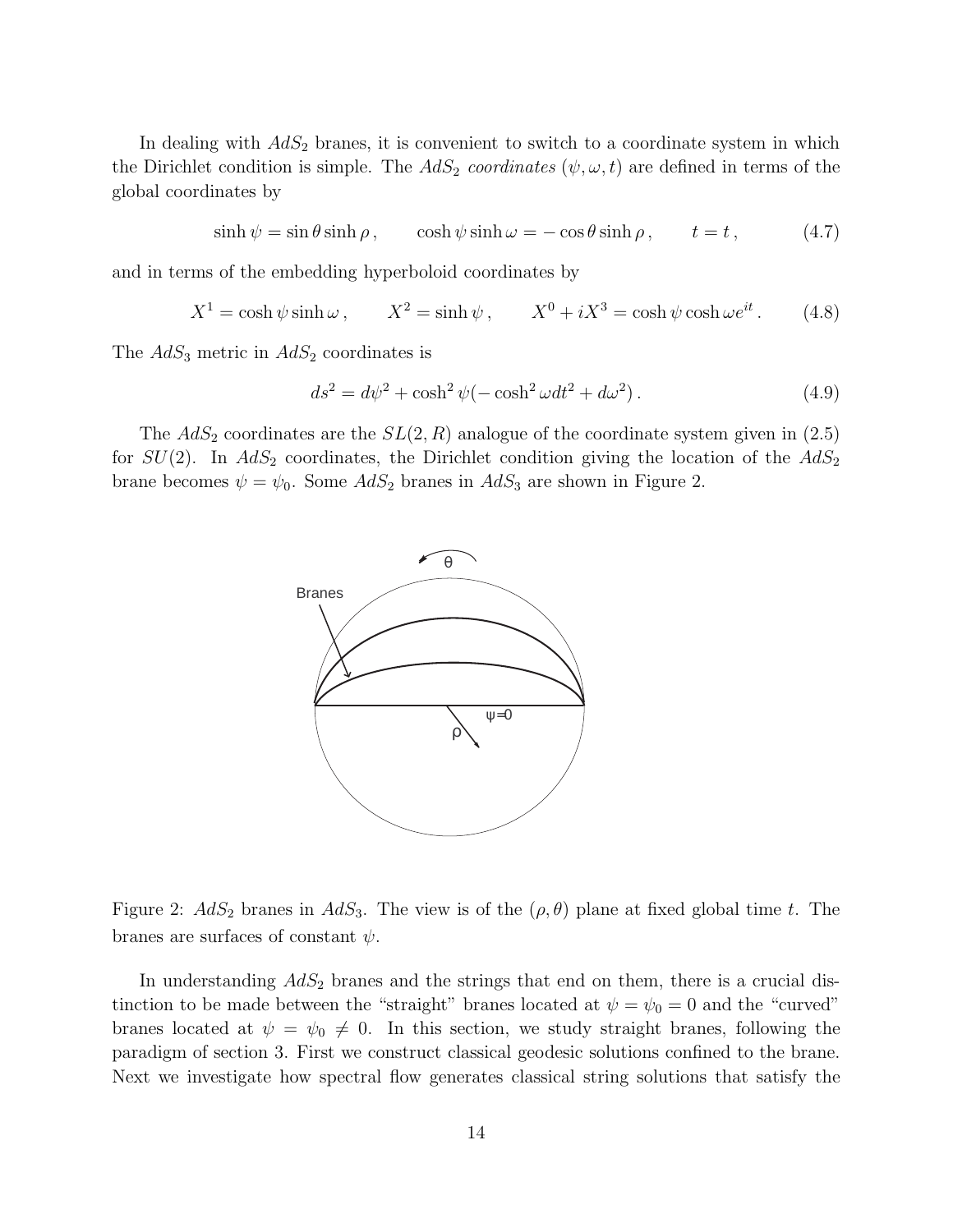appropriate boundary conditions. This leads to a proposal for the open string spectrum. We conclude by describing a check of this proposal by an explicit partition function calculation modeled on that of [11].

### 4.1 Classical Solutions

Our experience with closed strings suggests that looking at geodesics might be a promising starting point for the study of open string solutions. A  $\sigma$ -independent solution that satisfies the Dirichlet condition necessarily lies entirely within the brane. The timelike and spacelike geodesics (3.9) and (3.13) obviously satisfy this requirement. In the closed string case, we built the most general timelike and spacelike geodesic solutions from these basic ones by acting with the global isometry group  $SL(2, R) \times SL(2, R)$ . In the presence of an  $AdS_2$ brane, however, the only permitted isometries are those preserving the gluing conditions

$$
J_L = -\omega_0 J_R \omega_0 \tag{4.10}
$$

and leaving fixed the brane worldvolume—or equivalently, preserving the Dirichlet condition

$$
Tr(\omega_0 g) = 2 \sinh \psi_0.
$$
\n(4.11)

The isometry  $g \to UgV$  transforms the currents according to

$$
J_R \to U J_R U^{-1} , \qquad J_L \to V^{-1} J_L V . \tag{4.12}
$$

The conditions for this isometry to preserve  $(4.10)$  and  $(4.11)$  are therefore

$$
V^{-1}J_LV = -\omega_0 U J_R U^{-1} \omega_0, \qquad (4.13)
$$

$$
\operatorname{Tr}\left(\omega_{0}UgV\right) = \operatorname{Tr}\left(\omega_{0}g\right),\tag{4.14}
$$

which are satisfied if and only if  $V = \omega_0 U^{-1} \omega_0$ . Thus the boundary conditions imposed by the  $AdS_2$  brane break the global isometry group from  $SL(2, R) \times SL(2, R)$  to a single  $SL(2, R)$ . This is natural: the two factors of  $SL(2, R)$  in closed string theory correspond to independent transformations of left- and right-moving modes, whereas the left- and right-moving modes of open strings are related by the gluing conditions at the worldsheet boundary. Our choice of gluing conditions guarantees that the  $SL(2, R)$  global symmetry is naturally promoted to an affine symmetry, just as in the closed string case.

The preceding analysis of the breaking of the isometry group holds for straight branes and curved branes alike: nothing in the argument depended on the value of  $\psi_0$ <sup>7</sup>. One difference between the straight and curved cases is that, as we have noted, straight branes contain particle-like solutions such as the ones shown in Figure 3. Curved branes, on the other hand,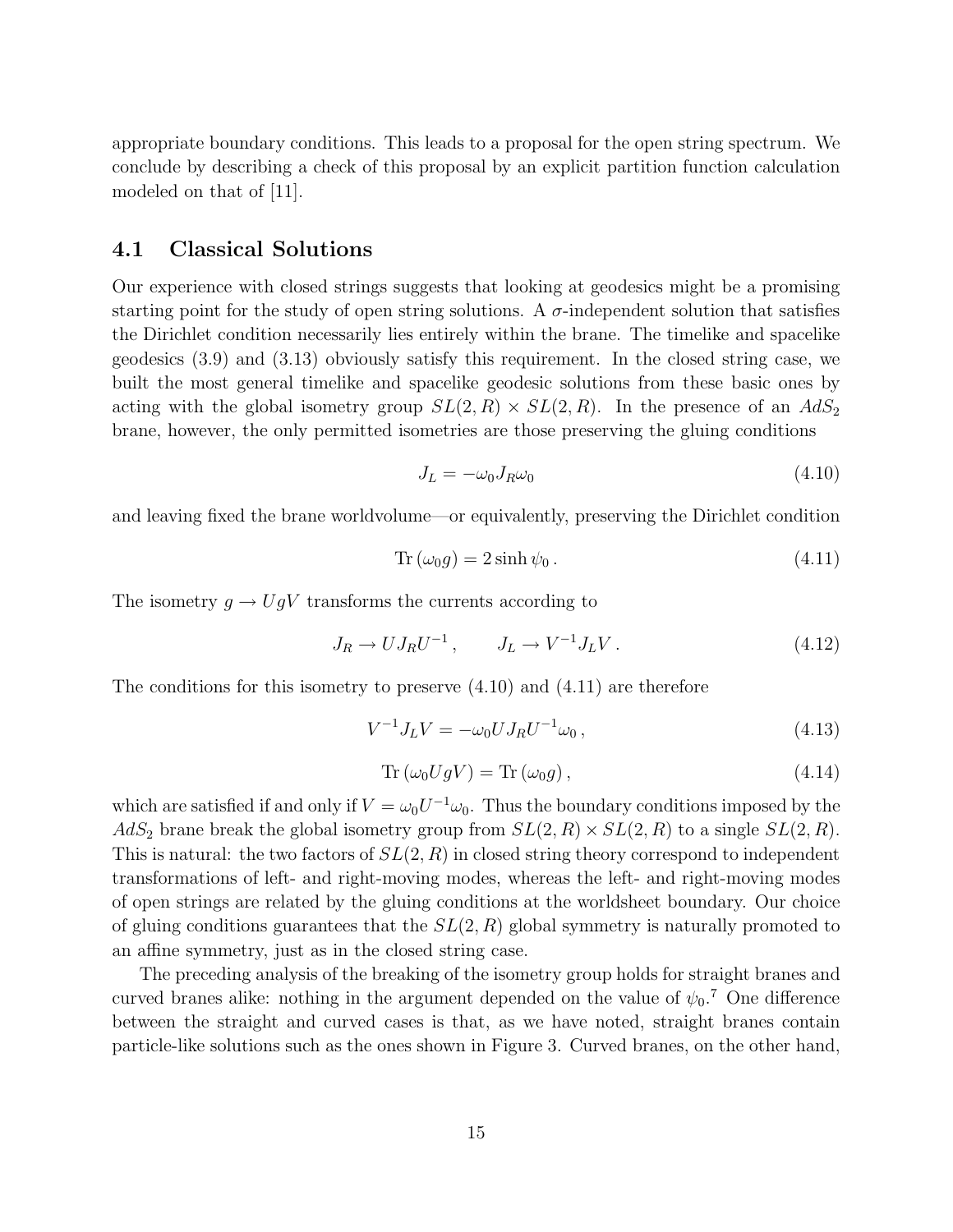

Figure 3: (a) A timelike geodesic and (b) a spacelike geodesic confined to the brane at  $\psi_0 = 0.$ 

do not. When we generate the open string solutions associated with curved branes, we will need a different starting point. We will explore this in more detail in section 5.

Spectral flow generates new open string solutions from old ones. In the closed string case, the parameter  $w$  was required to be an integer, to maintain the periodicity of the closed strings. In the presence of an  $AdS_2$  brane, w must again be integer, but for a different reason: to ensure compatibility of spectral flow with the gluing conditions (4.10).

Is the Dirichlet condition compatible with spectral flow? Suppose we are given a solution satisfying the boundary condition

$$
\sinh \psi \equiv \sin \theta \sinh \rho = \sinh \psi_0 \tag{4.15}
$$

at  $\sigma = 0$  and  $\sigma = \pi$ . If we act with w units of spectral flow, we obtain a new solution characterized by

$$
\sinh \psi_{\text{new}} = \sin \theta \sinh \rho = \sinh \psi_0 \qquad \text{at } \sigma = 0,
$$
  

$$
\sinh \psi_{\text{new}} = \sin(\theta + \pi w) \sin \rho = \pm \sin \theta \sinh \rho = \pm \sinh \psi_0 \qquad \text{at } \sigma = \pi \,, \quad (4.16)
$$

where the sign is plus if w is even and minus if w is odd. For a straight  $AdS_2$  brane,  $\psi_0 = 0$ , and so the Dirichlet condition imposes no added restrictions on  $w$ . On the other hand,

<sup>&</sup>lt;sup>7</sup>If  $\psi_0 = 0$ , the most general solution of (4.13) and (4.14) is  $V = \pm \omega_0 U^{-1} \omega_0$ , but the counting of parameters remains the same.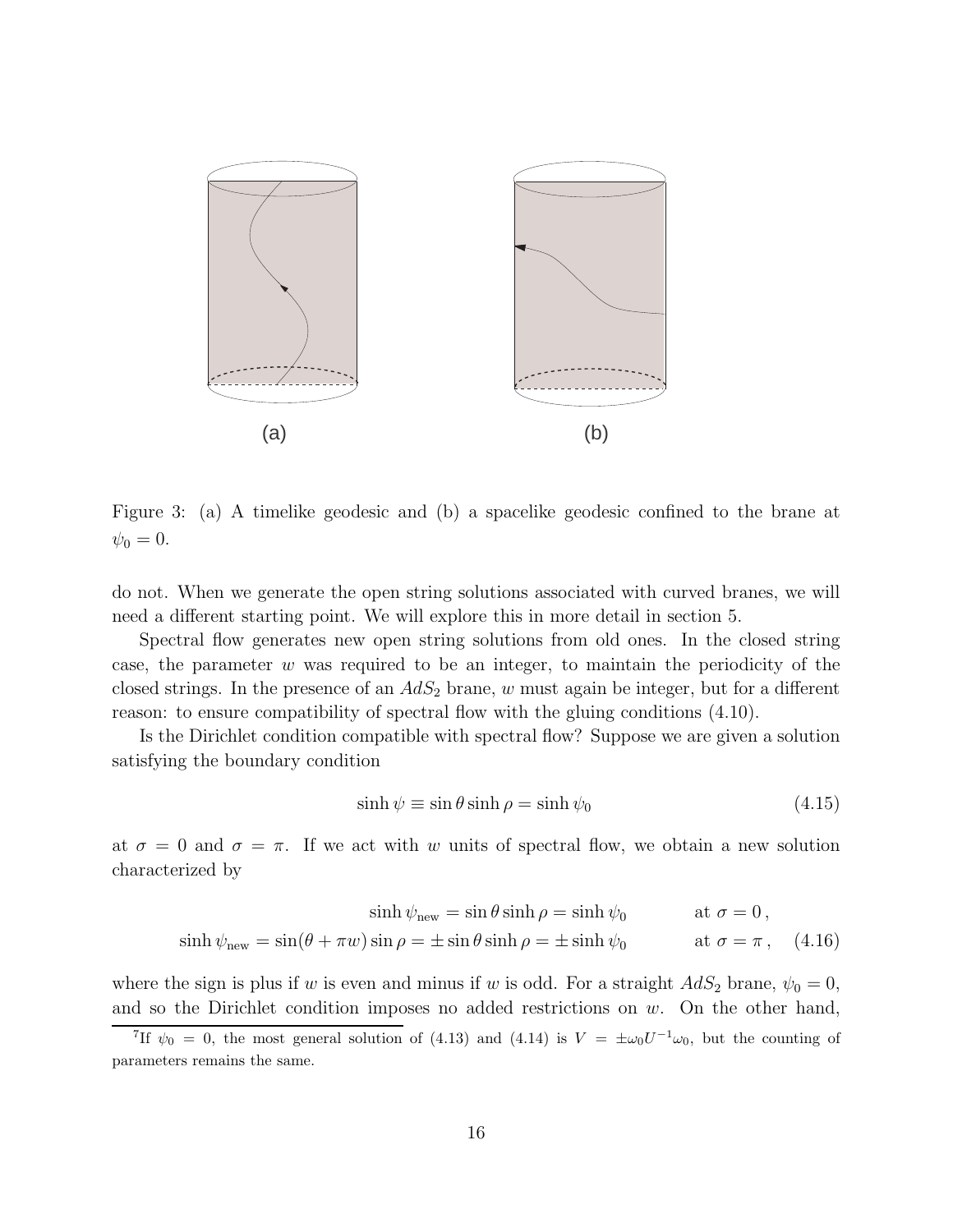spectral flow is a symmetry of curved branes only for even  $w$ .<sup>8</sup> This is a key difference between straight and curved branes, and much of section 5 will be devoted to its consequences.



Figure 4: (a) An open short string obtained from a timelike geodesic by spectral flow with  $w = 1$ . (b) An open long string obtained from a spacelike geodesic by spectral flow with  $w=1$ .

Spectral flow applied to timelike geodesics yields short strings. If  $w$  is odd, these are wound open strings that contract and expand periodically in  $t$ , and whose endpoints are symmetric with respect to the central axis  $\rho = 0$  of  $AdS_3$ . If w is even, the string endpoints coincide, giving wound circular strings. Spacelike geodesics are mapped by spectral flow to long strings. Examples of strings of both kinds with  $w = 1$  are shown in Figure 4. A calculation just like the one sketched in section 3 shows the spacetime energy of these solutions to be

$$
E = J_0^3 = \frac{kw}{4} + \frac{1}{w} \left( \mp \frac{k\alpha^2}{4} + h \right),
$$
 (4.17)

where the minus sign is for short strings and the plus sign for long strings. The energy of these open strings is precisely half the energy (3.21) of their closed string counterparts.

<sup>&</sup>lt;sup>8</sup>If w is odd, then a string whose  $\sigma = 0$  endpoint lies on a brane at  $\psi = \psi_0$  will end up at  $\sigma = \pi$  with  $\psi = -\psi_0$ . This will come in handy in section 5.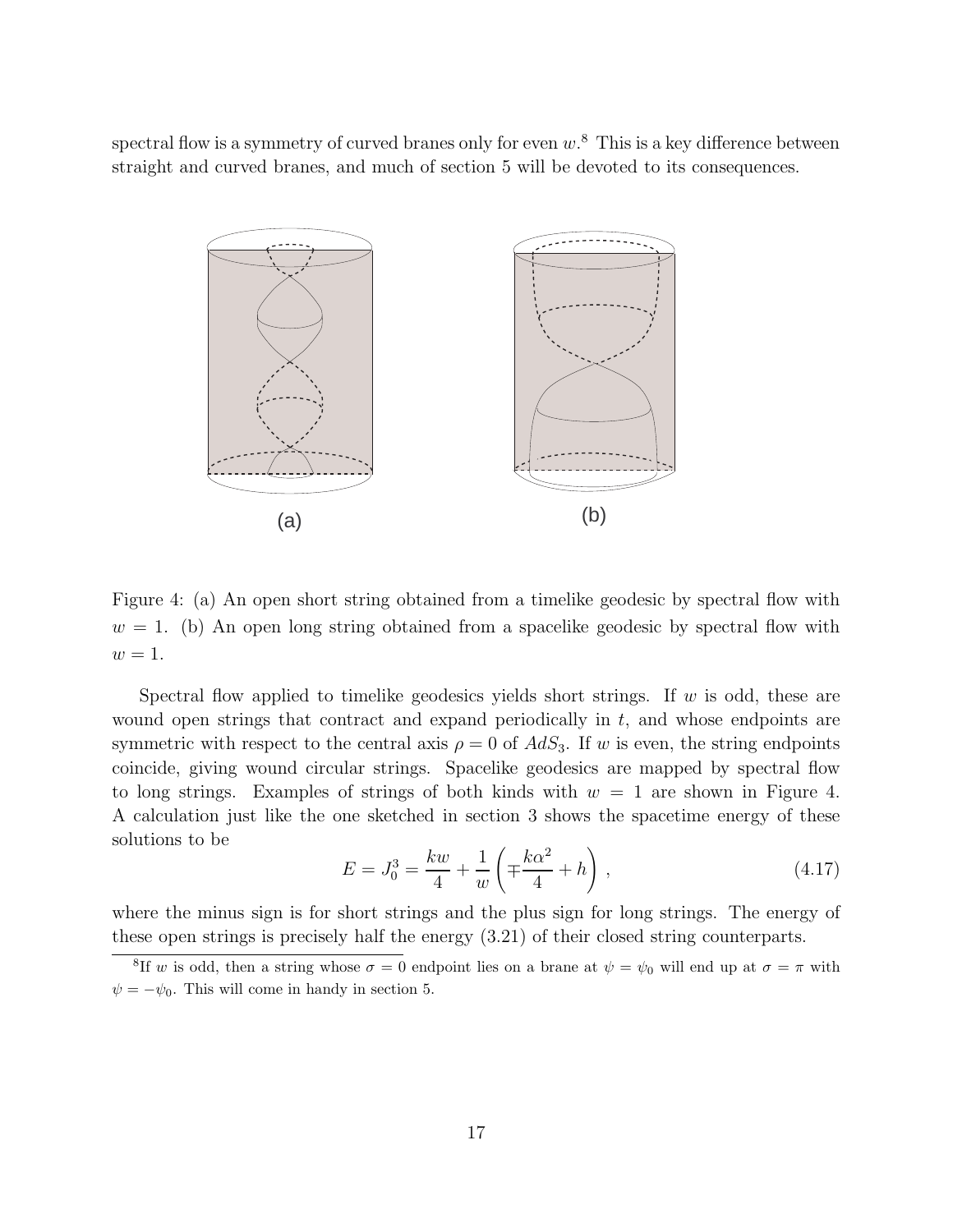### 4.2 The Quantum Hilbert Space

The classical solutions describing short and long strings ending on the straight  $AdS<sub>2</sub>$  brane are in a sense "exactly half" of the corresponding closed string solutions: left movers and right movers are related by the gluing conditions, and the energy of the resulting strings is half that of the closed strings. As in the closed string case, discrete representations ought to be associated with short strings and continuous representations with long strings. We therefore propose that the quantum Hilbert space is the direct sum of  $\hat{\mathcal{D}}_j^{+,w}$  and  $\hat{\mathcal{C}}_j^{\alpha,w}$ , summed over all integers w, and with  $\frac{1}{2} < j < \frac{k-1}{2}$  for the discrete representations and  $j = \frac{1}{2} + is$  with  $s \in \mathbb{R}$  for the continuous representations. Our proposed open string spectrum is thus the holomorphic square root of the closed string spectrum found in [12].

In Appendix B, we verify this conjecture by an independent calculation of the spectrum. We compute the finite-temperature partition function in Euclidean  $AdS<sub>3</sub>$  and interpret the result in terms of the free energy, summed over string states. This enables us to read off the spectrum. The result is in exact agreement with the conjecture.

# 5 The Curved  $AdS_2$  Brane

We now consider open strings constrained to end on a curved  $AdS_2$  brane located at  $\psi =$  $\psi_0 \neq 0$ ; without loss of generality, we may assume  $\psi_0 > 0$ . Our method is the same as in the closed string and straight brane cases: we begin in section 5.1 with the study of classical solutions and their symmetries, and then in section 5.2 conjecture the structure of the quantum Hilbert space. Several elements of the story are different for curved branes. First, there are no classical geodesic solutions. Second, and more seriously, spectral flow is a symmetry of the  $AdS_2$  brane only if the winding number w is even. Generating solutions with odd winding number thus calls for new tricks, which we describe in detail.

As we explain in section 5.2, the chief consequence of these differences is that, in the Hilbert space of the WZW model, the density of states of the odd winding continuous representations of  $\overline{SL}(2, R)$  behaves differently from the density of states of the even winding continuous representations as a function of the brane position  $\psi_0$ . Both kinds of representations are present in the spectrum for all  $\psi_0$ , as is the entire set of discrete representations. This is to be contrasted with the  $SU(2)$  WZW model, whose Hilbert space in the presence of  $S^2$  branes loses representations as  $\psi_0$  increases.

In section 5.3 we present a generalization to a system with two curved  $AdS_2$  branes. In section 5.4 we study the limit  $\psi_0 \to \infty$  in which the  $AdS_2$  brane becomes highly curved. In this limit, the WZW model Lagrangian resembles that of noncommutative open string theory in  $AdS_2$ .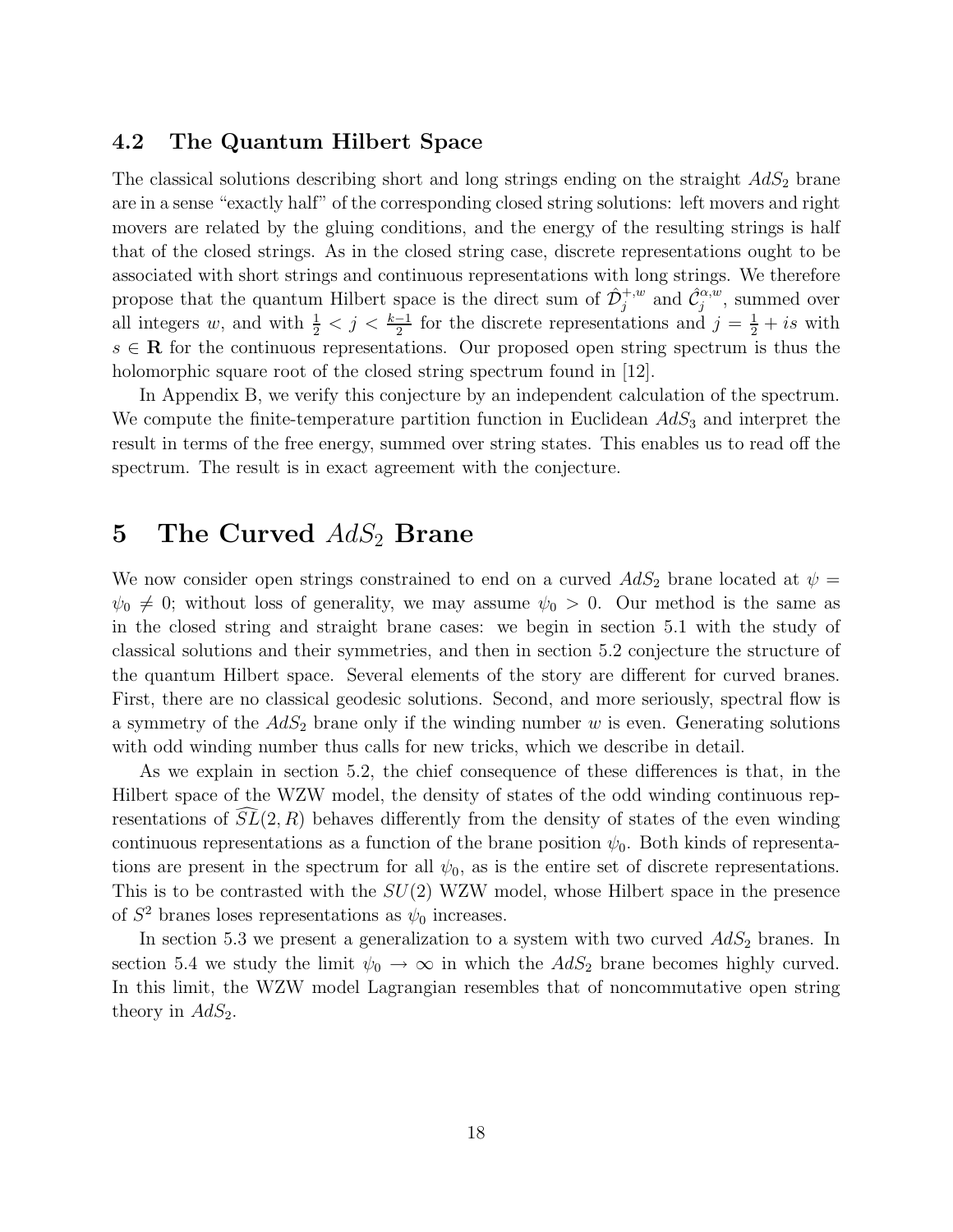### 5.1 Classical Solutions

The program we followed in the last section began by constructing  $\sigma$ -independent classical solutions lying within the brane. If  $\psi_0 > 0$ , no such solutions exist. For suppose  $g = g(\tau)$ is a (non-constant) solution. It must satisfy the Dirichlet condition  $\text{Tr}(\omega_0 g) = 2 \sinh \psi_0$ , as well as the gluing condition  $(4.10)$ , which for the case at hand reads

$$
g^{-1}\partial_{\tau}g = -\omega_0 \partial_{\tau}gg^{-1}\omega_0, \qquad (5.1)
$$

as  $\partial_{+}g = \partial_{-}g = \frac{1}{2}$  $\frac{1}{2}\partial_{\tau}g(\tau)$ . Multiplying on the right by  $(\partial_{\tau}g)^{-1}$ , inverting, and taking the trace gives  $\text{Tr} (g\omega_0) = -\text{Tr} (\omega_0 g)$ , and thus  $\text{Tr} (g\omega_0) = 0$ , in contradiction with the Dirichlet condition.

Though there are no particle-like solutions, we are led to simple string solutions by the following physical argument. Imagine starting with the timelike geodesic (3.10) in a flat  $AdS_2$  brane and then increasing  $\psi_0$  by turning on a background electric field on the brane. The timelike geodesic on the brane can be thought of as an infinitely small string, whose endpoints are equally and oppositely charged with respect to the background electric field. As  $\psi_0$  increases, the string must stretch so that its tension will balance the forces due to the electric field. This picture suggests the basic timelike string solution shown in Figure  $5(a)$ ,

$$
t = \alpha \tau, \qquad \theta = \alpha \sigma + \theta_0, \qquad \rho = \rho_0, \tag{5.2}
$$

with

$$
\theta_0 = \frac{\pi}{2}(1 - \alpha), \qquad \sinh \rho_0 = \frac{\sinh \psi_0}{\sin \theta_0}, \qquad (5.3)
$$

and  $0 \leq \alpha < 1$ . At fixed time, this solution describes a string curved in a circular arc and symmetric about  $\theta = \pi/2$ . It is easily checked that (5.2) solves the equations of motion. Its currents are the same as those of (3.10), and so it obeys (4.10). The choice of  $\theta_0$  and  $\rho_0$ ensure that  $(4.11)$  is satisfied as well.<sup>9</sup>

The solution  $(5.2)$  is the  $SL(2, R)$  analogue of the  $SU(2)$  solution  $(2.17)$  for open strings ending on  $S^2$  branes. An important difference between the two is that the range of  $\alpha$  in  $(5.2)$  is  $0 \le \alpha < 1$ , regardless of the value of  $\psi_0$ , whereas the corresponding parameter a in the  $SU(2)$  case is subject to the upper bound (2.19), which depends on  $\psi_0$ . This bound restricts the allowed representations in the  $SU(2)$  WZW model Hilbert space. We will argue in section 5.2 that the absence of such a bound for  $AdS_2$  branes implies that there is no similar restriction on the allowed representations in the  $SL(2, R)$  model Hilbert space. Our classical analysis reveals this difference between the two theories to be entirely geometric:

<sup>&</sup>lt;sup>9</sup>The most trivial solution imaginable is a "pointlike instanton": a solution with t,  $\rho$ , and  $\theta$  all constant. It is amusing to observe that (5.2) may be obtained as the image under spectral flow by  $\alpha$  units of the pointlike instanton solution with  $t = 0$ ,  $\theta = \theta_0$ , and  $\rho = \rho_0$ . Of course,  $\alpha$  is, in general, fractional, and so the notion of spectral flow here is purely formal.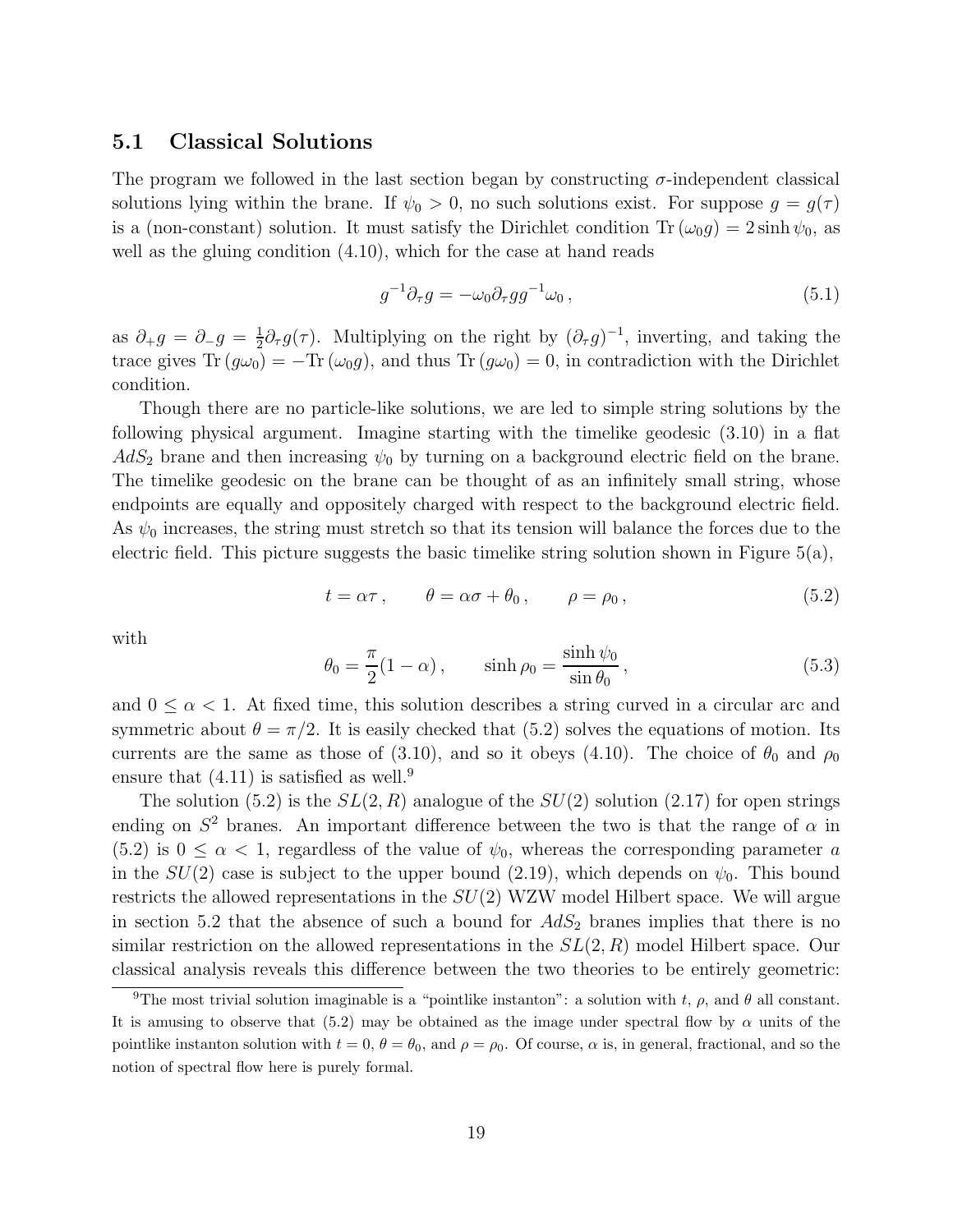

Figure 5: The basic (a) "timelike" and (b) "spacelike" string solutions ending on a curved  $AdS_2$  brane.

in the  $SL(2, R)$  WZW model, every  $AdS_2$  brane stretches from  $\theta = 0$  to  $\theta = \pi$ , while in the  $SU(2)$  case, the range of  $\theta$ , and hence of a, depends on  $\psi_0$ .

The basic spacelike solution is given in matrix form as

$$
g = \begin{pmatrix} \sqrt{1+\beta^2} e^{\alpha \tau} & \beta e^{\alpha(\sigma - \frac{\pi}{2})} \\ \beta e^{-\alpha(\sigma - \frac{\pi}{2})} & \sqrt{1+\beta^2} e^{-\alpha \tau} \end{pmatrix},
$$
(5.4)

and in global coordinates as

$$
\tan t = \frac{\beta \sinh(\alpha(\sigma - \pi/2))}{\sqrt{1 + \beta^2} \cosh \alpha \tau},
$$
  
\n
$$
\tan \theta = \frac{-\beta \cosh(\alpha(\sigma - \pi/2))}{\sqrt{1 + \beta^2} \sinh \alpha \tau},
$$
  
\n
$$
\cosh^2 \rho = (1 + \beta^2) \cosh^2 \alpha \tau + \beta^2 \sinh^2(\alpha(\sigma - \pi/2)),
$$
\n(5.5)

where  $\beta = \sinh \psi_0 / \cosh \frac{\pi}{2} \alpha$ . This solution, depicted in Figure 5(b), is a stringy generalization of the spacelike geodesic (3.13).<sup>10</sup> It begins in the infinite worldsheet past  $\tau = -\infty$  at  $t = 0$ 

<sup>&</sup>lt;sup>10</sup>One way to derive this solution is to assume first that  $\psi_0$  is small and perturb the spacelike geodesic (3.13) accordingly. From the lowest-order corrections to (3.13) it is possible to guess the form of (5.4), and to check that it is a valid solution even if  $\psi_0$  is not small. The basic timelike solution (5.2) may be derived from the timelike geodesic (3.9) by similar methods.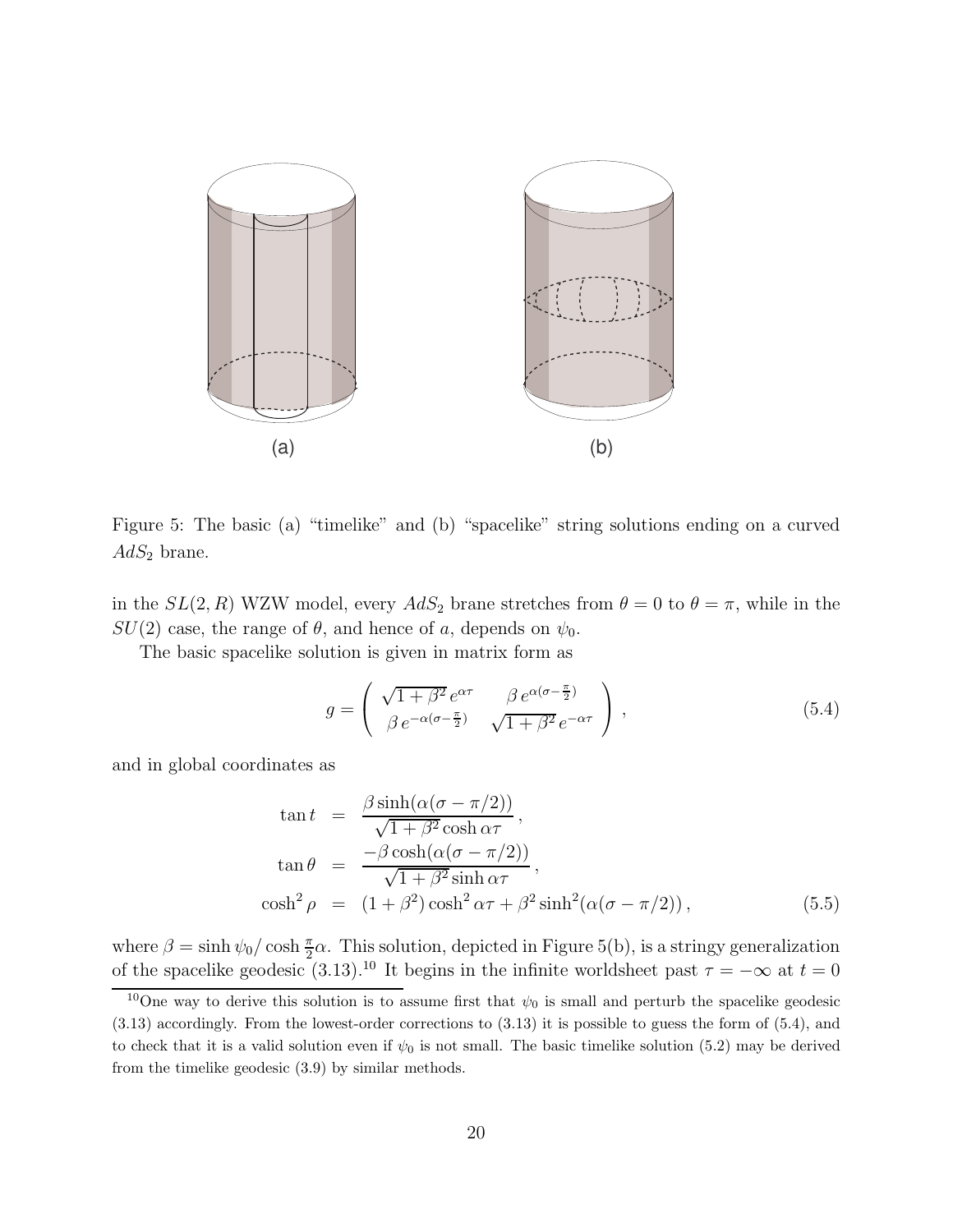and at the edge  $\theta = 0$ ,  $\rho = \infty$  of the brane, and arrives in the infinite worldsheet future  $\tau = +\infty$  at the other edge  $\theta = \pi$ ,  $\rho = \infty$ , again at global time  $t = 0$ . Its excursion from the brane in the worldsheet interim is governed by  $\alpha$ . When  $\alpha$  is small, the string stays near the brane; as  $\alpha$  increases, it strays farther and farther away. A routine calculation shows that the currents of (5.4) are the same as those of (3.13).

Having obtained the basic timelike and spacelike solutions, our next task is to generate new solutions by acting with isometries and spectral flow. As we commented in section 4, the allowed isometries are the same in the presence of curved and straight  $AdS_2$  branes. We have already seen, though, that spectral flow is different. If w is even, spectral flow is still a symmetry of the curved brane, and we can apply it to (5.2) and (5.4) without incident. For example, spectral flow applied to (5.2) gives

$$
t = (\alpha + w)\tau, \qquad \theta = (\alpha + w)\sigma + \theta_0, \qquad \rho = \rho_0.
$$
 (5.6)

If w is even, this solution describes a cylindrical worldsheet making  $w/2$  (not w!) complete cycles around the center of  $AdS_3$ , and whose endpoints coincide with the endpoints of the original solution (5.2).

Applying an even amount of spectral flow to (5.4) gives a long string-like solution. Its properties are most easily seen by replacing  $t \to t + w\tau$ ,  $\theta \to \theta + w\sigma$  in the coordinate description (5.5). It begins in the infinite spacetime past as a circular string of infinite radius with its endpoints coincident at  $\theta = 0$ . Next it collapses to finite radius. Its endpoints become separated in t and move in towards the center  $(\theta = \pi/2)$  of the brane. Finally, the string re-expands towards infinite radius, where its endpoints reconverge at  $\theta = \pi$ .

How shall we generate solutions with odd  $w$ ? Our strategy will be different in the timelike and spacelike cases. The construction in the timelike case makes use of the discrete target space symmetry

$$
PT: g \to \omega_0 g \omega_0. \tag{5.7}
$$

Calling this symmetry PT is justified by its action on the global coordinates,

$$
t \to -t, \qquad \theta \to \pi - \theta, \tag{5.8}
$$

which reveals it as the composition of a parity and a time-reversal transformation. The PT symmetry acts on the currents by

$$
J_{R,L} \to \omega_0 J_{R,L} \omega_0 ,\qquad (5.9)
$$

and hence on their modes by

$$
J_{R,Ln}^3 \to -J_{R,Ln}^3 \,, \qquad J_{R,Ln}^{\pm} \to -J_{R,Ln}^{\mp} \,. \tag{5.10}
$$

These expressions make it clear that PT is an automorphism of the current algebra and a symmetry of the WZW model. Moreover, it preserves the gluing condition (4.10) and the Dirichlet condition  $(4.11)$ .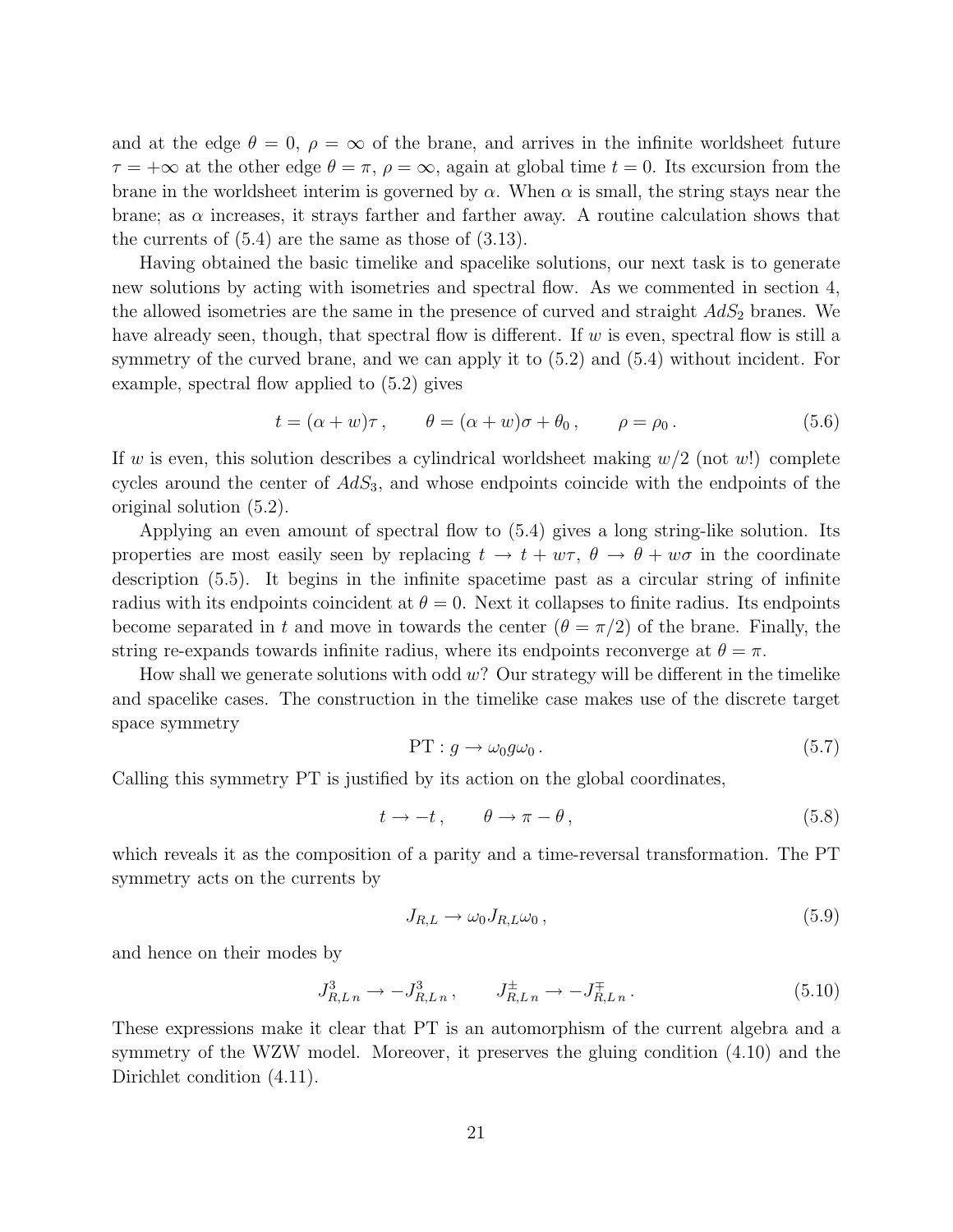The PT symmetry maps short strings of winding number  $w$  to short strings of winding number  $-w-1$ . To see this in a simple example, consider the closed string or straight brane timelike geodesic  $(3.10)$ . Acting with w units of spectral flow gives the solution

$$
t = (\alpha + w)\tau \tag{5.11}
$$

thus, without loss of generality, we may take  $0 \leq \alpha < 1$  in  $(3.10)$ , and regard a solution  $t = \alpha \tau$  with general  $\alpha$  as the image of the solution with  $0 \leq \alpha < 1$  under a suitable amount of spectral flow. Now if we apply PT to (5.11), we get a solution with

$$
t = -(\alpha + w)\tau = (\alpha' + (-w - 1))\tau, \qquad (5.12)
$$

where  $\alpha' = 1 - \alpha$  satisfies  $0 \leq \alpha' < 1$ . By our previous logic, this is to be thought of as the image of (3.10) with parameter  $\alpha'$  under  $-w-1$  units of spectral flow.

Our course for finding short string solutions with odd  $w$  is now clear: we simply act with PT on a solution with  $w = 0$  (e.g., the image under an isometry of the basic timelike solution (5.2)) to reach the  $w = -1$  sector, and then act on the result with  $w + 1$  units of spectral flow, which is a symmetry because  $w + 1$  is even. As an example, if we implement this procedure on (5.2), we find the solution

$$
t = (1 - \alpha + w)\tau
$$
,  $\theta = (1 - \alpha + w)\sigma + \pi - \theta_0$ ,  $\rho = \rho_0$ . (5.13)

Figure 6 shows a more complicated open short string solution with  $w = 1$ .



Figure 6: A classical open  $w = 1$  short string solution.

This trick fails for long string solutions. An argument like the one given above demonstrates that PT maps long string solutions with winding number  $w$  to long strings with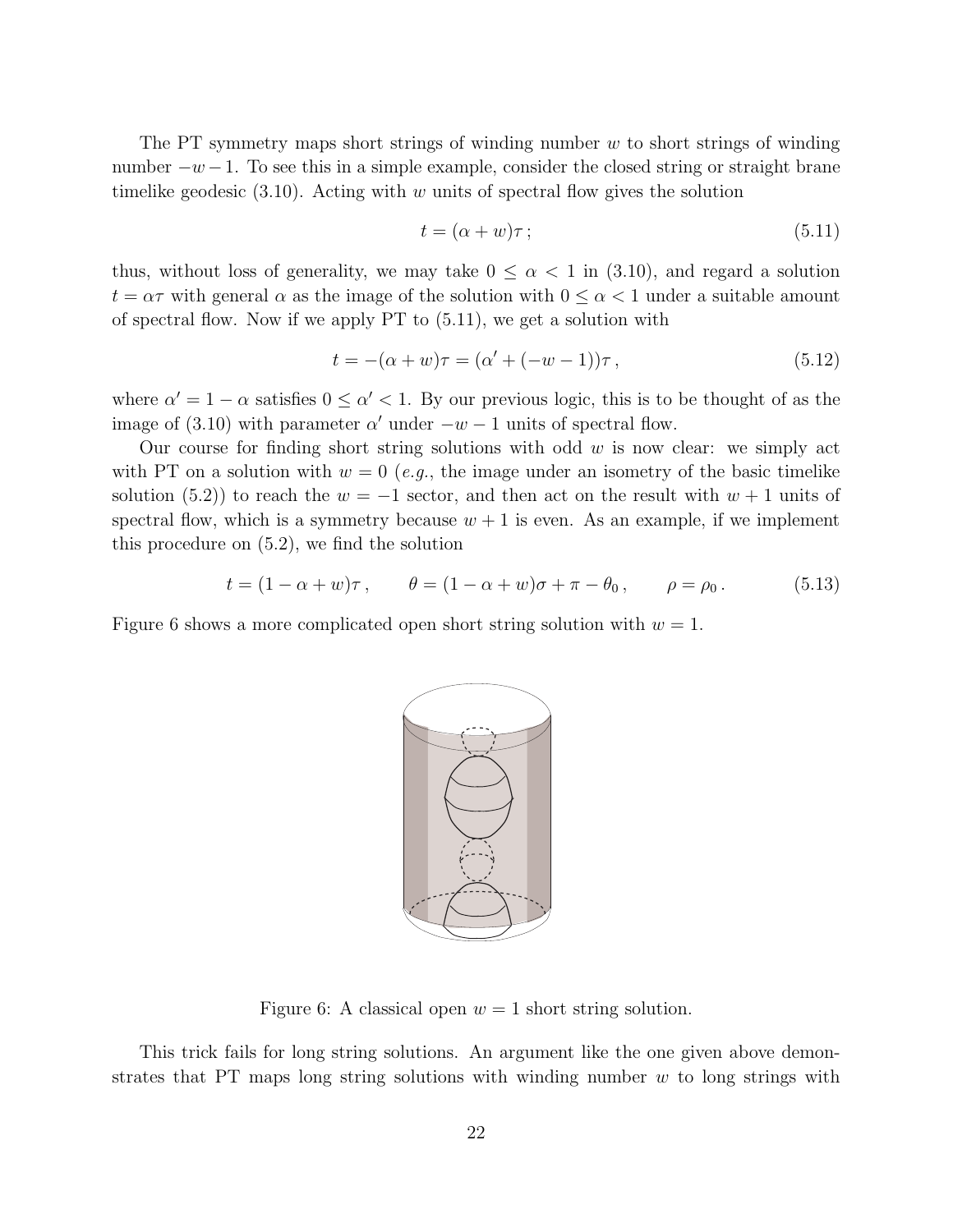winding number  $-w$ , and therefore does not mix odd and even winding sectors. Instead, to construct spacelike solutions with odd  $w$ , we recall that spectral flow leaves fixed the  $\sigma = 0$  endpoint of a string ending at  $\psi = \psi_0$ , but maps the  $\sigma = \pi$  endpoint to  $\psi = -\psi_0$ . This prompts us to introduce a second  $AdS_2$  brane located at  $\psi = -\psi_0$ . If we can find an unwound spacelike string with one endpoint on the brane at  $\psi_0$  and the other endpoint on the brane at  $-\psi_0$ , then the action of spectral flow with odd w will produce a string with odd winding number, both of whose endpoints lie on the  $\psi_0$  brane.

Given (5.4), it is relatively straightforward to find unwound spacelike strings stretching from the  $\psi_0$  brane to the  $-\psi_0$  brane. There are two distinct classes of solutions, depending on the value of  $\alpha$ . Let  $\beta = \sinh \psi_0 / \sinh \frac{\pi}{2} \alpha$ . For  $|\beta| < 1$ , we have the solution

$$
g = \begin{pmatrix} \sqrt{1 - \beta^2} e^{\alpha \tau} & -\beta e^{\alpha (\sigma - \frac{\pi}{2})} \\ \beta e^{-\alpha (\sigma - \frac{\pi}{2})} & \sqrt{1 - \beta^2} e^{-\alpha \tau} \end{pmatrix} .
$$
 (5.14)

For  $|\beta| > 1$ ,

$$
g = \begin{pmatrix} \sqrt{\beta^2 - 1} e^{\alpha \tau} & -\beta e^{\alpha (\sigma - \frac{\pi}{2})} \\ \beta e^{-\alpha (\sigma - \frac{\pi}{2})} & -\sqrt{\beta^2 - 1} e^{-\alpha \tau} \end{pmatrix} .
$$
 (5.15)

What do these solutions look like? The two branes meet at the two lines  $\theta = 0$  and  $\theta = \pi$ on the boundary  $\rho = \infty$  of  $AdS_3$ . The solution with  $|\beta| < 1$  describes a string that begins in the infinite worldsheet past at the point  $t = 0$  on one of these lines  $(\theta = \pi \text{ if } \beta \text{ is positive})$ , fills out a spacelike surface between the two branes, and contracts in the infinite worldsheet future to the point  $t = 0$  on the other line. The solution with  $|\beta| > 1$  describes a string that begins at a point on one of the lines ( $\theta = \pi$  if  $\beta$  is positive), fills out a timelike surface between the two branes with minimum radius  $\cosh^{-1}\beta$ , and returns after an interval  $\pi$  of target space time to a point on the same line. The two cases are sketched in Figure 7. The solution in the borderline case  $|\beta|=1$ ,

$$
g = \begin{pmatrix} 0 & -e^{\alpha(\sigma - \frac{\pi}{2})} \\ e^{-\alpha(\sigma - \frac{\pi}{2})} & 0 \end{pmatrix},\tag{5.16}
$$

stretches between the centers  $\theta = \pi/2$  of the two branes at global time  $t = \pi/2$ .

Acting with an odd amount w of spectral flow on these strings gives long string solutions whose endpoints both lie on the brane at  $\psi = \psi_0$ . The image of (5.14) under spectral flow begins in the infinite spacetime past as a string of infinite radius whose two endpoints lie on opposite edges of the brane. With increasing t, the string contracts until, at  $t = 0$ , the endpoints cross at the center  $\theta = \pi/2$  of the brane. Afterwards, the string expands until  $t = \infty$ , when the endpoints again reach opposite edges of the brane. At  $t = \infty$ , each endpoint is at the edge opposite to the edge at which it began at  $t = -\infty$ . By contrast, in the flowed solution with  $|\beta| > 1$ , the endpoints do not have enough energy to reach the center of the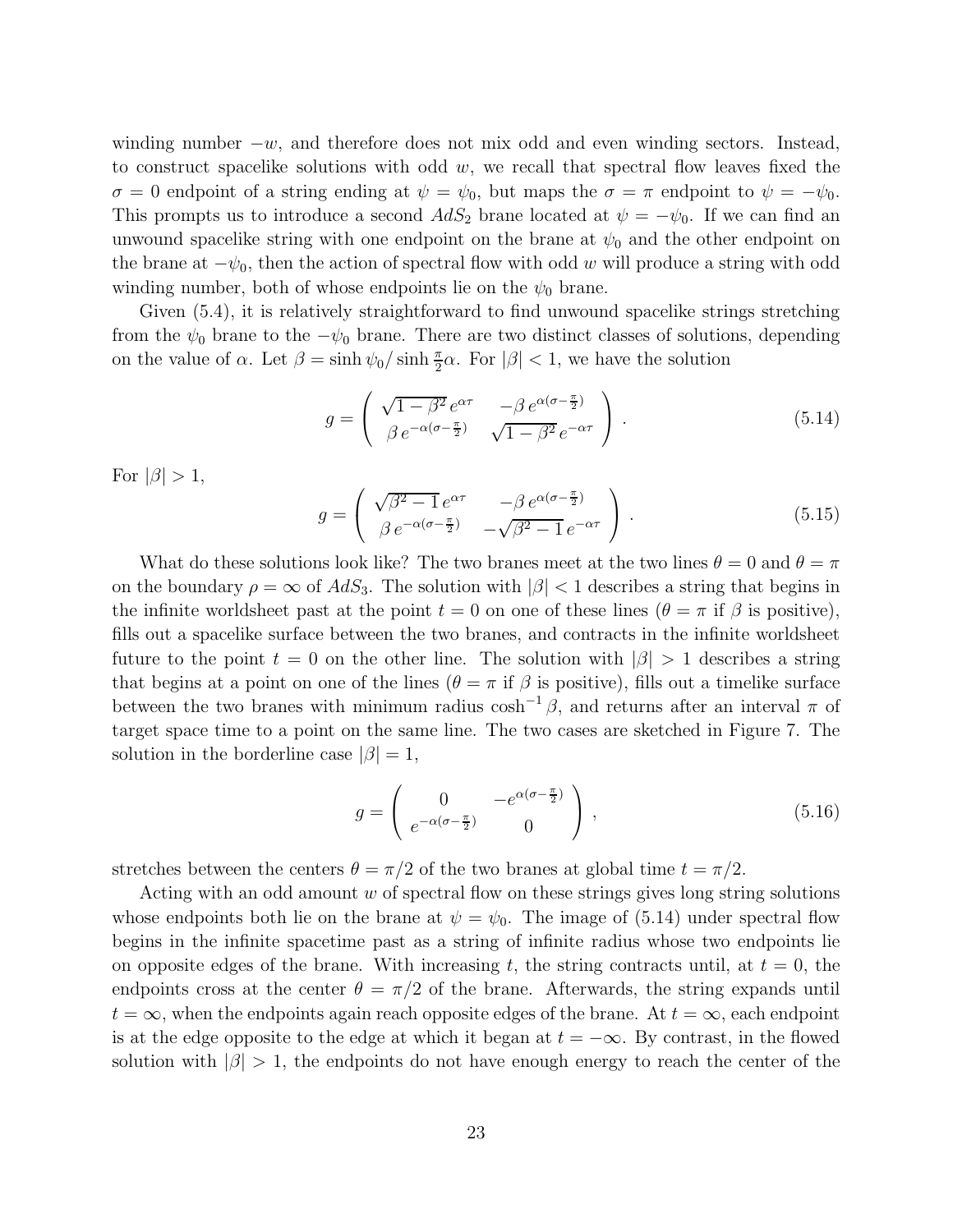

Figure 7: Strings stretched between the branes at  $\psi = +\psi_0$  and  $\psi = -\psi_0$ , with (a)  $|\beta| < 1$ and (b)  $|\beta| > 1$ .

 $AdS_2$  brane, and return at  $t = \infty$  to the edge at which they began. Figure 8 depicts the long strings.

To summarize, we have constructed classical solutions for open strings ending on a curved  $AdS<sub>2</sub>$  brane. We began with simple timelike and spacelike string solutions akin to the closed string and straight brane geodesics considered in sections 3 and 4. Acting with the isometry group  $SL(2, R)$  generated more unwound solutions. As in the straight brane case, spectral flow with even  $w$  gave us new winding solutions, but unlike the straight brane case, spectral flow with odd w was no longer a symmetry. Short string and long string solutions in odd winding sectors do exist, but to reach them, we required new techniques: target-space PT symmetry for short strings and the introduction of a brane at  $\psi = -\psi_0$  for long strings.

### 5.2 The Quantum Hilbert Space

In section 4.2 we described the structure of the Hilbert space of the  $SL(2, R)$  WZW model in the presence of an  $AdS_2$  brane at  $\psi_0 = 0$ . Now, drawing on what we have learned about classical open strings ending on curved branes, we sketch how the Hilbert space changes as  $\psi_0$  is increased above zero.

The WZW model Hilbert space at  $\psi_0 = 0$  contains discrete representations  $\hat{\mathcal{D}}_j^{+,w}$ , for  $w \in \mathbf{Z}$  and  $\frac{1}{2} < j < \frac{k-1}{2}$ . We propose that all of these representations persist in the  $\psi_0 > 0$ Hilbert space. "Discrete" is something of a misnomer in the context of the WZW model of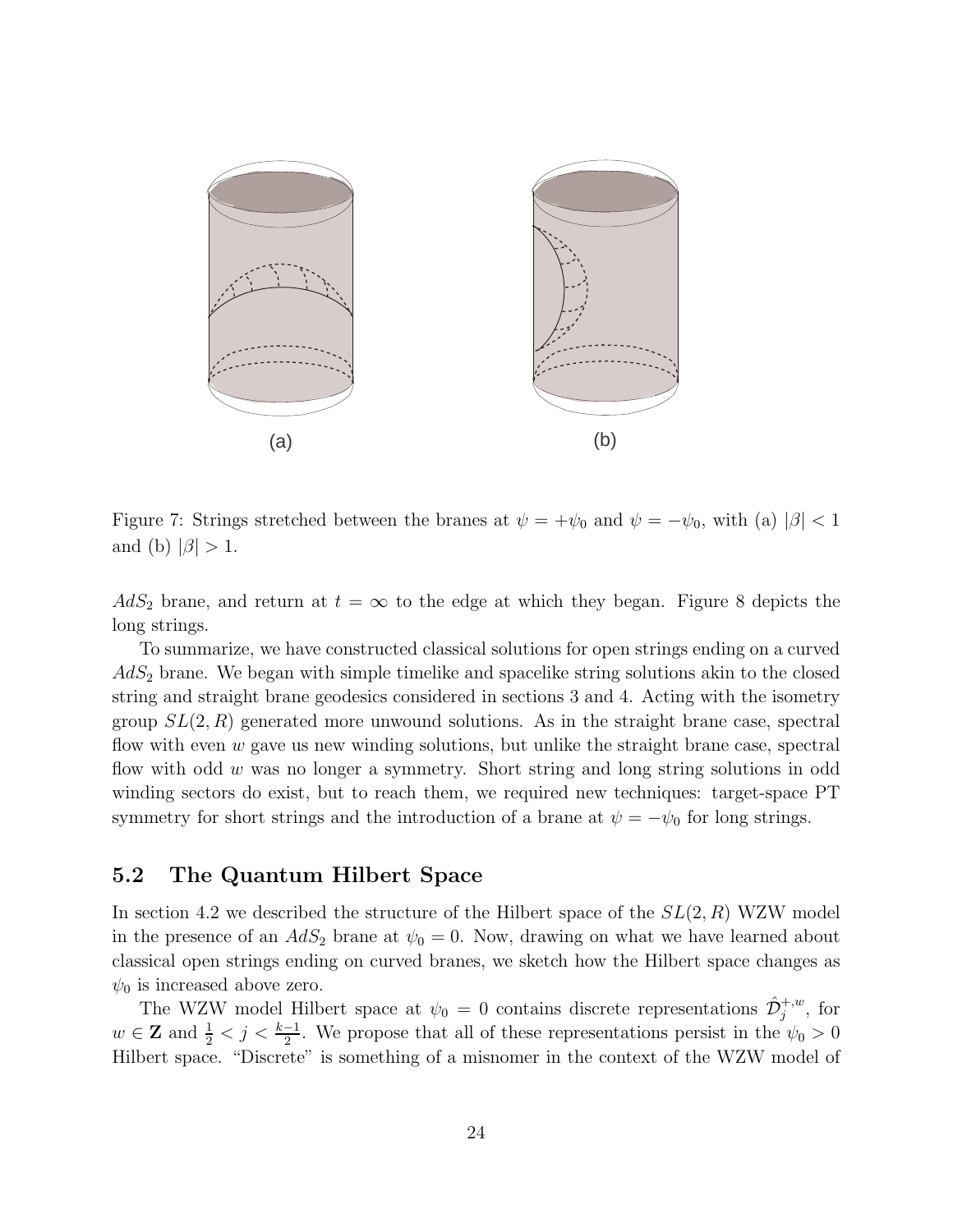

Figure 8: A classical long string in the  $w = 1$  sector, for (a)  $|\beta| < 1$  and (b)  $|\beta| > 1$ .

(the universal cover of)  $SL(2, R)$ , since the discreteness of j is enforced only by the Virasoro constraints. At the level of the WZW model Hilbert space, before the Virasoro constraints are imposed, j is not quantized, and it is meaningful to speak of the density of states defined by a measure in j-space. In the presence of a curved brane at  $\psi = \psi_0$ , this measure depends on  $\psi_0$ . We conjecture that the  $\psi_0$  dependence is the same in all winding sectors.

As in the straight brane case, the WZW model Hilbert space at nonzero  $\psi_0$  contains continuous representations  $\hat{\mathcal{C}}_{\frac{1}{2}+is}^{\alpha,w}$ , for all  $\alpha \in [0,1)$ ,  $w \in \mathbb{Z}$ , and  $s \in \mathbb{R}$ . Once again, the density of states of these representations now depends on  $\psi_0$ . We conjecture that the  $\psi_0$ dependence is the same in all even winding sectors and in all odd winding sectors, but that the dependence in the even winding sectors is different from the dependence in the odd winding sectors.

In support of our conjectures, we note first that, for all  $\psi_0$ , we were able to construct classical short string solutions for  $\alpha$  satisfying  $0 \leq \alpha < 1$ , which is the semiclassical version of the range  $\frac{1}{2} < j < \frac{k-1}{2}$ . This, we observed, is unlike the situation in the  $SU(2)$  WZW model, where the range of j for which classical solutions exist is bounded in terms of  $\psi_0$ . In the  $SU(2)$  WZW model, the truncation of classical solutions as  $\psi_0$  increased manifested itself in the quantum theory as a loss of representations in the Hilbert space. In the  $SL(2, R)$ WZW model, there is no truncation classically, which leads us to believe that in the quantum theory, representations spanning the entire range of  $j$  are likewise present.<sup>11</sup> The measure in

<sup>&</sup>lt;sup>11</sup>A more computational argument in support of this claim is presented in section 5.4.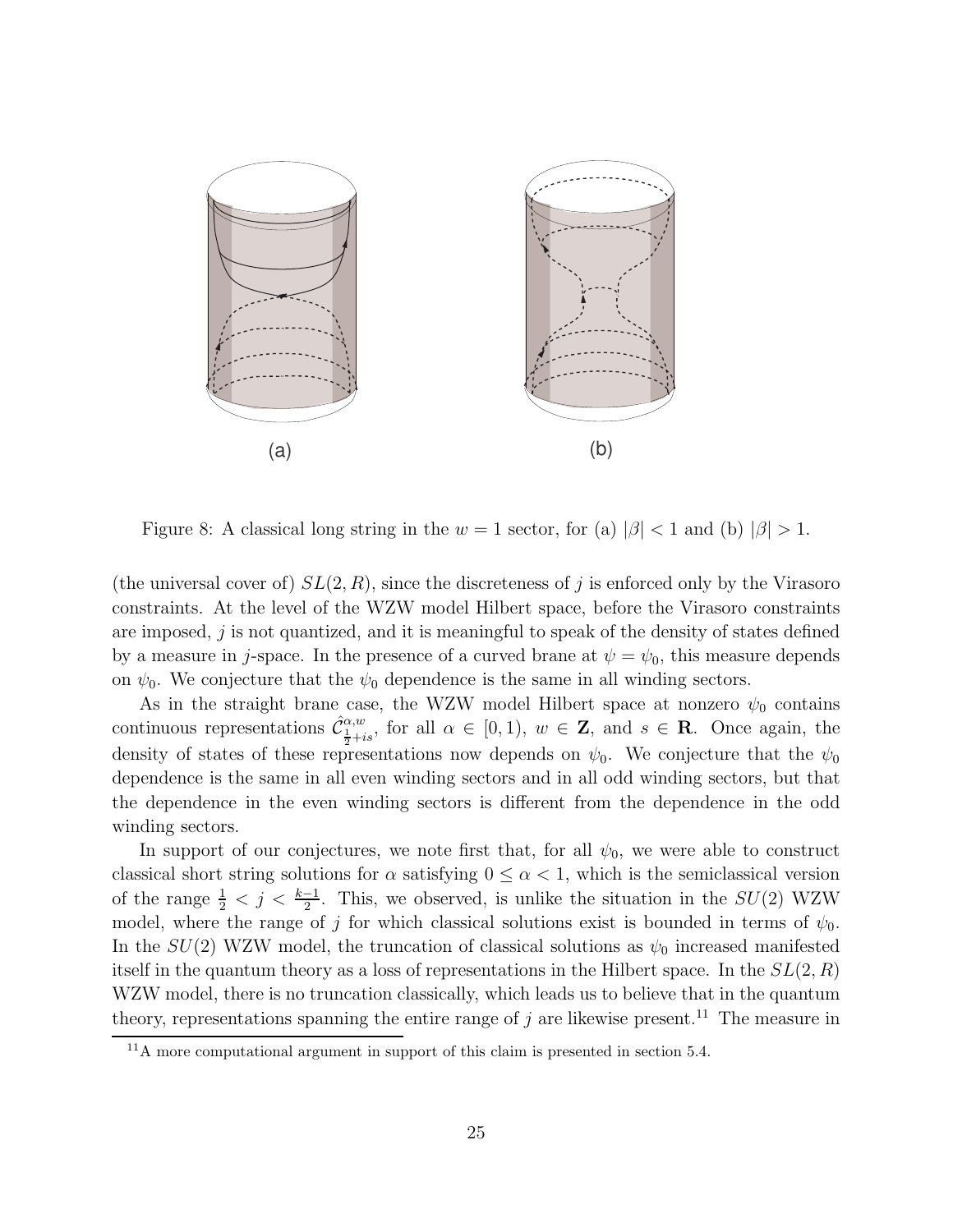the space of j may depend on  $\psi_0$ , but this is the only possible  $\psi_0$  dependence in the structure of the discrete sector of the Hilbert space.

Spectral flow by an even amount is a symmetry of the theory. It follows that the  $\psi_0$ dependence of the density of states must be the same in all even winding sectors and in all odd winding sectors. In addition, target space PT symmetry links even and odd winding short string sectors. Consequently, the  $\psi_0$  dependence of the density of discrete states must in fact be the same in all winding sectors.

The existence of classical long string solutions is strong evidence that the WZW model Hilbert space contains continuous representations. Spectral flow by an even amount is a symmetry of the long string solutions, but target space PT symmetry does not mix even and odd long string winding sectors. Therefore, the  $\psi_0$  dependence of the density of states of the continuous representations is the same in all even winding sectors and in all odd winding sectors, but the dependence in the even sectors is, in general, different from the dependence in the odd sectors.

We will presently provide further evidence that this is so by studying a certain family of physical short string solutions in the even and odd winding sectors. We compute the energy  $E$  of these solutions as a function of their size  $R$ . In both the odd and even winding sectors,  $E(R)$  increases monotonically at large R to a value whose functional form as a function of w is the same in all sectors. However, the dependence of E on R—and on  $\psi_0$ —is different in the two types of sectors. The existence of an upper bound for  $E(R)$  in the short string sectors implies that, above this bound, a continuous representation appears. The  $\psi_0$  dependence of  $E(R)$  at large R is different for odd and even w. This implies that the  $\psi_0$  dependence of the density of states of the emergent continuous representations is likewise different for odd and even w.

The short string solutions under consideration belong to the physical Hilbert space. To apply our conclusions to the WZW model Hilbert space, we reason a fortiori: since the  $(AdS<sub>3</sub>$  part of the) physical string Hilbert space is the WZW model Hilbert space after the imposition of the Virasoro constraints, if continuous representations exist in the physical Hilbert space, surely they must exist in the WZW model Hilbert space.

We now fill in the details of this argument. To construct the even winding solutions, we begin with the basic unwound timelike solution

$$
t = \alpha \tau, \qquad \theta = \alpha \sigma + \theta_0, \qquad \rho = \rho_0, \tag{5.17}
$$

with  $0 \leq \alpha < 1, \theta_0 = \frac{\pi}{2}$  $\frac{\pi}{2}(1-\alpha)$ , and

$$
\sinh \rho_0 = \frac{\sinh \psi_0}{\cos \frac{\pi \alpha}{2}}.
$$
\n(5.18)

We then act with the isometry given by  $U = e^{\frac{1}{2}\rho_1 \sigma_3}$  and  $V = \omega_0 U^{-1} \omega_0 = U$ , where  $\rho_1$  is a constant. Finally, we perform an even amount  $w$  of spectral flow. The currents of the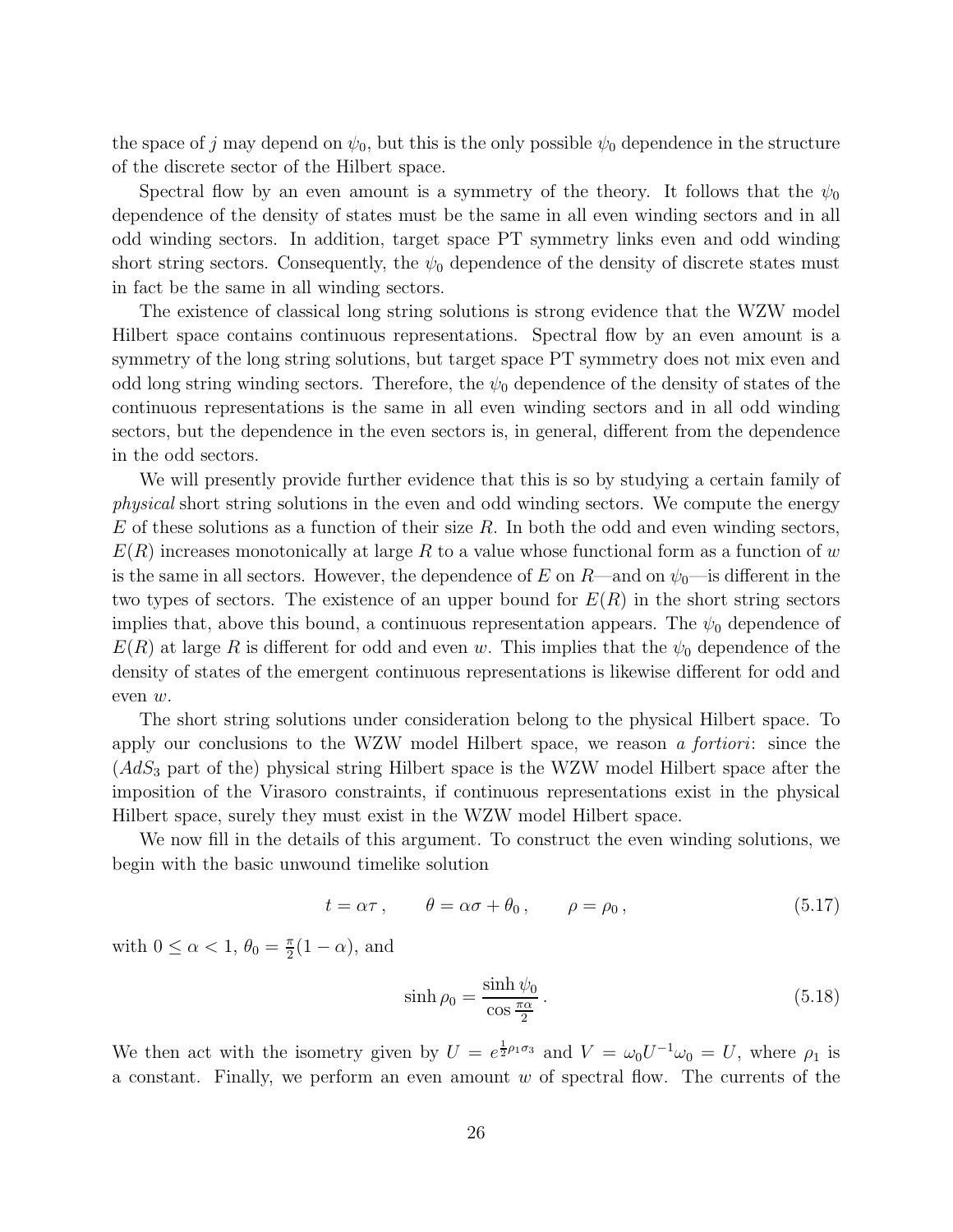resulting solution are

$$
J_R^3 = \frac{k}{2} (\alpha \cosh \rho_1 + w), \qquad (5.19)
$$

$$
J_R^{\pm} = \pm \frac{ik}{2} (\alpha \sinh \rho_1 e^{\mp iwx^+}), \qquad (5.20)
$$

and similarly for  $J_L^a$ .

To construct the odd winding solutions, we once again introduce a second  $AdS_2$  brane at  $\psi = -\psi_0$ , and consider the unwound short string

$$
t = \alpha \tau, \qquad \theta = \alpha \sigma + \theta_0, \qquad \rho = \rho_0, \tag{5.21}
$$

with  $0 \le \alpha < 1$ ,  $\theta_0 = \pi(1 - \frac{\alpha}{2})$  $\frac{\alpha}{2}$ , and

$$
\sinh \rho_0 = \frac{\sinh \psi_0}{\sin \frac{\pi \alpha}{2}}.
$$
\n(5.22)

This is a string stretching between the two branes. Again, we act with the isometry given by  $U = e^{\frac{1}{2}\rho_1\sigma_3}$  and  $V = \omega_0 U^{-1}\omega_0 = U$ , and perform w units of spectral flow on the result. Since w now is odd, both endpoints of the resulting solution lie on the brane at  $\psi = \psi_0$ . The currents of this solution, too, are given by (5.19) and (5.20).

To obtain physical string solutions in  $AdS_3 \times M$ , we must impose the Virasoro constraints  $T_{\pm\pm}^{AdS} + h = 0$ , where  $T^{AdS}$  is the energy-momentum tensor for the  $AdS_3$  modes of the string, and h is the energy-momentum tensor for  $\mathcal{M}$ , which we regard as a conformal weight for the sigma model on  $\mathcal{M}$ . The energy-momentum tensor is calculable in terms of the currents  $(5.19)$  and  $(5.20)$ , and the resulting Virasoro constraint expresses  $\alpha$  in terms of h [12],

$$
\alpha = \alpha_{\pm} = -w \cosh \rho_1 \pm \sqrt{w^2 \sinh^2 \rho_1 + \frac{4h}{k}}.
$$
 (5.23)

Choosing the branch  $\alpha = \alpha_+$ , the spacetime energy takes the form

$$
E = J_0^3 = \frac{k}{2} \left( \cosh \rho_1 \sqrt{\frac{4h}{k} + w^2 \sinh^2 \rho_1} - w \sinh^2 \rho_1 \right) . \tag{5.24}
$$

This expression is valid for both the even and odd winding solutions.

The last ingredient we need for our argument is a precise notion of the size of the string. We define R to be the maximum value of the coordinate  $\rho(\sigma, \tau)$ . By writing even and odd winding solutions in the matrix form (3.3), it is straightforward to calculate that, for both types of solutions,

$$
\cosh R = \cosh \rho_0 \cosh \rho_1. \tag{5.25}
$$

In (5.24), we expressed the string energy as a function of  $\rho_1$ , the isometry parameter. We now work towards rewriting  $E$  as a function of  $R$ , in the large  $R$  limit.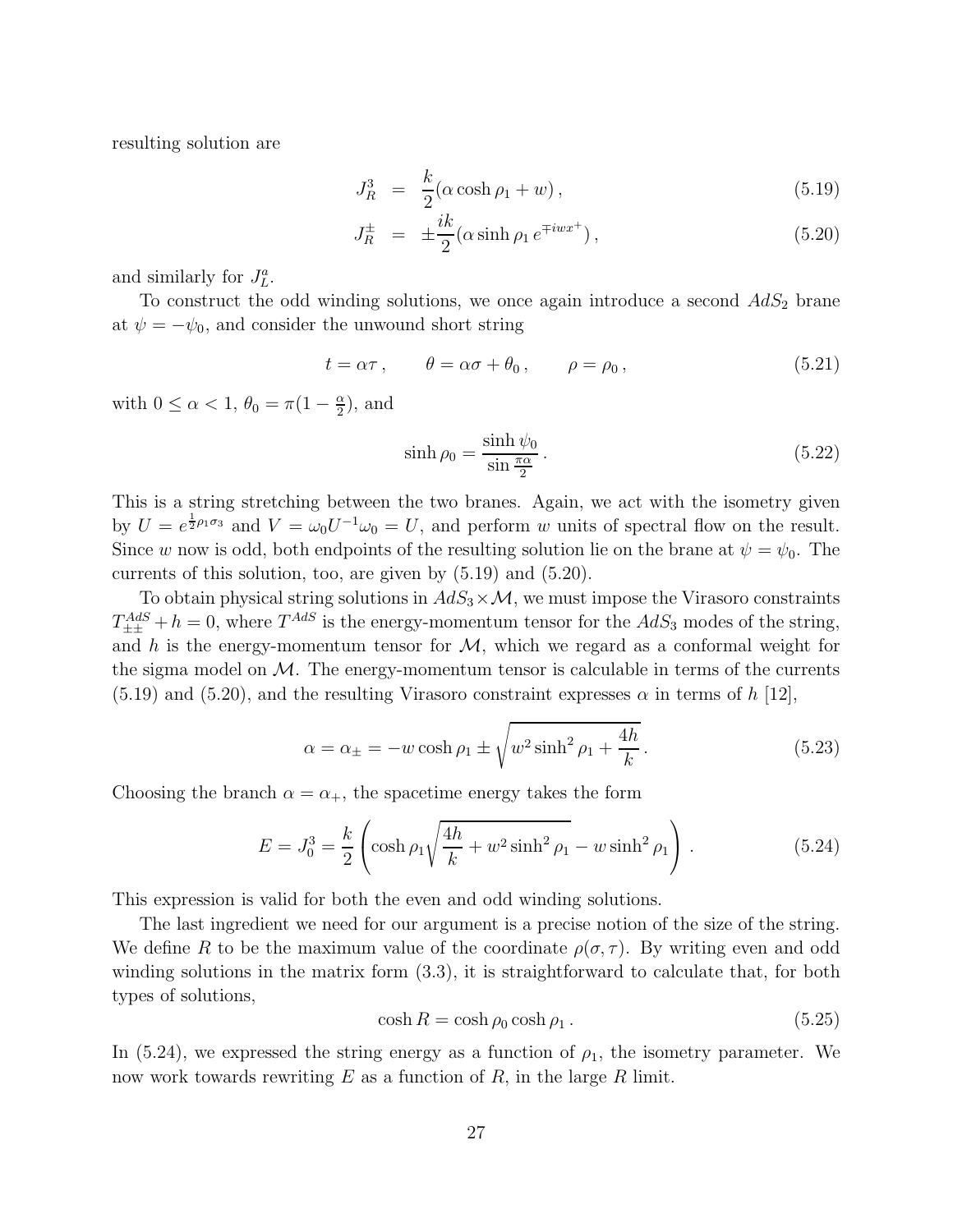As  $\rho_1 \rightarrow \infty$ ,  $\alpha = \alpha_+$  approaches 0 according to

$$
\alpha = \frac{\frac{4h}{k} - w^2}{w \cosh \rho_1 + \sqrt{w^2 \sinh^2 \rho_1 + \frac{4h}{k}}} \sim \frac{1}{w} \left(\frac{4h}{k} - w^2\right) e^{-\rho_1}.
$$
 (5.26)

It follows from  $(5.22)$  that for odd w, in this limit,

$$
\sinh \rho_0 = \frac{\sinh \psi_0}{\sin \frac{\pi \alpha}{2}} \sim \frac{\sinh \psi_0}{\frac{\pi \alpha}{2}} \sim \frac{2w \sinh \psi_0}{\pi (\frac{4h}{k} - w^2)} e^{\rho_1},\tag{5.27}
$$

and therefore

$$
\cosh R = \cosh \rho_0 \cosh \rho_1 \sim \frac{2w \sinh \psi_0}{\pi \left(\frac{4h}{k} - w^2\right)} e^{\rho_1} \cosh \rho_1 ,\qquad (5.28)
$$

so that

$$
R \sim 2\rho_1 + \log\left(\frac{2w\sinh\psi_0}{\pi(\frac{4h}{k} - w^2)}\right). \tag{5.29}
$$

For even w, as  $\rho_1 \rightarrow \infty$ ,  $\rho_0 \rightarrow \psi_0$ , and so

$$
\cosh R \sim \cosh \psi_0 \cosh \rho_1, \qquad (5.30)
$$

or

$$
R \sim \rho_1 + \log \cosh \psi_0 \,. \tag{5.31}
$$

Substituting  $(5.29)$  and  $(5.31)$  into  $(5.24)$  allows us to determine E as a function of R. We find that, for odd  $w$ ,

$$
E(R) = \frac{h}{w} + \frac{kw}{4} - \frac{4h - kw^2}{2\pi kw^2} e^{-R} \sinh \psi_0,
$$
\n(5.32)

while for even  $w$ ,

$$
E(R) = \frac{h}{w} + \frac{kw}{4} - \frac{(4h - kw^2)^2}{4kw^3} e^{-2R} \cosh^2 \psi_0,
$$
\n(5.33)

plus terms respectively of order  $e^{-2R}$  and  $e^{-4R}$  for odd and even w.

What we learn from this analysis is that, in both the odd and even winding sectors,  $E(R)$ has an asymptote at  $\frac{h}{w} + \frac{kw}{4}$  $\frac{dw}{4}$ . This asymptote signals the existence of continuous representations. Solutions with energies below the asymptote are bound states—short strings—trapped within a finite radius in  $AdS_3$ . By contrast, solutions with energies above the asymptote are free to escape to the boundary of  $AdS_3$ . These are the long strings, which inhabit continuous representations. This interpretation is consistent with the fact that the energy of physical long strings with winding number  $w$  is bounded below, in the semiclassical limit of large  $h$ and large k, by  $\frac{h}{w} + \frac{kw}{4}$  $\frac{dw}{4}$ , the asymptotic value of  $E(R)$  . We have thus shown that continuous representations of every w exist in the physical string Hilbert space; hence a fortiori such representations exist in the WZW model Hilbert space.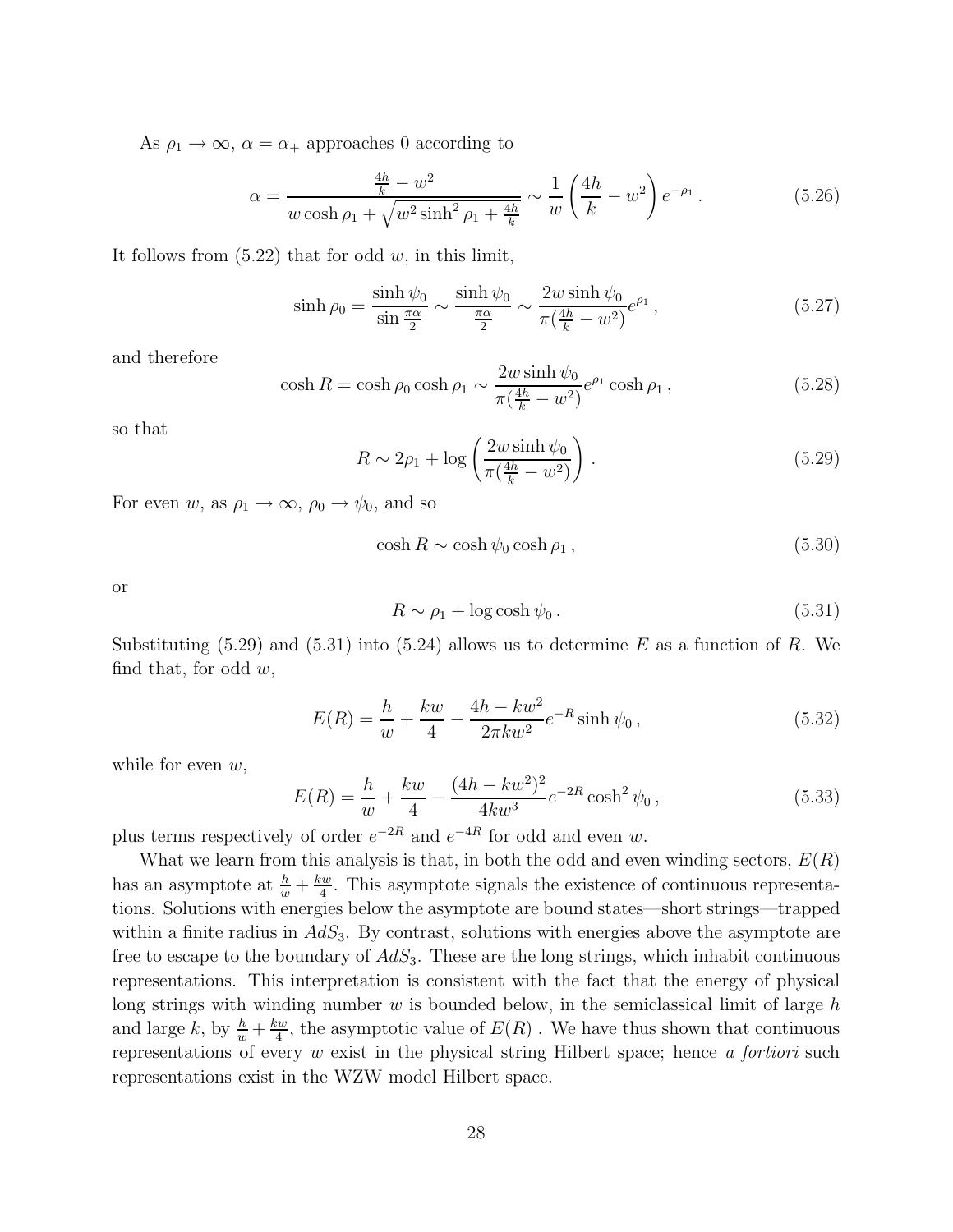We can take this argument one step further to confirm that the  $\psi_0 > 0$  WZW model Hilbert space not only contains continuous representations of every  $w$ , but within each winding sector contains representations  $\hat{\mathcal{C}}_{j=\frac{1}{2}+is}^{\alpha,w}$  of every s. The Virasoro constraint determines  $\alpha$ in terms of s and h. Thus, if s were somehow quantized in the WZW model Hilbert space, the physical long string spectrum at fixed w and h would be quantized as well. As we have seen, though, the physical long string spectrum at fixed w and h is continuous. Thus s must not be quantized in the WZW model Hilbert space; representations with arbitrary  $s \in \mathbb{R}$ must actually appear.

The approach of  $E(R)$  to its asymptote is different as a function of R and  $\psi_0$  in the even and odd winding sectors. This is consistent with our claim that the  $\psi_0$  dependence of the density of states in the WZW model Hilbert space is different in the odd and even winding long string sectors. An additional piece of evidence for this point comes from an analysis in the spirit of [11] and Appendix B of the divergence structure of the one-loop Euclidean partition function. The divergences in question signal the presence of continuous representations; they originate in the infinite volume factors that appear when long strings are subject to a flat potential. Accordingly, it is sufficient to consider the contribution to the functional integral of the large  $\rho$  region. In global coordinates, the WZW action at large  $\rho$  takes the form

$$
S \sim \int d^2 z \left( \partial \rho \bar{\partial} \rho + \frac{1}{4} e^{2\rho} |\bar{\partial} (\theta - it)|^2 + \cdots \right) . \tag{5.34}
$$

In the one-loop calculation, the worldsheet is taken to be cylindrical and of Euclidean signature; the target space time is likewise Euclidean. The worldsheet coordinate  $z = \sigma + i\tau$ is subject to the periodicity

$$
\tau \sim \tau + 2\pi t_W, \qquad (5.35)
$$

with  $t_W$  the worldsheet modulus. At finite temperature, the target space coordinates t and θ describe a torus: θ is periodic by nature, and t is periodically identified with period equal to the inverse temperature  $\beta$ ; that is,

$$
\theta - it \sim \theta - it + 2\pi n + i\beta m, \qquad (5.36)
$$

where  $m$  and  $n$  are integers.

If  $\rho$  is assumed to be fixed at  $\rho_0$ , the equations of motion constrain  $\theta - it$  to be a harmonic map from the worldsheet to the target space. The general harmonic map from the cylinder to the torus is of the form

$$
\theta - it = w\sigma + ib\tau + \theta_0, \qquad (5.37)
$$

where w, b, and  $\theta_0$  are real constants. Matching the periodicities (5.35) and (5.36) of the worldsheet and target space sets  $b = \frac{\beta m}{2\pi t}$  $\frac{\beta m}{2\pi t_W}$ . The partition function thus receives contributions from harmonic maps of the form  $(5.37)$ , for all integers m. As in Appendix B.2, it is sufficient for our purposes to concentrate on the  $m = 1$  sector.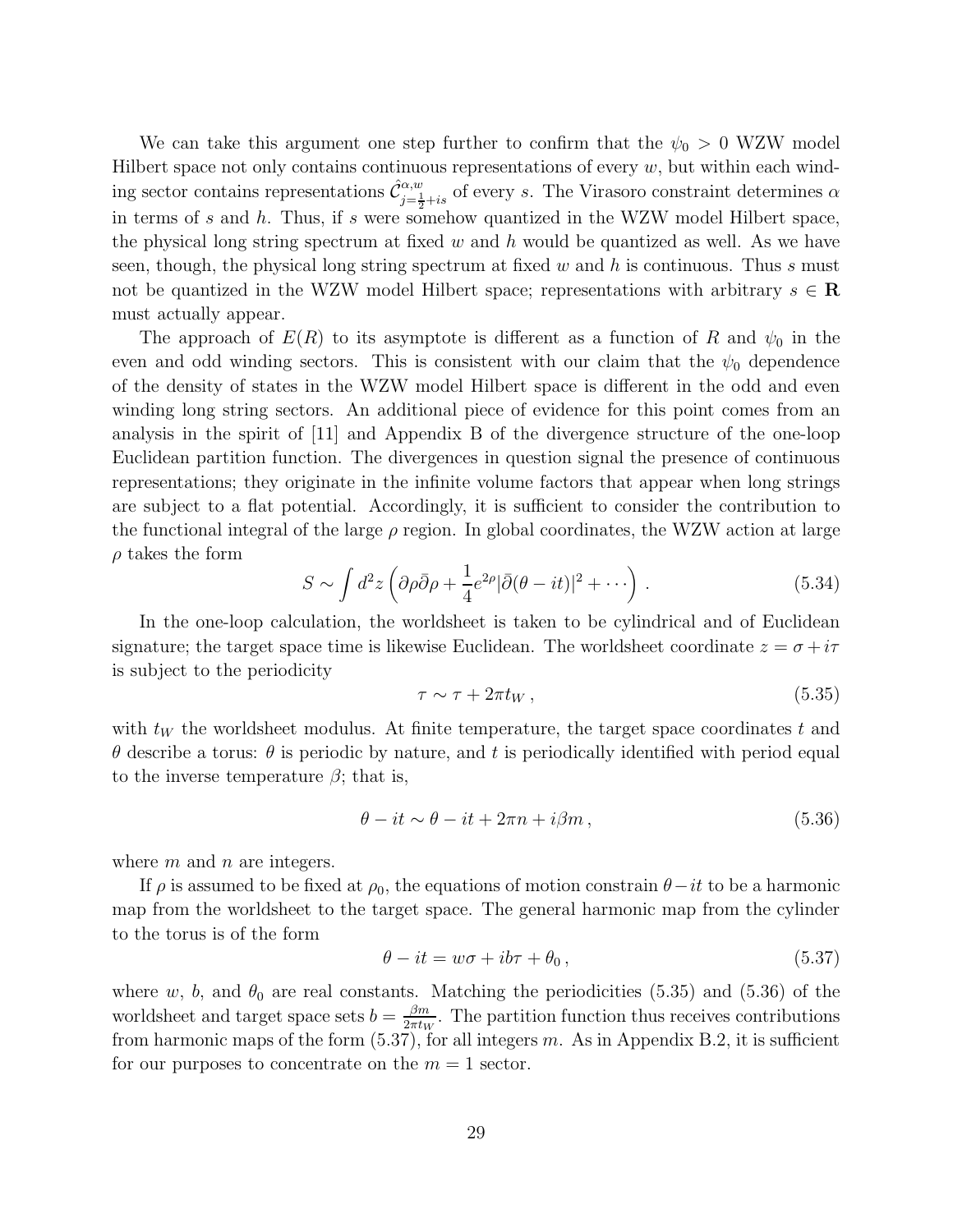If it is to describe a legitimate open string configuration, the map (5.37) must satisfy the gluing conditions and the Dirichlet condition. A straightforward calculation shows that, in the presence of an  $AdS_2$  brane at  $\psi = \psi_0$ , the gluing conditions are satisfied if one of two conditions holds:

1. 
$$
w = b = \frac{\beta}{2\pi t_W}
$$
; or

2.  $\theta_0 = 0$  or  $\pi$ , and w is an integer.

Suppose condition 2 is fulfilled. Then the Dirichlet condition  $\sin \theta_0 \sinh \rho_0 = \sinh \psi_0$  can be satisfied only if  $\psi_0 = 0$ . In this case, there is a family of solutions of the form (5.37) with the desired properties, indexed by the continuous parameter  $\rho_0$ . The solutions (5.37) are holomorphic—that is, functions of  $z = \sigma + i\tau$ —if the worldsheet modulus takes the special value

$$
t_W = \frac{\beta}{2\pi w} \,. \tag{5.38}
$$

As explained in [11], the functional integral suffers a logarithmic divergence at this special value of  $t_W$ . The divergence is the hallmark of a continuous representation, whose density of states can be derived by properly regularizing the infinity. We have thus arrived again at a conclusion we reached in section 4: the straight brane Hilbert space contains continuous representations for all values of the winding number.

If  $\psi_0 \neq 0$ , then harmonic maps satisfying the gluing conditions must fulfill condition 1. In this case, the Dirichlet condition reads

$$
\sin \theta_0 \sinh \rho_0 = \sin(w\pi + \theta_0) \sinh \rho_0 = \sinh \psi_0.
$$
\n(5.39)

If w is not an integer, (5.39) determines  $\theta_0$  and  $\rho_0$  uniquely. If w is an odd integer,  $(5.39)$  has no solution. If w is an even integer,  $(5.39)$  collapses to the single condition  $\sin \theta_0 \sinh \rho_0 = \sinh \psi_0$ , which has a family of solutions indexed by a single continuous free parameter. Condition 1 trivially implies (5.38); thus the maps (5.37) are holomorphic. The functional integral thus has a divergence at  $t_W = \frac{\beta}{2\pi}$  $\frac{\beta}{2\pi w}$  if w is even, but this divergence is apparently absent if  $w$  is odd. Following the logic of the last paragraph, we conclude that the WZW model Hilbert space contains continuous representations in the even winding sectors. On the other hand, this line of reasoning tells us nothing about the odd winding continuous representations. Of course, we have already independently established that continuous representations exist in all winding sectors. This argument points to a difference in the mechanism for generating continuous representations in the even and odd winding sectors, illustrating our claim that the nature of the continuous representations at nonzero  $\psi_0$ —and in particular, their density of states—depends significantly on the parity of the winding number.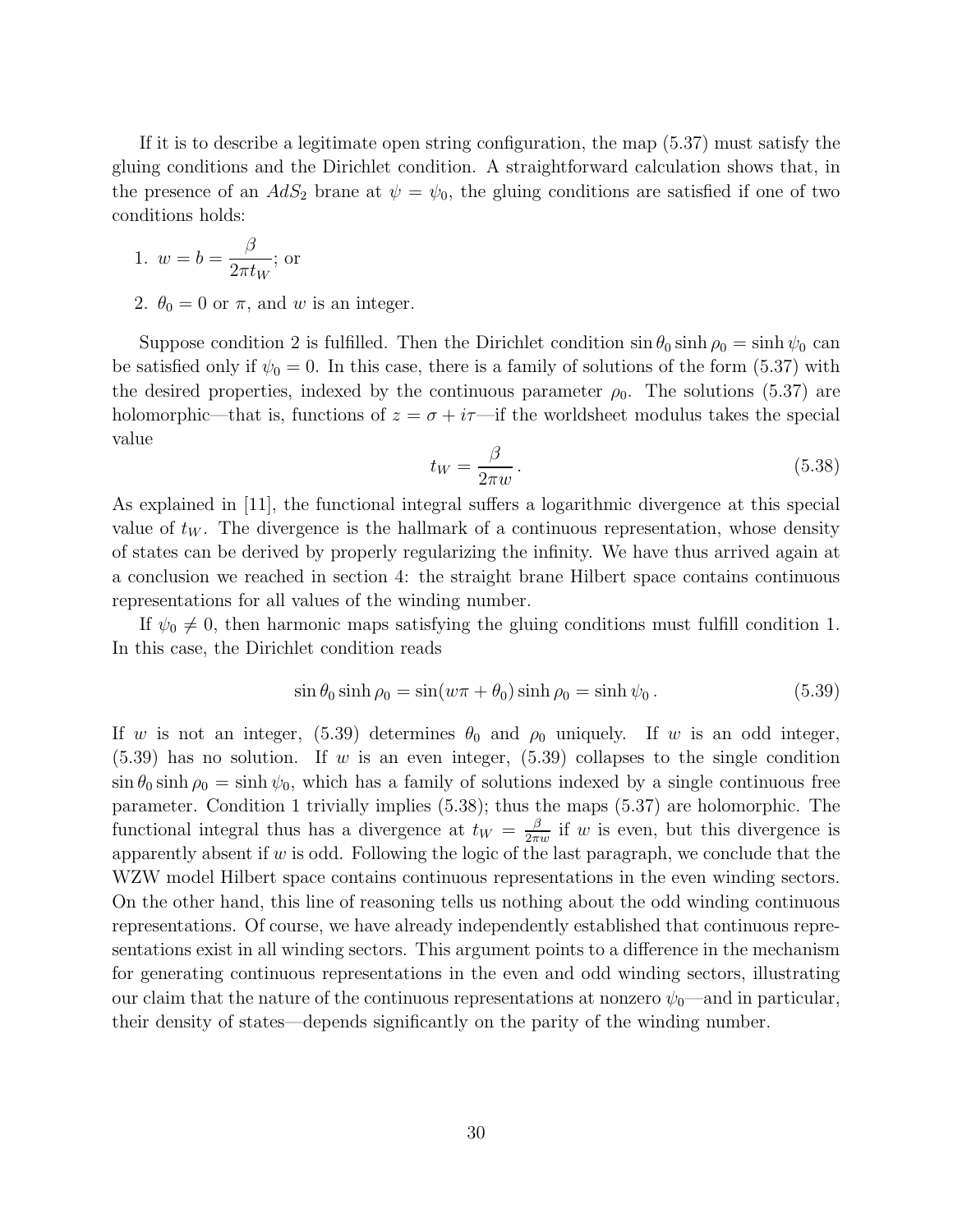#### 5.3 A Two-Brane System

An interesting perspective on the Hilbert space in the presence of a curved brane at  $\psi = \psi_0$ is obtained by revisiting a device from section 5.1: the introduction of a second brane at  $\psi = -\psi_0$ . Odd spectral flow maps an open string with both endpoints on the brane at  $\psi = \psi_0$  to a string that begins at  $\sigma = 0$  on the  $\psi_0$  brane but ends at  $\sigma = \pi$  on the  $-\psi_0$ brane, and vice versa. The two-brane system thus preserves the full spectral flow symmetry. The Hilbert space of the enlarged system has the structure

$$
\mathcal{H} = \mathcal{H}_{++} \oplus \mathcal{H}_{+-} \oplus \mathcal{H}_{-+} \oplus \mathcal{H}_{--},
$$
\n(5.40)

where, for example,  $\mathcal{H}_{+-}$  is the Hilbert space of open strings starting on the brane at  $\psi = +\psi_0$  and ending on the brane at  $\psi = -\psi_0$ , and similarly for the other summands. Clearly  $\mathcal{H}_{++} \cong \mathcal{H}_{--}$  and  $\mathcal{H}_{+-} \cong \mathcal{H}_{-+}$ .

Each summand can be further decomposed as the sum of discrete and continuous representations of  $SL(2, R)$ . As in the single-brane case, the symmetries of the system give clues about how the representations in various sectors of the theory are related. Spectral flow by an even amount is a symmetry of each summand individually, while spectral flow by an odd amount maps  $\mathcal{H}_{++} \leftrightarrow \mathcal{H}_{+-}$  and  $\mathcal{H}_{--} \leftrightarrow \mathcal{H}_{-+}$ . For example, the action of spectral flow with  $w = 1$  on the discrete representations of  $\mathcal{H}_{++}$  and  $\mathcal{H}_{+-}$  is given by

$$
\cdots \hat{\mathcal{D}}_{++,j}^{+,-2} \qquad \hat{\mathcal{D}}_{++,j}^{+,-1} \qquad \hat{\mathcal{D}}_{++,j}^{+,0} \qquad \hat{\mathcal{D}}_{++,j}^{+,1} \qquad \hat{\mathcal{D}}_{++,j}^{+,2} \qquad \cdots
$$
\n
$$
\cdots \qquad \hat{\mathcal{D}}_{+-,j}^{+,-2} \qquad \hat{\mathcal{D}}_{+-,j}^{+,-1} \qquad \hat{\mathcal{D}}_{+-,j}^{+,0} \qquad \hat{\mathcal{D}}_{+-,j}^{+,1} \qquad \hat{\mathcal{D}}_{+-,j}^{+,2} \qquad \cdots \qquad (5.41)
$$

Extending the reasoning of section 5.2, we can deduce that the  $\psi_0$  dependence of the density of states in the even (odd) winding discrete sectors of  $\mathcal{H}_{++}$  must be the same as the  $\psi_0$ dependence of the density of states in the odd (even) winding discrete sectors of  $\mathcal{H}_{+-}$ . A similar statement holds for  $\mathcal{H}_{-+}$  and  $\mathcal{H}_{-+}$ , and for the density of states of continuous representations. Within each summand, target space PT symmetry mixes discrete representations with odd and even w, but preserves the parity of w of the continuous representations. We can hence argue further that the  $\psi_0$  dependence of the density of discrete states is the same for all winding sectors and all summands. By contrast, the  $\psi_0$  dependence of the density of states in the continuous representations is different in the odd winding sectors and the even winding sectors in each summand, and the dependence in  $\mathcal{H}_{++}$  is different from the dependence in  $\mathcal{H}_{+-}$ . One advantage of enlarging our system to include a second brane is that the entire structure of the continuous sector of the single-brane Hilbert space is encoded in the representations  $\hat{C}_{++,j}^{\alpha,0}, \hat{C}_{+-,j}^{\alpha,0}$  and their properties under spectral flow and the target space PT symmetry.

Just as in the  $SU(2)$  WZW model, we may further generalize to a system of  $AdS_2$  branes located at  $\psi = \psi_1$  and  $\psi = \psi_2$ . The discussion is completely parallel to what has already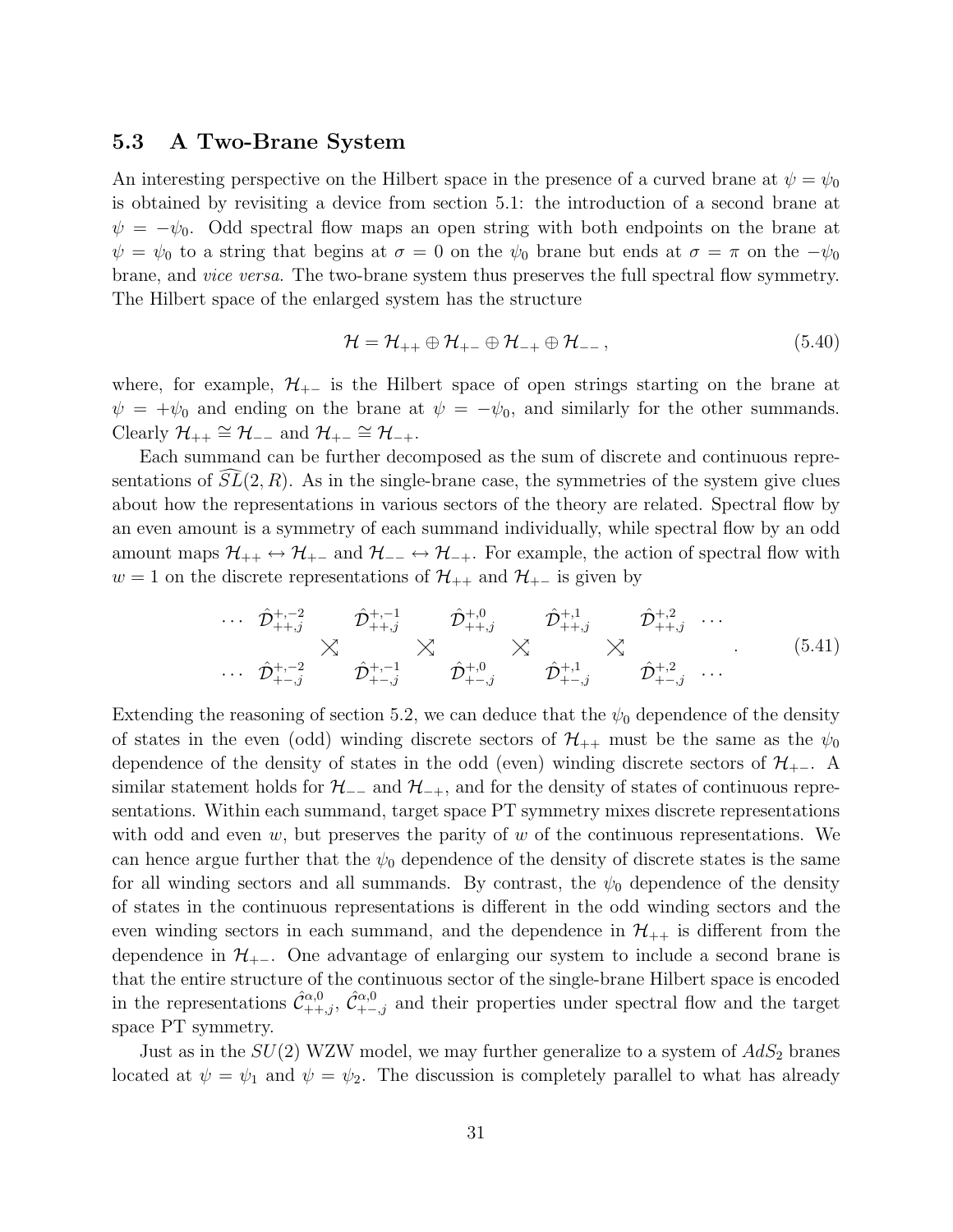been said. We begin by constructing basic unwound classical solutions stretching from one brane to the other, and employ spectral flow to generate the space of all classical solutions. The basic unwound timelike solutions are again

$$
t = \alpha \tau, \qquad \theta = \alpha \sigma + \theta_0, \qquad \rho = \rho_0, \tag{5.42}
$$

where  $0 \leq \alpha < 1$ , and  $\theta_0$  and  $\rho_0$  are chosen so as to satisfy the appropriate Dirichlet conditions. The basic spacelike solution is given in matrix form as

$$
g = \begin{pmatrix} (1+ab)\exp(\alpha\tau) & a\exp(\alpha\sigma) \\ b\exp(-\alpha\sigma) & \exp(-\alpha\tau) \end{pmatrix},
$$
 (5.43)

where the integration constants  $a$  and  $b$  are likewise fixed to satisfy the Dirichlet boundary conditions.

Spectral flow by an even amount  $w$  is a symmetry of the system. Short string solutions in odd winding sectors may be constructed by means of the PT symmetry of the target space, as explained in section 5.1. To construct long string solutions belonging to odd winding sectors, we introduce a third  $AdS_2$  brane at  $\psi = -\psi_2$ , and follow the procedure described in section 5.1 for finding solutions stretching between the  $\psi_1$  and  $-\psi_2$  branes. Spectral flow by an odd amount w then gives open string solutions stretching between the  $\psi_1$  and  $\psi_2$  branes.

Again, these classical constructions provide us with a reasonable conjecture for the quantum Hilbert space of the two-brane system: that it contains discrete representations  $\hat{\mathcal{D}}_j^{+,w}$ for all integers w and j satisfying  $\frac{1}{2} < j < \frac{k-1}{2}$ , as well as continuous representations  $\hat{C}^{\alpha,w}_j$ for all integers w, all  $\alpha$  in the range  $0 \leq \alpha < 1$ , and j of the form  $j = \frac{1}{2} + is$  for all real s.

### 5.4 The NCOS Limit

#### The WZW Model Action

In the limit  $\psi_0 \to \infty$ , the  $AdS_2$  brane approaches the boundary of  $AdS_3$ . In this limit, the factor of  $\cosh^2 \psi$  in the metric (4.9) tends to suppress open string fluctuations along the  $AdS<sub>2</sub>$  brane. However, the induced electric field on the brane also grows exponentially with  $\psi_0$ , balancing the effect of the metric. In fact, as  $\psi_0 \to \infty$ , the electric field approaches its critial value, and the theory resembles the noncommutative open strings studied in [22, 23]. Let us now make this more precise.

We work in a target space of Euclidean signature. Our first task is to find a system of coordinates that is well adapted to our problem. In the Euclidean  $AdS_2$  coordinates  $(\psi, \omega, t)$ , the  $AdS_3$  metric is

$$
ds^{2} = d\psi^{2} + \cosh^{2}\psi\left(\cosh^{2}\omega dt^{2} + d\omega^{2}\right),\tag{5.44}
$$

and the invariant 2-form that describes the NS-NS background takes the form

$$
\mathcal{F} = \left(\psi - \psi_0 + \frac{\sinh 2\psi}{2}\right) \cosh \omega \, d\omega \wedge dt. \tag{5.45}
$$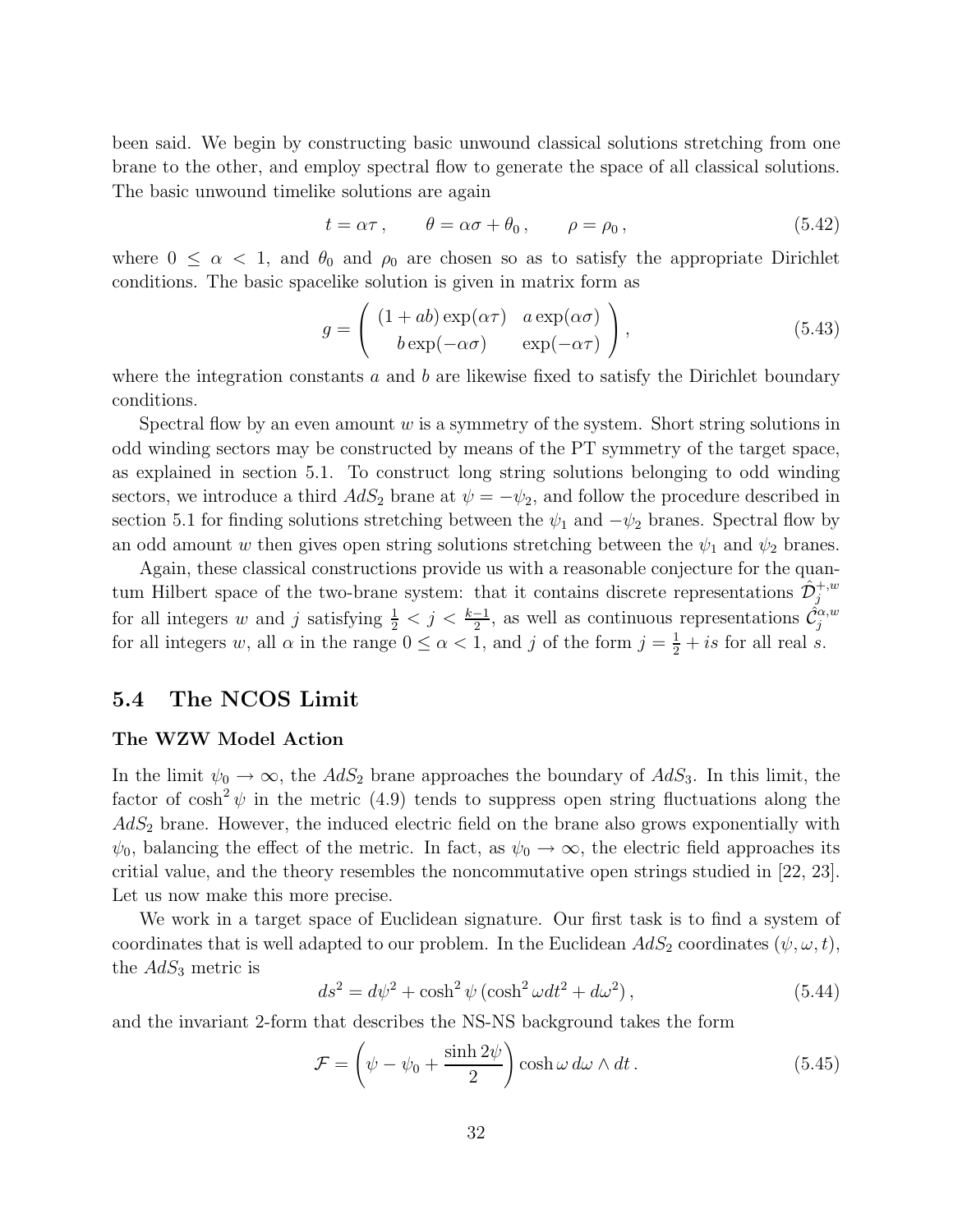It proves convenient to replace the  $AdS_2$  coordinates  $(\omega, t)$  by a complex coordinate  $\gamma$ , defined such that the  $AdS_2$  brane worldvolume is covered by the upper half plane Im  $\gamma \geq 0$ . The transformations are

$$
\tanh \tau = \frac{|\gamma|^2 - 1}{|\gamma|^2 + 1},
$$
\n(5.46)

$$
\sinh \omega = -\frac{\text{Re}\,\gamma}{\text{Im}\,\gamma}.
$$
\n(5.47)

In these coordinates, the metric and 2-form become

$$
ds^2 = d\psi^2 + \frac{\cosh^2 \psi}{(\text{Im}\,\gamma)^2} d\gamma d\bar{\gamma},\qquad(5.48)
$$

$$
\mathcal{F} = \frac{1}{2} \left( \psi - \psi_0 + \frac{\sinh 2\psi}{2} \right) \frac{d\gamma \wedge d\bar{\gamma}}{(\text{Im}\,\gamma)^2}.
$$
 (5.49)

Given these expressions for the metric and the 2-form, the WZW model Lagrangian takes the form

$$
\mathcal{L} = \frac{k}{2\pi} \left[ 2\partial\psi\bar{\partial}\psi + \frac{\cosh^2\psi}{(\text{Im}\,\gamma)^2} \left( \partial\gamma\bar{\partial}\bar{\gamma} + \bar{\partial}\gamma\partial\bar{\gamma} \right) - \left( \psi - \psi_0 + \frac{\sinh 2\psi}{2} \right) \frac{1}{(\text{Im}\,\gamma)^2} (\partial\gamma\bar{\partial}\bar{\gamma} - \bar{\partial}\gamma\partial\bar{\gamma}) \right].
$$
\n(5.50)

The worldsheet coordinates are  $(z, \bar{z})$ , and range over the upper half plane; the worldsheet metric is Euclidean; and the area element is  $d^2z \equiv dz d\overline{z}$ .

To take the limit  $\psi_0 \to \infty$ , we first redefine  $\psi \to \psi + \psi_0$ ; the new coordinate  $\psi$  measures deviations from the brane at  $\psi_0$ . The Lagrangian for large  $\psi_0$  is then

$$
\mathcal{L} = \frac{k}{\pi} \partial \psi \bar{\partial} \psi + \frac{k}{2\pi (\text{Im}\,\gamma)^2} \left[ \frac{e^{2(\psi + \psi_0)}}{2} (\bar{\partial} \gamma \partial \bar{\gamma}) + \frac{1}{2} (\partial \gamma \bar{\partial} \bar{\gamma} + \bar{\partial} \gamma \partial \bar{\gamma}) - \psi (\partial \gamma \bar{\partial} \bar{\gamma} - \bar{\partial} \gamma \partial \bar{\gamma}) \right].
$$
 (5.51)

It is useful to introduce Lagrange multipliers  $\beta$  and  $\overline{\beta}$ , giving

$$
\mathcal{L} = \frac{k}{2\pi} \left[ 2 \partial \psi \bar{\partial} \psi + \beta \bar{\partial} \gamma + \bar{\beta} \partial \bar{\gamma} - \frac{2(\text{Im}\,\gamma)^2}{e^{2(\psi + \psi_0)} + 2} \beta \bar{\beta} + \frac{1}{(\text{Im}\,\gamma)^2} \left( \left( \frac{1}{2} - \psi \right) (\partial \gamma \bar{\partial} \bar{\gamma} - \bar{\partial} \gamma \partial \bar{\gamma}) \right) \right].
$$
\n(5.52)

We now redefine  $\psi \to \psi/2$  and take the limit  $\psi_0 \to \infty$ , with the result

$$
S = \frac{k}{2\pi} \int d^2 z \left( \frac{1}{2} \partial \psi \bar{\partial} \psi + \beta \bar{\partial} \gamma + \bar{\beta} \partial \bar{\gamma} + 2 \frac{\psi - 1}{(\gamma - \bar{\gamma})^2} \left( \partial \gamma \bar{\partial} \bar{\gamma} - \bar{\partial} \gamma \partial \bar{\gamma} \right) \right). \tag{5.53}
$$

The action (5.53) resembles the action of noncommutative open strings in flat space. The only differences are that the metric in the  $(\gamma, \bar{\gamma})$  plane is that of  $AdS_2$ , and that there is a coupling to the extra scalar field  $\psi$ , which obeys the Dirichlet condition  $\psi = 0$  on the boundary.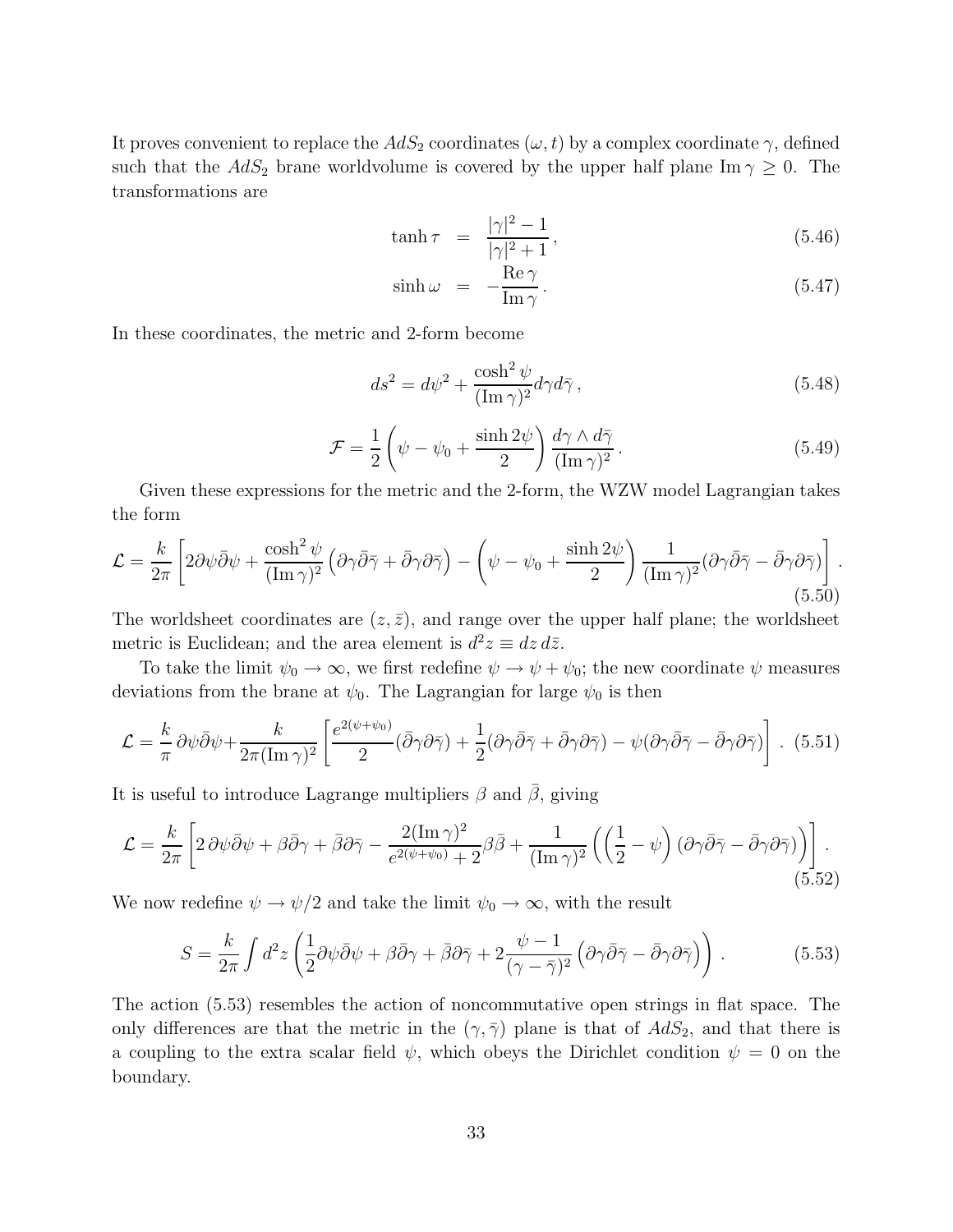#### The Spectrum

Our next goal is to evaluate the Euclidean one-loop thermal partition function exactly and read off the physical string spectrum. As in Appendix B, the partition function may be written as a sum over a complete set of classical solutions and fluctuations about these solutions. Solving the WZW model equations of motion produces classical solutions, given as functions of  $(\psi, \gamma, \overline{\gamma})$ ; the fluctuations about these solutions can then be evaluated by the method of iterative Gaussians [28]. From the resulting expression for the partition function, we can determine which  $SL(2, R)$  representations appear in the WZW model spectrum, as discussed in Appendix B. The result is somewhat unsettling: we find that the Hilbert space contains only the discrete representation  $\hat{\mathcal{D}}_j^{w=0}$ , for  $\frac{1}{2} < j < \frac{k-1}{2}$ .

This is clearly wrong: the existence of sectors of the Hilbert space with  $w \neq 0$  is guaranteed by the spectral flow symmetry. We understand their absence from the partition function calculation to mean that our set of classical solutions was incomplete. In particular, there seem to be solutions—short and long wound strings—that are not easily expressible in the  $(\psi, \gamma, \bar{\gamma})$  coordinates. It would be desirable to find all of the classical solutions and perform a complete computation of the one-loop free energy. Nevertheless, our computation captures part of the physical spectrum. Most important, our result implies that the spectrum contains discrete representations with  $\frac{1}{2} < j < \frac{k-1}{2}$ , which is a significant fact that cannot be seen at the semiclassical level. These bounds on  $j$  are the same as the bounds that come out of the  $\psi_0 = 0$  partition function calculation described in Appendix B. This strongly suggests that, for all  $\psi_0$ , the spectrum contains discrete representations obeying  $\frac{1}{2} < j < \frac{k-1}{2}$ .

The one-loop worldsheet is the semi-annulus in the upper half  $z$ -plane defined by the identification  $z \sim ze^{2\pi t}$ , where t is a worldsheet modulus. At finite temperature T, the  $AdS_3$ time coordinate is made periodic with period  $1/T$ ; in the coordinates we are using, this is accomplished by identifying  $\gamma \sim \gamma e^{1/T}$ . In order that the Lagrangian be single-valued, we must also identify  $\beta \sim \beta e^{-1/T}$ . These identifications mandate the relations

$$
\gamma(ze^{2\pi t}) = e^{n/T}\gamma(z), \qquad \beta(ze^{2\pi t}) = e^{-n/T}\beta(z),
$$
\n(5.54)

for some integer n.

We begin by finding classical solutions for  $\gamma$  and  $\psi$ . The equation of motion for  $\beta$  is  $\bar{\partial}\gamma=0.$  Classical solutions are of the form

$$
\gamma_{cl}(z) = r e^{i\theta} z^{\frac{n}{2\pi t}} \,,\tag{5.55}
$$

where  $re^{i\theta}$  is a complex constant. The range of the coordinate  $\gamma$  is Im  $\gamma \geq 0$ . This necessitates

$$
t \ge \frac{|n|}{2\pi T},\tag{5.56}
$$

and also determines  $\theta$  in a manner detailed below.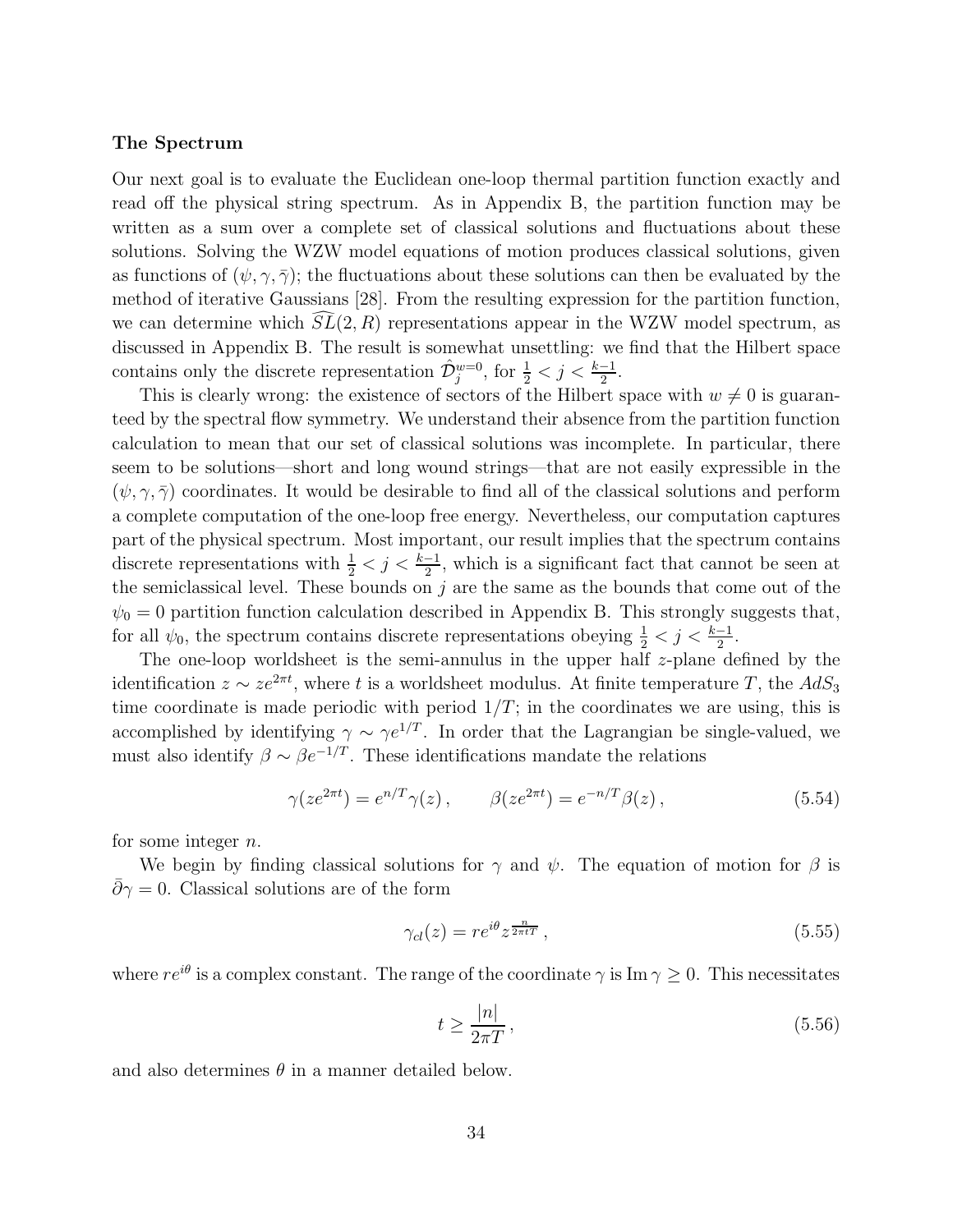Let us now expand about the classical solutions, defining fields  $\Gamma$  and B by

$$
\gamma = \gamma_{cl}(1 + \Gamma), \qquad \beta = \frac{B}{\gamma_{cl}}.
$$
\n(5.57)

The partition function then involves functional integrals over B and Γ. Up to a constant, the  $SL(2, R)$ -invariant functional measure for these fields is

$$
\mathcal{D}\left(\frac{e^{\psi/2}\gamma_{cl}}{\mathrm{Im}\,\gamma_{cl}}\Gamma\right)\mathcal{D}\left(\frac{e^{-\psi/2}\,\mathrm{Im}\,\gamma_{cl}}{\gamma_{cl}}B\right)\mathcal{D}\left(\frac{e^{\psi/2}\bar{\gamma}_{cl}}{\mathrm{Im}\,\gamma_{cl}}\bar{\Gamma}\right)\mathcal{D}\left(\frac{e^{-\psi/2}\,\mathrm{Im}\,\gamma_{cl}}{\bar{\gamma}_{cl}}\bar{B}\right).
$$
(5.58)

Classically, this is equivalent to  $\mathcal{D}\Gamma \mathcal{D}B \mathcal{D}\overline{\Gamma} \mathcal{D}\overline{B}$ , but quantum mechanically, a chiral anomaly is present, which effectively shifts the Lagrangian by

$$
-\frac{2}{\pi} \left[ \partial \log \left( \frac{e^{\psi/2} \gamma_{cl}}{\mathrm{Im}\,\gamma_{cl}} \right) \bar{\partial} \log \left( \frac{e^{\psi/2} \bar{\gamma}_{cl}}{\mathrm{Im}\,\bar{\gamma}_{cl}} \right) \right]. \tag{5.59}
$$

When this term is expanded out and added to (5.53), the result is

$$
\mathcal{L} = \frac{k-2}{2\pi} \left( \frac{1}{2} \partial \psi \bar{\partial} \psi + 2 \frac{\psi - 1}{(\gamma_{cl} - \bar{\gamma}_{cl})^2} \partial \gamma_{cl} \bar{\partial} \bar{\gamma}_{cl} \right) + \frac{k}{2\pi} \left( B \bar{\partial} \Gamma + \bar{B} \partial \bar{\Gamma} \right) + F(\Gamma, \partial \Gamma, \bar{\Gamma}, \bar{\partial} \bar{\Gamma}), \tag{5.60}
$$

where  $F$  contains terms from the Taylor expansion of the last term in  $(5.53)$ . As these terms make no contribution to the partition function, we drop them in what follows. The effect of the chiral anomaly is therefore to shift the prefactor k of the terms in  $\psi$  to  $k-2$ .

Next we separate  $\psi$  into its classical and fluctuating parts, defining a new field  $\phi$  by  $\psi = \psi_{cl} + \phi$ , where  $\psi_{cl}$  satisfies the equation of motion

$$
\partial \bar{\partial} \psi_{cl} = \frac{2 \partial \gamma_{cl} \bar{\partial} \bar{\gamma}_{cl}}{(\gamma_{cl} - \bar{\gamma}_{cl})^2}
$$
(5.61)

derived from (5.60). One solution is

$$
\psi_{cl} = 2\log \text{Im}\,\gamma_{cl} + f(z) + \bar{f}(\bar{z}),\tag{5.62}
$$

where  $f$  is an arbitrary holomorphic function. We can use the freedom of the choice of  $f$  to ensure that  $\psi_{cl}$  be single-valued and satisfy its Dirichlet boundary condition. Thus we may take

$$
\psi_{cl} = \log \left[ \frac{\text{Im } \gamma_{cl}}{|\gamma_{cl}|} \right]^2 + c \,, \tag{5.63}
$$

where the constant c is adjusted so that  $\psi_{cl} = 0$  when Im  $z = 0$ . Substituting in the form of  $\gamma_{cl}$  and letting  $z = x \in \mathbb{R}^+$ , we must have  $c = -2 \log(\sin \theta)$ . Letting  $z = -x$ , we must have  $c = -2 \log(\sin(\frac{n}{2Tt} + \theta))$ . Consistency then requires  $|\sin \theta| = |\sin(\frac{n}{2Tt} + \theta)|$ , which is satisfied (for  $n \neq 0$ ) if

$$
\theta = \frac{\pi}{2} \left( m - \frac{n}{2\pi T t} \right),\tag{5.64}
$$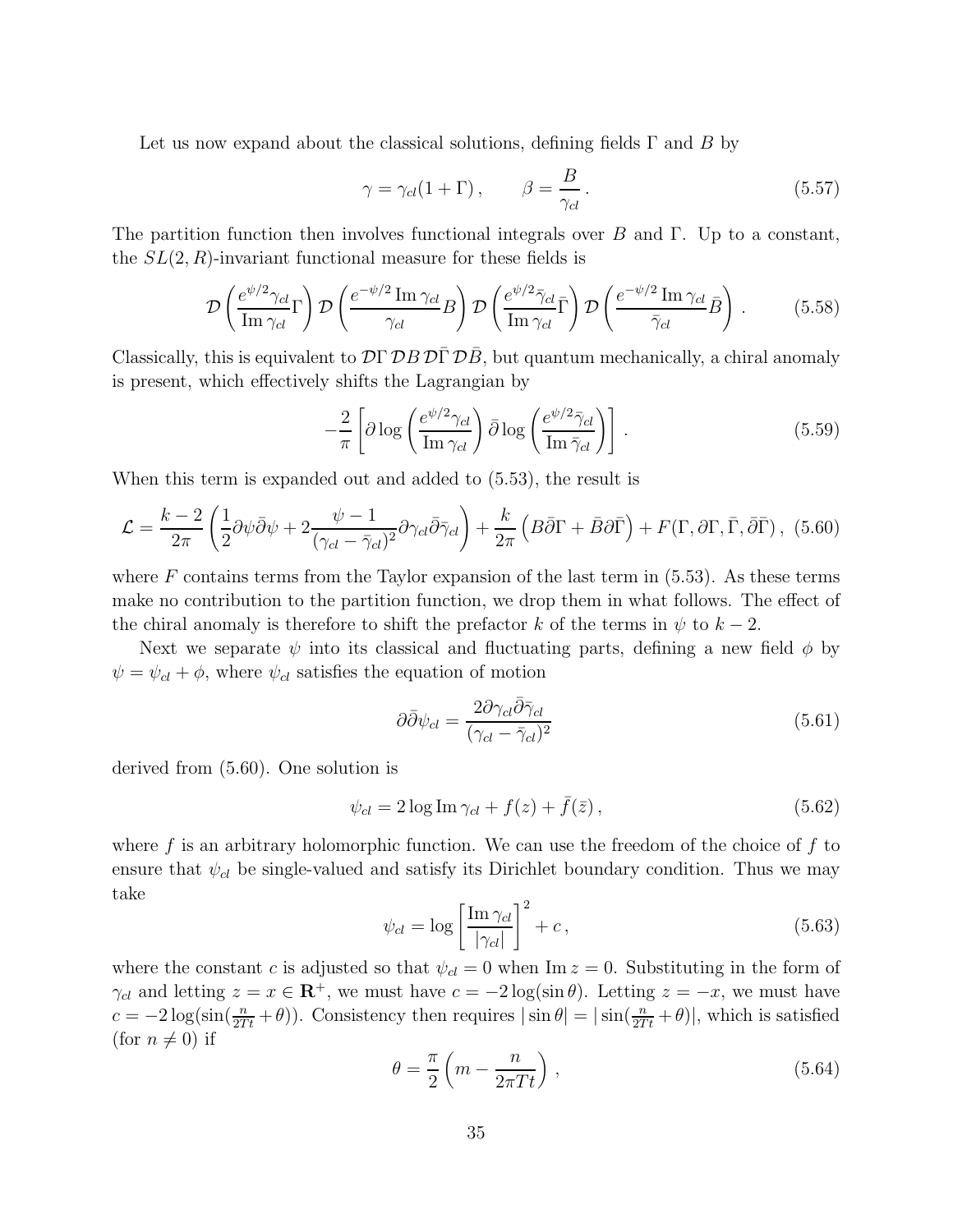for some integer m. Since  $\gamma_{cl}(z)$  is constrained to lie in the upper half plane as z ranges over the worldsheet semi-annulus in the upper half z-plane, we must have  $0 \le \arg(\gamma_{cl}(z)) =$  $\theta + \frac{n}{2\pi T t} \arg(z) \leq \pi$ , whenever  $0 \leq \arg(z) \leq \pi$ . This is possible only if  $m = 1$ . Thus  $\theta = \frac{\pi}{2}$  $\frac{\pi}{2}(1-\frac{n}{2\pi Tt})$ . In summary, our classical solutions have the form

$$
\gamma_{cl} = r e^{i\frac{\pi}{2} \left(1 - \frac{n}{2\pi T t}\right)} z^{\frac{n}{2\pi T t}}, \qquad (5.65)
$$

$$
\psi_{cl} = 2 \log \left| \frac{\operatorname{Im} \gamma_{cl}}{\gamma_{cl} \cos(\frac{n}{4Tt})} \right|,\tag{5.66}
$$

where  $t > \frac{|n|}{2\pi T}$  and  $r > 0$ .

Integration by parts brings the action into the form

$$
S = \int d^2 z \left[ \frac{k-2}{4\pi} \left( \partial \phi \bar{\partial} \phi + (\psi_{cl} - 2) \partial \bar{\partial} \psi_{cl} \right) + \frac{k}{2\pi} \left( B \bar{\partial} \Gamma + \bar{B} \partial \bar{\Gamma} \right) \right] . \tag{5.67}
$$

The term involving  $\psi_{cl}$  can can be easily integrated over the worldsheet semi-annulus, giving  $(k-2)n^2/8\pi T^2t.$ 

Now we evaluate the Euclidean partition function. The partition function breaks up as a sum  $\mathcal{Z} = \sum_n \mathcal{Z}_n$  over sectors indexed by the integer n that appears in the classical solutions (5.65) and (5.66). Each  $\mathcal{Z}_n$  contains an integral  $\int_{|n|/2\pi T}^{\infty} \frac{dt}{t}$  $\frac{dt}{t}$  over the worldsheet modulus t; the range of integration is set by  $(5.56)$ . There is also an integral over the modulus r, but this contributes only a numerical factor. Finally, we must perform the functional integrals over  $\phi$ , B,  $\Gamma$ , the worldsheet ghosts, and the internal conformal field theory. Upon taking careful account of the boundary conditions for B and  $\Gamma$ , we find that the functional integral of the  $(B, \Gamma)$  system is exactly canceled by the functional determinant coming from the worldsheet ghosts. The remaining functional integral is over the free bosonic field  $\phi$ , which obeys the Dirichlet boundary condition  $\phi = 0$ . This is a standard functional determinant; the result is  $1/|\eta(it)|$ . Assembling all the pieces together, we have

$$
\mathcal{Z}_n \sim \int_{|n|/2\pi T}^{\infty} \frac{dt}{t} \frac{1}{|\eta(it)|} \exp\left(-\frac{(k-2)n^2}{8\pi T^2 t}\right) q^{h-\frac{c_{int}}{24}} D(h) ,\qquad (5.68)
$$

where  $q = e^{-2\pi t}$ , h indexes the weight in the internal conformal field theory,  $D(h)$  is the degeneracy at weight  $h$ , and  $c_{int}$  is the central charge of the internal conformal field theory.

As in [11] and Appendix B, it is sufficient for our purposes to look at the  $n = 1$  sector. The central charges  $c_{SL(2,R)}$  of the  $SL(2, R)$  conformal field theory and  $c_{int}$  of the internal conformal field theory must sum to 26; since  $c_{SL(2,R)} = 3 + \frac{6}{k-2}$ , we have  $c_{int} = 23 - \frac{6}{k-2}$  $\frac{6}{k-2}$ . Substituting this expression into (5.68), and expanding the factors in  $1/\eta(it) = e^{2\pi t/24}/\prod_{m=1}^{\infty}(1 - e^{-2\pi tm})$ as geometric sums, we may rewrite the integrand as a sum of terms containing exponentials of the form

$$
\exp\left(-2\pi t(h+N-1) - \frac{k-2}{8\pi T^2 t} - \frac{\pi t}{2(k-2)}\right),\tag{5.69}
$$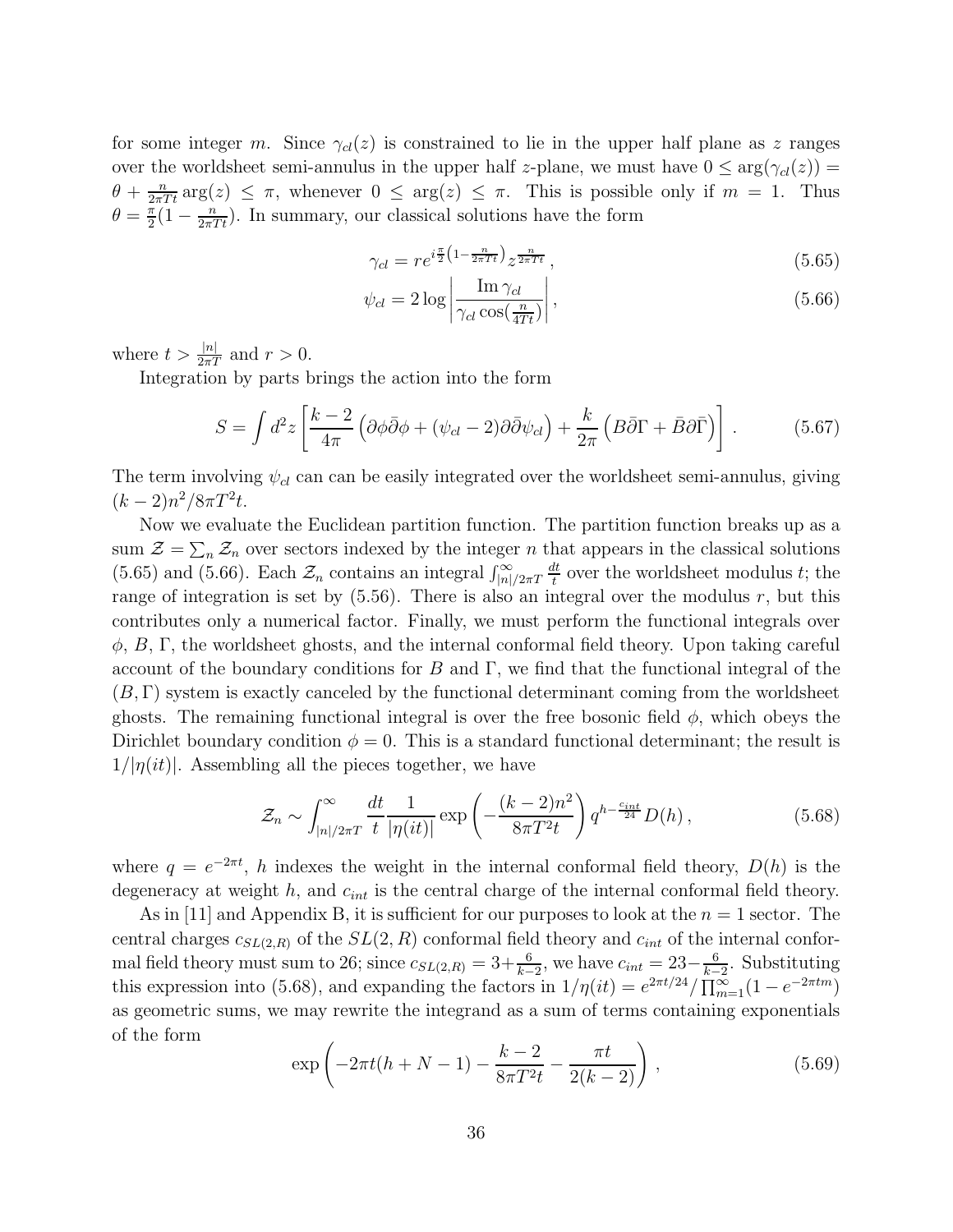where  $N$  is an non-negative integer. The dominant contibution to the partition function comes from the saddle point of the exponent,

$$
t_s = \frac{k-2}{2\pi T\sqrt{1+4(k-2)(N+h-1)}}.
$$
\n(5.70)

The lower bound of the t integral forces

$$
\frac{1}{2\pi T} < t_s < \infty \,,\tag{5.71}
$$

which translates into the bounds

$$
0 < N + h - 1 + \frac{1}{4(k - 2)} < \frac{k}{4} - \frac{1}{2} \,. \tag{5.72}
$$

This is identical to the inequality (79) of [12], with  $w = 0$ . It was shown in [12] that (5.72) is equivalent to the bounds  $\frac{1}{2} < j < \frac{k-1}{2}$  on the  $SL(2, R)$  spin. By a chain of reasoning reviewed in Appendix B in the context of the corresponding straight brane calculation, we may conclude that the physical open string spectrum at  $\psi_0 = \infty$  contains the unwound discrete representation  $\hat{\mathcal{D}}_j^{+,w=0}$ , for all j obeying  $\frac{1}{2} < j < \frac{k-1}{2}$ .

As we remarked above, the appearance of the bounds  $\frac{1}{2} < j < \frac{k-1}{2}$  at  $\psi_0 = 0$  and at  $\psi_0 = \infty$  gives us cause to believe that the same bounds hold for all  $\psi_0$ . Nonetheless, this calculation is manifestly incomplete, since it misses the winding sectors. Presumably this is because our choice of coordinates is well suited to describing only a limited subset of the classical solutions. It would be interesting to find the remaining solutions and complete the calculation of the partition sum.

# 6 Summary and Discussion

We have studied the spectrum of open strings ending on  $AdS_2$  branes in  $AdS_3$  in an NS-NS background. Perturbative open string theory on an  $AdS_2$  brane is described by the  $SL(2, R)$  WZW model, subject to the boundary conditions  $(4.10)$  and  $(4.11)$ , which state that the worldsheet ends on the  $AdS_2$  brane and satsfies Neumann boundary conditions in the directions parallel to the brane. The condition (4.10) also guarantees that the boundary condition preserves one copy of the  $SL(2, R)$  current algebra.

Our study of the open string spectrum has been modeled on the treatment of closed strings in  $AdS_3$  in [12]. The basic idea is to begin by studying classical solutions of the WZW model, beginning with the simplest solutions and building up more complicated ones by isometries and spectral flow, and, having compiled a complete catalogue of the classical solutions, to conjecture the form of the quantum Hilbert space. It was shown in [11] that this method leads to a correct proposal for the closed string WZW model Hilbert space.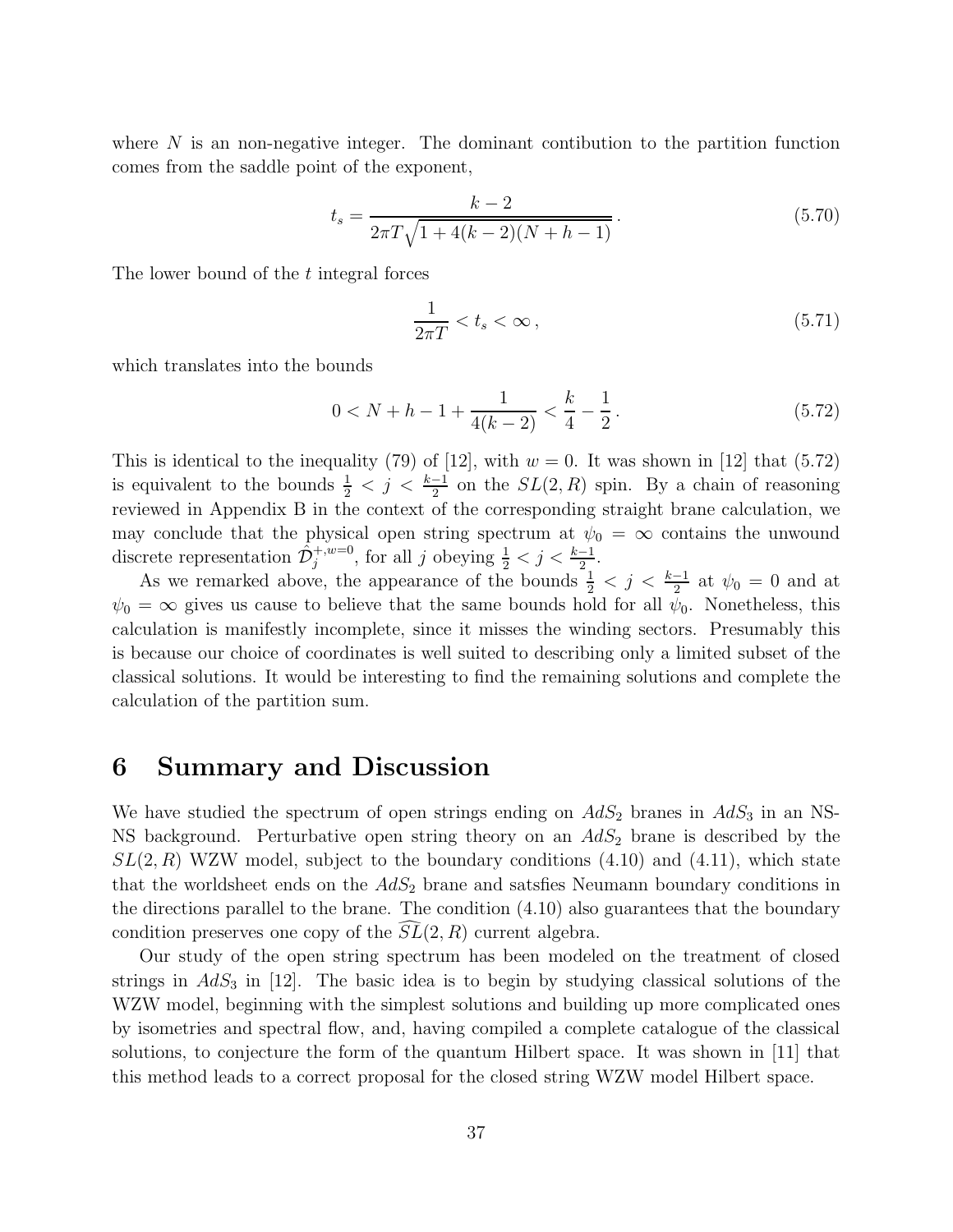We have applied this approach to open strings ending on  $AdS_2$  branes. As a warm-up and a useful point of comparison, we first looked at  $S^2$  branes in the  $SU(2)$  WZW model. It was known from conformal field theoretic analysis [16] that the Hilbert space of open strings stretched between two  $S^2$  branes at  $\psi_0 = \pi n_1/k$  and  $\psi_0 = \pi n_2/k$  is the sum of irreducible highest-weight representations of  $\widehat{SU}(2)$ , whose spin j is bounded as in (2.28). Our analysis of classical string worldsheets precisely reproduced this inequality. The only property of the quantum Hilbert space that could not be seen from our classical analysis was the quantization condition

$$
2j + n_1 + n_2 + k \equiv 0 \text{ mod } 2. \tag{6.1}
$$

We next considered strings ending on  $AdS_2$  branes in  $AdS_3$ . We began in section 4 by studying the straight brane located at  $\psi_0 = 0$ . Analysis of classical solutions led us to conjecture that the Hilbert space of the WZW model in the open string sector is the holomorphic square root of the closed string Hilbert space. In particular, the spectrum contains both short strings and long strings, and is invariant under spectral flow. We proved this conjecture in Appendix B by exactly evaluating the one-loop open string free energy, as in [11].

The situation of the brane with  $\psi_0 > 0$  is more interesting. The boundary condition  $(4.11)$  preserves only spectral flow with even w, so it was reasonable to expect differences in the  $\psi_0$  dependence of the spectra in the even and odd winding sectors. We found both short and long classical string solutions in all winding sectors, but also an important difference between the short and long strings. Short string solutions with different winding numbers can be mapped to one another, even when the difference in their winding numbers is odd, by combining spectral flow by an even amount and a PT transformation of the target space. Since both even spectral flow and the PT transformation are symmetries of the full quantum theory, we argued that the  $\psi_0$  dependence of the density of states of the short string solutions must be the same in all winding sectors.

On the other hand, we showed that the  $\psi_0$  dependence of the density of states of long string solutions is different in the odd and even winding sectors. We saw this difference explicitly by computing the energy of odd and even winding short strings as a function of the string size. In both cases, the energy rises to an asymptote, signaling the presence of a continuum above the asymptotic value. The rate of approach to the asymptote differs, though, in the odd and even winding sectors. Further evidence for the different behavior of long strings with odd and even winding number came from an analysis of the divergence structure of the Euclidean partition function.

In the limit  $\psi_0 \to \infty$ , the induced electric field on the worldvolume of the  $AdS_2$  brane reaches its critical value, producing noncommutative open string theory on  $AdS<sub>2</sub>$ . In section 5.4, we calculated the worldsheet action for open strings in this limit, and obtained a result similar to that of [29] for noncommutative open strings in flat space [22, 23]. We carried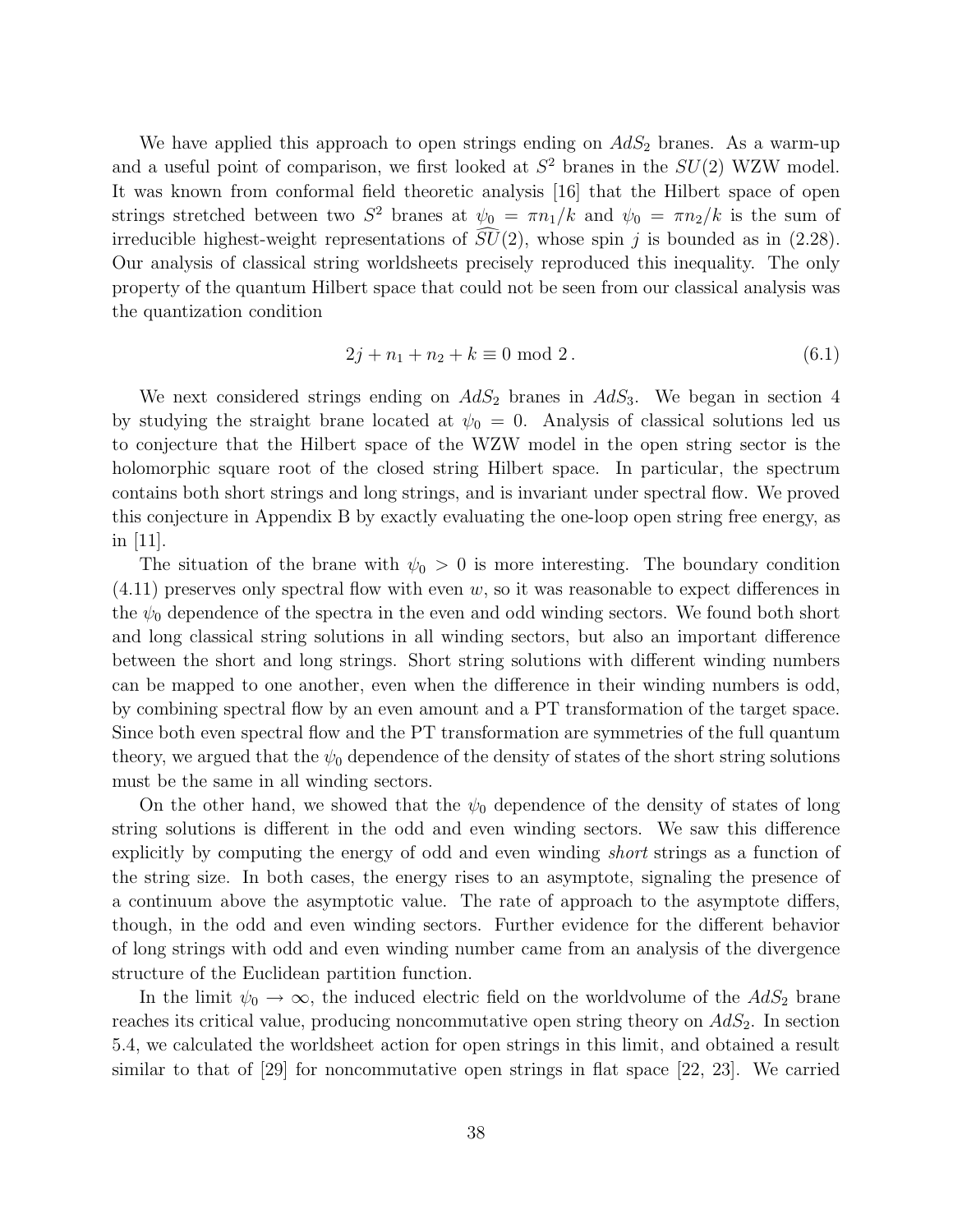out a partial computation of the one-loop free energy in this limit, using the method of quadratures, as in [28].

Our work has focused exclusively on  $AdS_2$  branes, which preserve one copy of the  $SL(2,R)$ current algebra. There are other branes in  $AdS_3$ , some of which break the current algebra symmetry entirely [30]. It would be interesting to analyze the open string theory of these branes, as well.

#### Acknowledgments

It is a pleasure to thank Jaume Gomis and Harlan Robins for enlightening conversations. P.L., H.O., and J.P. thank the Institute for Theoretical Physics, Santa Barbara, for hospitality.

This research was supported in part by Department of Energy grant DE-FG03-92ER40701, National Science Foundation grant PHY99-07949, and the Caltech Discovery Fund.

# A Coordinate Systems for  $AdS_3$

The space  $AdS_3$  is defined as the hyperboloid

$$
(X0)2 - (X1)2 - (X2)2 + (X3)2 = R2,
$$
\n(A.1)

embedded in  $\mathbb{R}^{2,2}$ . The metric

$$
ds^{2} = -(dX^{0})^{2} + (dX^{1})^{2} + (dX^{2})^{2} - (dX^{3})^{2}
$$
 (A.2)

on  $\mathbb{R}^{2,2}$  induces a metric of constant negative curvature on  $AdS_3$ . The quantity R that appears in  $(A.1)$  is the *anti-de Sitter radius*; for convenience, we set  $R = 1$ . In addition, to avoid closed timelike curves, we work not with the hyperboloid (A.1) itself, but with its universal cover.

The two coordinate systems we use most extensively are *global coordinates* and  $AdS_2$ *coordinates.* The global coordinates  $(\rho, \theta, \tau)$  are defined by

$$
X^{0} + iX^{3} = \cosh \rho \, e^{it}, \qquad X^{1} + iX^{2} = -\sinh \rho \, e^{-i\theta}.
$$
 (A.3)

The range of the radial coordinate  $\rho$  is  $0 \leq \rho < \infty$ ; the angular coordinate  $\theta$  ranges over  $0 \le \theta < 2\pi$ ; and the global time coordinate t may be any real number. The  $AdS_3$  metric in global coordinates is

$$
ds2 = -\cosh2 \rho dt2 + d\rho2 + \sinh2 \rho d\theta2.
$$
 (A.4)

The  $AdS_2$  coordinates  $(\psi, \omega, t)$  are particularly well adapted to the  $AdS_2$  branes we consider in sections 4 and 5. They are defined by

$$
X^{1} = \cosh \psi \sinh \omega, \qquad X^{2} = \sinh \psi, \qquad X^{0} + iX^{3} = \cosh \psi \cosh \omega e^{it}. \tag{A.5}
$$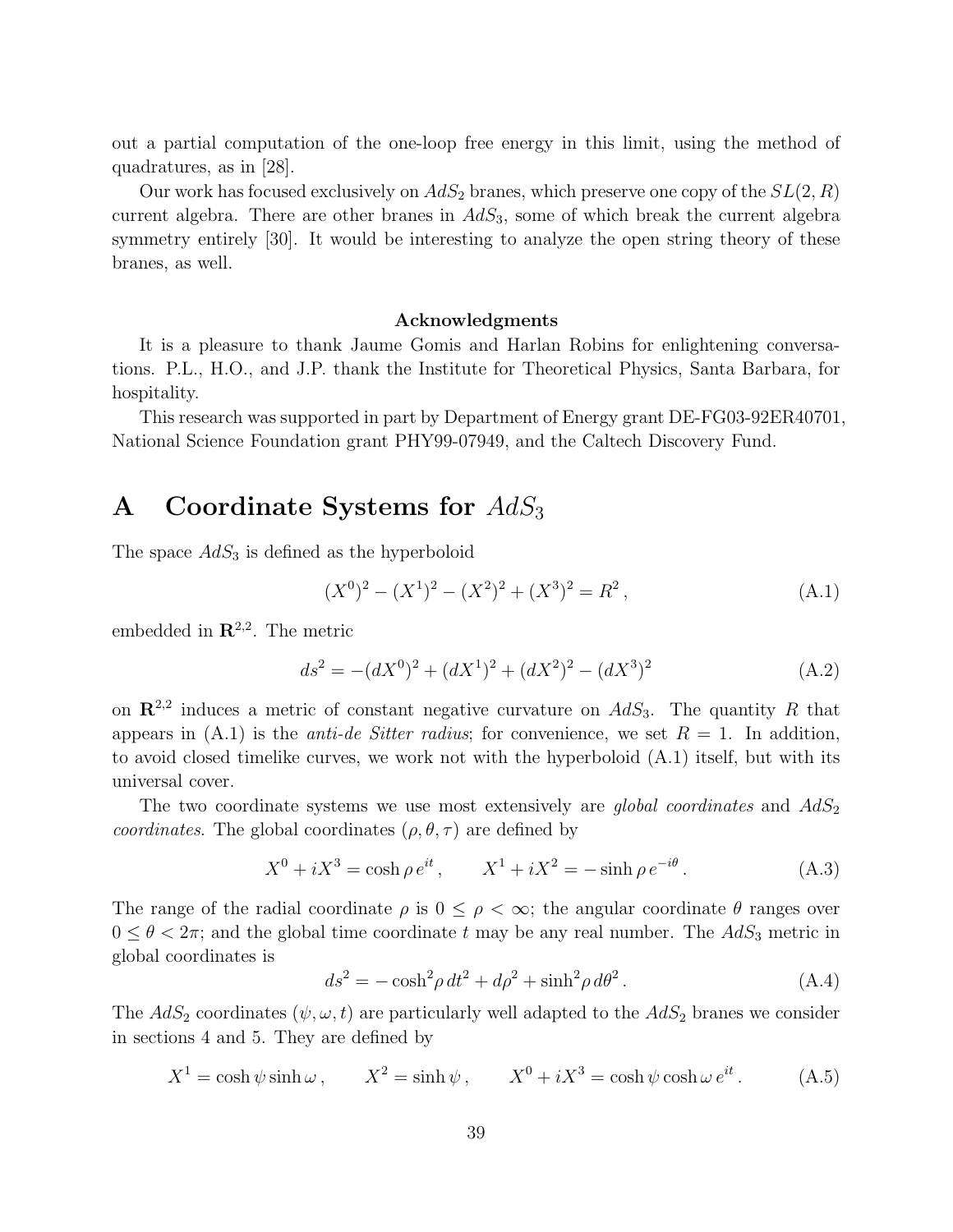All three  $AdS<sub>2</sub>$  coordinates range over the entire real line. In this parametrization, the fixed  $\psi$  slices have the geometry of  $AdS_2$ . The  $AdS_3$  metric in  $AdS_2$  coordinates takes the form

$$
ds^{2} = d\psi^{2} + \cosh^{2}\psi(-\cosh^{2}\omega dt^{2} + d\omega^{2});
$$
\n(A.6)

the quantity in parentheses is the metric of the  $AdS_2$  subspace at fixed  $\psi$ . The transformation between global and  $AdS_2$  coordinates is

$$
\sinh \psi = \sin \theta \sinh \rho, \qquad \cosh \psi \sinh \omega = -\cos \theta \sinh \rho. \tag{A.7}
$$

The global time t is the same in both coordinate systems.

The space  $AdS_3$  is the group manifold of the group  $SL(2, R)$ . A point in  $AdS_3$  is given by the  $SL(2, R)$  matrix

$$
g = \begin{pmatrix} X^0 + X^1 & X^2 + X^3 \\ X^2 - X^3 & X^0 - X^1 \end{pmatrix} .
$$
 (A.8)

In the global coordinate system,

$$
g = \begin{pmatrix} \cos t \cosh \rho - \cos \theta \sinh \rho & \sin t \cosh \rho + \sin \theta \sinh \rho \\ -\sin t \cosh \rho + \sin \theta \sinh \rho & \cos t \cosh \rho + \cos \theta \sinh \rho \end{pmatrix}.
$$
 (A.9)

# B A Partition Function Calculation of the Open String Spectrum

In this appendix, we explicitly verify the proposal presented in section 4.2 for the open string spectrum. First, in section B.1, we compute the worldsheet one-loop partition function  $\mathcal Z$ for open string theory on Euclidean  $AdS_3$  at finite temperature  $1/\beta$ . The partition function is proportional to the single-particle contribution to the spacetime free energy,  $\mathcal{Z} = -\beta F$ . The free energy, in turn, can be written as

$$
F = \frac{1}{\beta} \sum_{s \in \mathcal{H}} \log \left( 1 - e^{-\beta E_s} \right) , \qquad (B.1)
$$

where the sum is over states s in the physical Hilbert space  $H$  of single-string states, and  $E_s$  is the energy of the state  $s$ .<sup>12</sup> By writing  $\mathcal Z$  in the right form, we can thus read off the spectrum of open strings in (Lorentzian)  $AdS_3$ . We show in section B.2 that the spectrum breaks up into a sum over discrete states and an integral over a continuum, with energies agreeing with the expressions found in section 4. Moreover, we compute the density of states of the continuum.

<sup>12</sup>We work at zero chemical potential.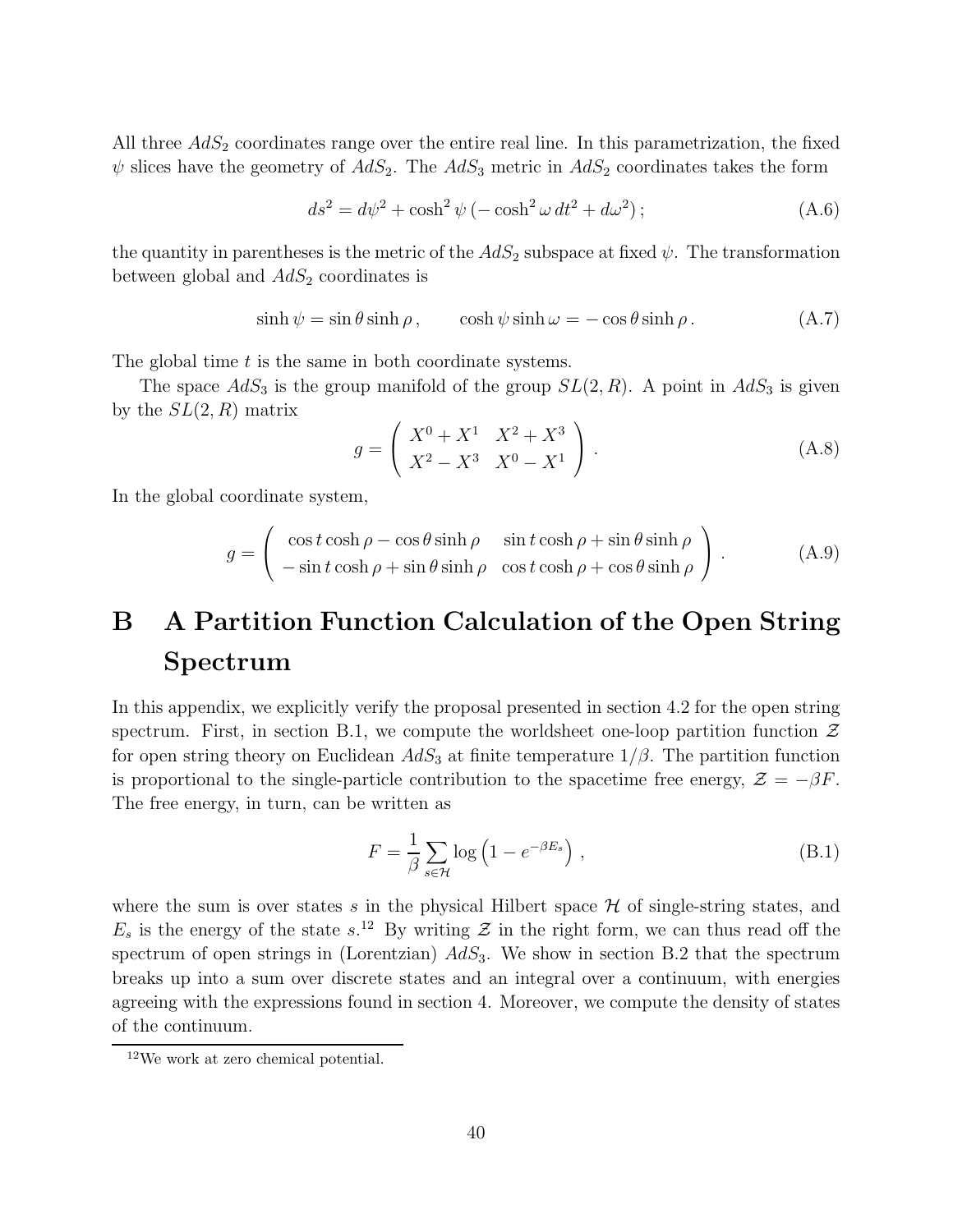Our calculation is patterned on the one done in [11] for closed strings in  $AdS_3$ . Especially in section B.1, we emphasize here those features that are novel in the open string case; the reader seeking greater detail is directed to [11] and the references therein.

One point is worth clarifying at the outset. Though the free energy whose form we undertake to calculate receives contributions only from states in the physical Hilbert space of the string, our calculation is sufficient to confirm our proposal for the spectrum of the WZW model. The physical Hilbert space is the tensor product of a Hilbert space of  $AdS_3$ excitations and a Hilbert space associated with the "internal" manifold  $M$ . For our purposes, we can take the spectrum of the internal conformal field theory to be arbitrary. One of the physical state conditions is  $L_0 + h = 1$ , where  $L_0$  is the zeroth Virasoro generator of the  $AdS<sub>3</sub>$  conformal field theory, and h is a conformal weight in the conformal field theory on M. This condition can be seen as parametrizing the spectrum of  $L_0$  in the WZW model. The remaining physical state conditions,  $L_n + L_n^{\mathcal{M}} = 0$ , with  $n \geq 1$ , relate the Virasoro generators in the  $AdS<sub>3</sub>$  and internal conformal field theories. They can be solved within the tensor product of an irreducible representation of  $\widetilde{SL}(2, R)$  with some subspace of the internal conformal field theory state space. Therefore, given the physical string spectrum in  $AdS<sub>3</sub>$ , it is possible to deduce how the Hilbert space of the WZW model is decomposed into a sum of irreducible representations of  $SL(2, R)$ . This is why the one-loop free energy computation below, though it is carried out in the physical string Hilbert space, is nonetheless relevant to the spectrum of the WZW model.

### B.1 The One-loop Partition Function

Our first business is to write the WZW action for Euclidean  $AdS<sub>3</sub>$  at finite temperature and the boundary conditions appropriate to a flat  $AdS_2$  brane. We define the coordinates  $(v, \bar{v}, \phi)$  on Euclidean  $AdS_3$  by

$$
v = \sinh \rho \, e^{i\theta} \,, \tag{B.2}
$$

$$
\bar{v} = \sinh \rho \, e^{-i\theta} \,, \tag{B.3}
$$

$$
\phi = t - \log \cosh \rho, \tag{B.4}
$$

where  $(\rho, \theta, t)$  are global coordinates. The metric in these coordinates is [28]

$$
ds^{2} = k \left( d\phi^{2} + (dv + vd\phi)(d\bar{v} + \bar{v}d\phi) \right), \qquad (B.5)
$$

where  $k$  is the square of the anti-de Sitter radius, and is identified with the level of the WZW model. Euclidean  $AdS_3$  is the coset manifold  $SL(2, C)/SU(2)$ ; in the coordinates (B.2), a general element is written as

$$
g = \begin{pmatrix} e^{\phi}(1+|v|^2) & v \\ \bar{v} & e^{-\phi} \end{pmatrix} .
$$
 (B.6)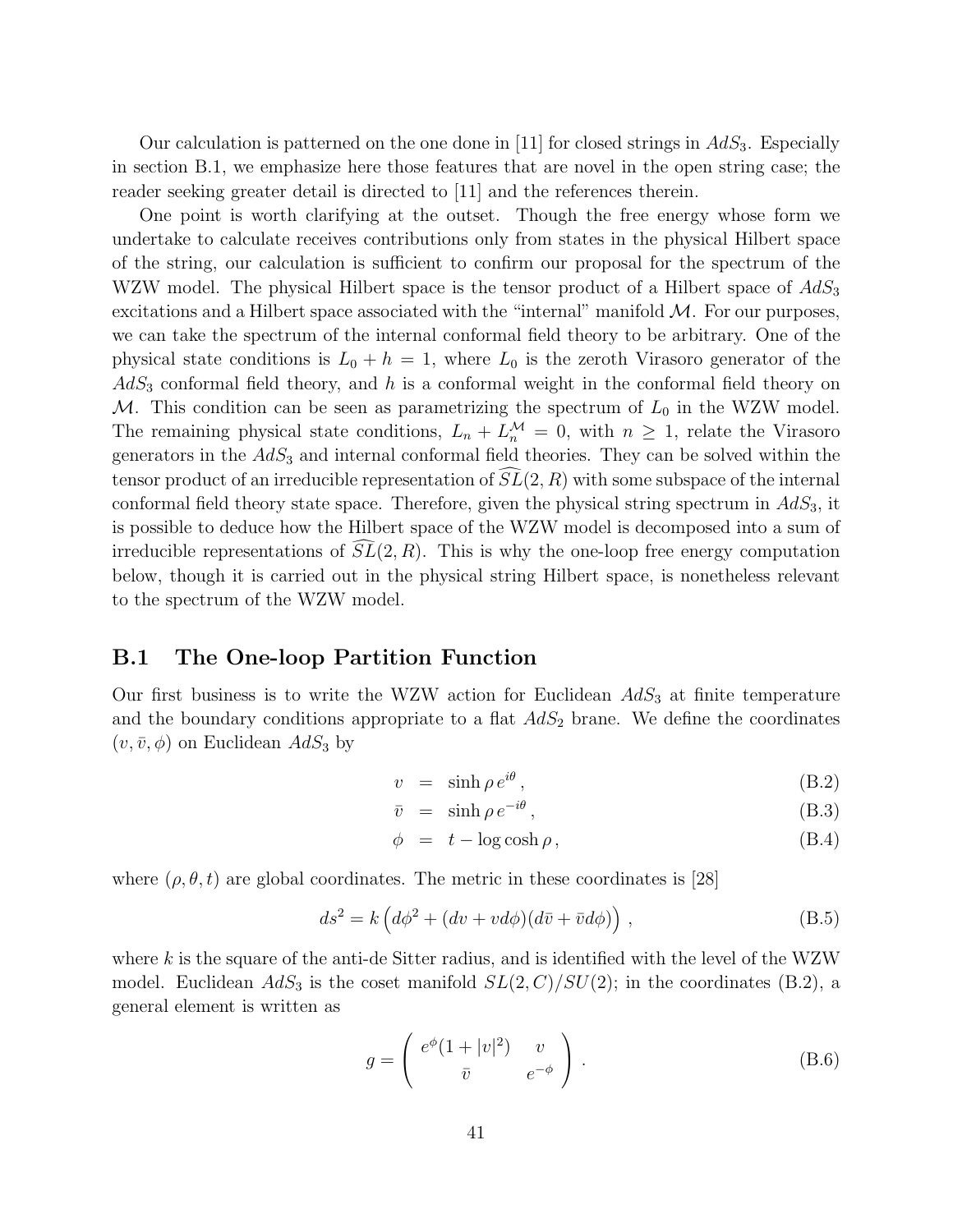Thermal  $AdS_3$  is given by the identification

$$
t \sim t + \beta, \tag{B.7}
$$

where  $\beta$  is the inverse temperature. In the coordinates (B.2), this translates to

$$
\phi \sim \phi + \beta. \tag{B.8}
$$

The WZW action in the coordinates  $(B.2)$  is<sup>13</sup>

$$
S = \frac{k}{\pi} \int d^2 z \left( \partial \phi \, \bar{\partial} \phi + (\partial \bar{v} + \partial \phi \, \bar{v}) (\bar{\partial} v + \bar{\partial} \phi \, v) \right) . \tag{B.9}
$$

Throughout this calculation, we take the worldsheet to be Euclidean. In addition, we alternate between real  $(\sigma, \tau)$  and complex conjugate  $(z, \bar{z})$  worldsheet coordinates. The relation between the two sets is

$$
z = \sigma + i\tau, \qquad \partial \equiv \frac{\partial}{\partial z}.
$$
 (B.10)

and similarly for  $\bar{z}$  and  $\partial$ .

In the coordinates (B.2), the boundary conditions suitable for open strings ending on a straight  $AdS_2$  brane are

$$
v_2 = 0, \t\t (B.11)
$$

$$
\partial_{\sigma} v_1 = 0, \qquad (B.12)
$$

$$
\partial_{\sigma}\phi = 0, \qquad (B.13)
$$

where  $v_1$  and  $v_2$  are, respectively, the real and imaginary parts of v.

The one-loop open string partition function is obtained by considering worldsheets with the topology of a cylinder. As usual,  $0 \leq \sigma \leq \pi$ . The worldsheet is made cylindrical by imposing the periodicity

$$
\tau \sim \tau + 2\pi t. \tag{B.14}
$$

Here (and henceforth)  $t$  is simply a modulus, and is not to be confused with the global time coordinate. The spacetime periodicity  $\phi \sim \phi + \beta$  of thermal  $AdS_3$  implies

$$
\phi(\sigma, \tau + 2\pi t) = \phi(\sigma, \tau) + \beta n, \qquad (B.15)
$$

for some integer  $n$ . If we define

$$
u_n = \frac{n\tau}{4\pi t} \tag{B.16}
$$

<sup>&</sup>lt;sup>13</sup>The action given here differs from the WZW model Lagrangian given in section 5.4 by boundary terms that can be ignored only if the straight brane boundary condition  $(B.11)$  holds. If the  $AdS_2$  brane is curved, these terms must be included. The action then becomes considerably more complicated, and loses some of the special properties that make possible the partition function calculation described below.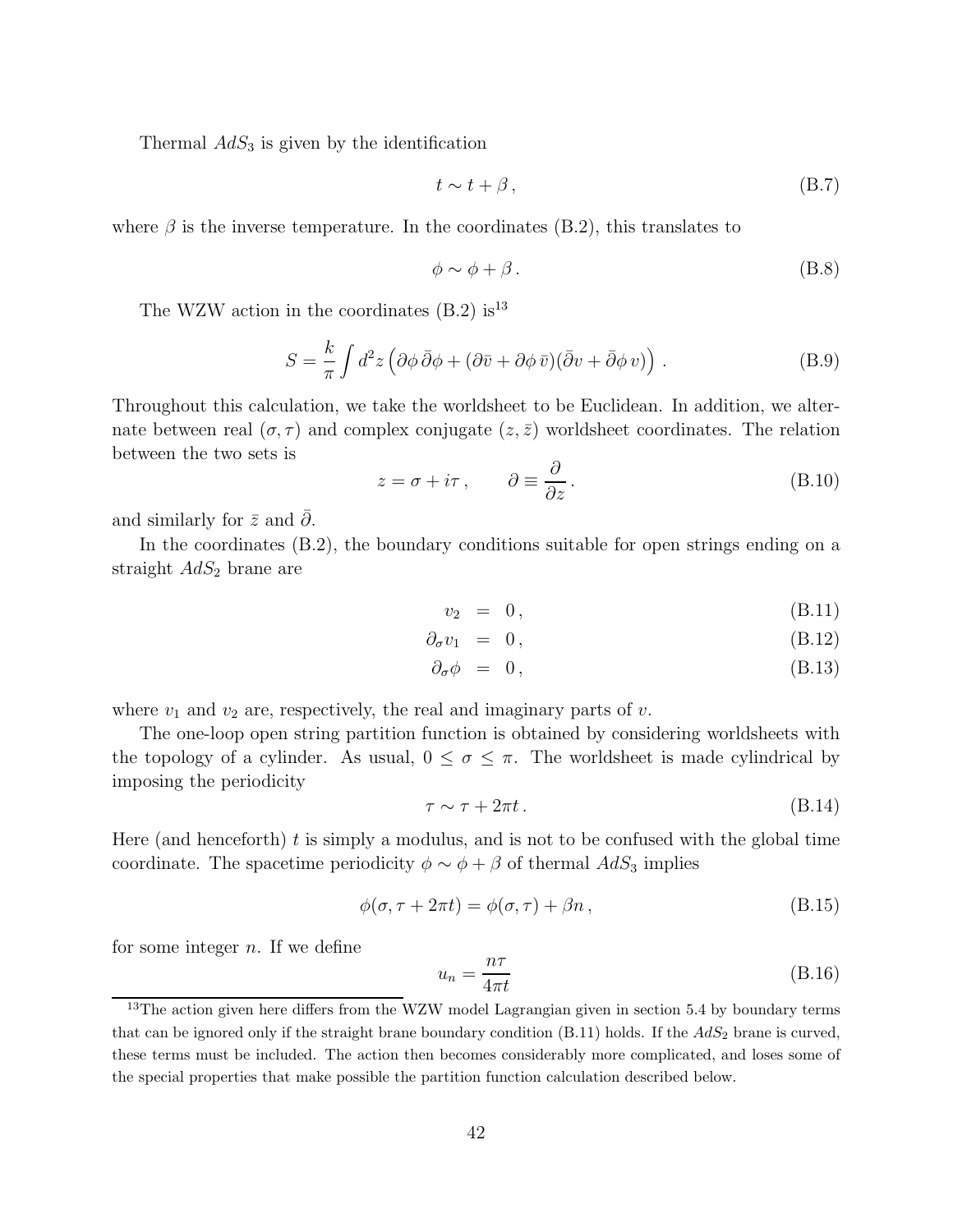and

$$
\hat{\phi} = \phi - 2\beta u_n, \tag{B.17}
$$

then  $\hat{\phi}$  is periodic in  $\tau$ , *i.e.*,  $\hat{\phi}(\tau + 2\pi t) = \hat{\phi}(\tau)$ . The WZW action may be written in terms of  $\hat{\phi}$  as

$$
S = \frac{k\beta^2 n^2}{8\pi t} + \frac{k}{\pi} \int d^2 z \left( |\partial \hat{\phi}|^2 + |(\partial - i u_n + \partial \hat{\phi}) \bar{v}|^2 \right) . \tag{B.18}
$$

The partition function for Euclidean  $AdS<sub>3</sub>$  is

$$
\mathcal{Z}_n(\beta) \equiv \int \mathcal{D}\hat{\phi} \, \mathcal{D}v \, \mathcal{D}\bar{v} \, e^{-S} \,, \tag{B.19}
$$

summed over n. The rest of this subsection is devoted to evaluating the functional integrals in (B.19).

The second term in parentheses in (B.18) couples  $\phi$ , v, and  $\bar{v}$ . The field  $\hat{\phi}$  can be disentangled from  $v$  and  $\bar{v}$  using a standard chiral gauge transformation and the chiral anomaly formulae familiar from the closed string calculation. This procedure is valid in the open string case as well, since the string boundary conditions are left invariant by the chiral transformation. The partition function then factorizes into a functional integral over  $\hat{\phi}$  and a functional integral over v and  $\bar{v}$ , multiplied by the constant  $e^{-k\beta^2 n^2/8\pi t}$  coming from the constant term in the action. The  $\hat{\phi}$  functional integral is standard [31], and, up to normalization, yields

$$
\mathcal{Z}_{\hat{\phi}} = \frac{\beta (k-2)^{1/2}}{t^{1/2} |\eta(it)|},\tag{B.20}
$$

where  $\eta$  is the Dedekind eta function. The remaining functional integral may be written as

$$
\mathcal{Z}_v = \int \mathcal{D}v \, \mathcal{D}\bar{v} e^{-S_v} \,, \tag{B.21}
$$

where

$$
S_v = \frac{k}{\pi} \int d^2 z |(\partial - i u_n)\overline{v}|^2.
$$
 (B.22)

Integrating  $S_v$  by parts gives

$$
S_v = -\frac{k}{\pi} \left( \int_{\Sigma} d^2 z \,\bar{v} \left( \partial + i u_n \right) \left( \bar{\partial} + i u_n \right) v + \int_{\partial \Sigma} d \bar{z} \, v_1 \, \partial_\sigma v_2 - u_n \int_{\partial \Sigma} d \bar{z} \, v_1 v_1 \right) , \tag{B.23}
$$

where  $\Sigma$  denotes the worldsheet cylinder. Note that the two boundary terms are pure imaginary.

Let us work on the bulk term in (B.23). We begin by expanding  $v_1$  and  $v_2$  in a complete basis of functions. The boundary conditions (B.11) and (B.12) dictate the expansions

$$
v_1(\sigma,\tau) = \sum_{M \ge 0, N \in \mathbf{Z}} a_{MN} \frac{1}{\pi \sqrt{2t}} \cos M \sigma \psi_N(\tau/t), \qquad (B.24)
$$

$$
v_2(\sigma, \tau) = \sum_{M>0, N \in \mathbf{Z}} b_{MN} \frac{1}{\pi \sqrt{2t}} \sin M \sigma \psi_N(\tau/t), \qquad (B.25)
$$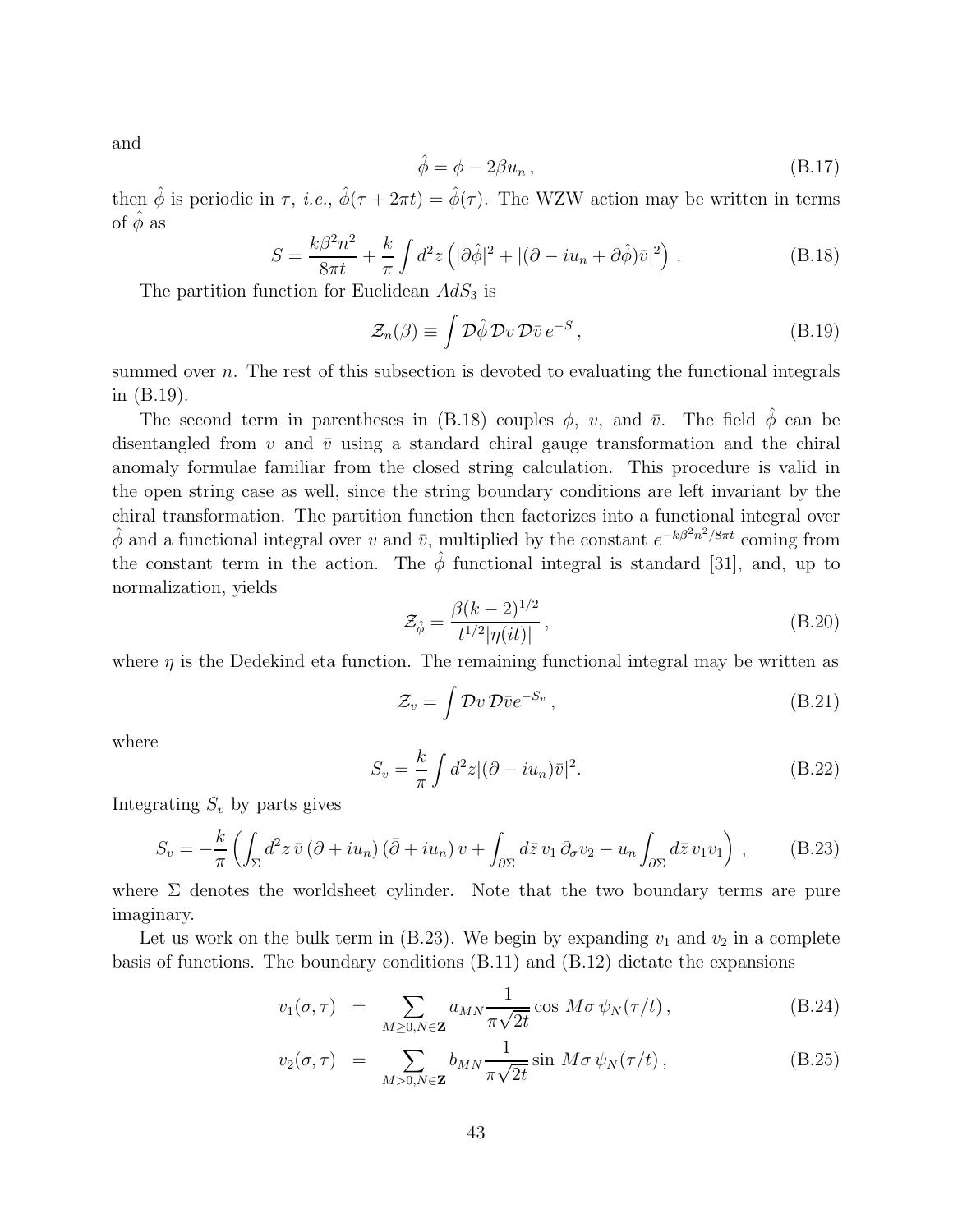where  $a_{MN}$  and  $b_{MN}$  are real-valued coefficients, and  $\psi_N$  is defined to be  $\cos(N\tau/t)$  for  $N \geq 0$  and  $\sin(N\tau/t)$  for  $N < 0$ . It follows that

$$
v = v_1 + iv_2 = \sum_{M,N \in \mathbf{Z}} v_{MN} \frac{1}{\pi \sqrt{2t}} e^{iM\sigma} \psi_N(\tau/t) , \qquad (B.26)
$$

where

$$
a_{MN} = (v_{MN} + v_{-MN})/2, \qquad (B.27)
$$

$$
b_{MN} = (v_{MN} - v_{-MN})/2. \tag{B.28}
$$

The advantage of this rewriting is that  $e^{iM\sigma}\psi_N(\tau/t)$  is an eigenfunction of the operator  $\Delta_v = -\frac{k}{\pi}$  $\frac{k}{\pi}(\partial + i u_n)(\bar{\partial} + i u_n)$  that appears in the bulk term of (B.23), with eigenvalue  $\lambda_{MN} = -((M + \hat{u}_n)^2 + (N/t)^2)$ . If we substitute the expansion (B.26) of v into (B.23), then, expressing  $S_v$  in terms of the worldsheet coordinates  $(\sigma, \tau)$ , we can immediately integrate over  $\tau$ , to obtain

$$
S_v = \frac{1}{\pi} \int_0^{\pi} d\sigma \sum_{M',M,N \in \mathbf{Z}} v_{M'N} v_{MN} \lambda_{MN} [\cos M' \sigma \cos M \sigma + \sin M' \sigma \sin M \sigma + i (\cos M' \sigma \sin M \sigma - \sin M' \sigma \cos M \sigma)] + \text{boundary terms}, \qquad (B.29)
$$

up to a normalization factor. Since  $S_v$  is positive-definite,  $v_{MN}$  and  $\lambda_{MN}$  are real constants, and the boundary terms are pure imaginary, the imaginary part of the bulk term must cancel with the boundary terms. We are then left with

$$
S_v = \frac{1}{2} \sum_{M',M,N \in \mathbf{Z}} v_{M'N} v_{MN} \lambda_{MN} (\delta_{M',M} + \delta_{M',-M} + \delta_{M',M} - \delta_{M',-M})
$$
  
= 
$$
\sum_{M,N \in \mathbf{Z}} v_{MN} v_{M,N} \lambda_{M,N} .
$$
 (B.30)

The functional integral is a product of Gaussians, and may be evaluated by standard methods. Up to a constant,

$$
\mathcal{Z}_v = \prod_{M,N \in \mathbf{Z}} \frac{1}{\sqrt{(M + 2u_n)^2 + (N/t)^2}},
$$
\n(B.31)

which may be zeta-function regularized [32] to give

$$
\mathcal{Z}_v^{-1} = \left| e^{-4\pi u_n^2 t} \frac{\vartheta_1(-2itu_n, it)}{\eta(it)} \right| ,\qquad (B.32)
$$

where  $\vartheta_1$  is a Jacobi theta function.

We have now obtained expressions for all of the factors entering into  $\mathcal{Z}_n(\beta;t)$ . The overall normalization of  $\mathcal{Z}_n$  is fixed in the usual way, by examining the infrared limit. Putting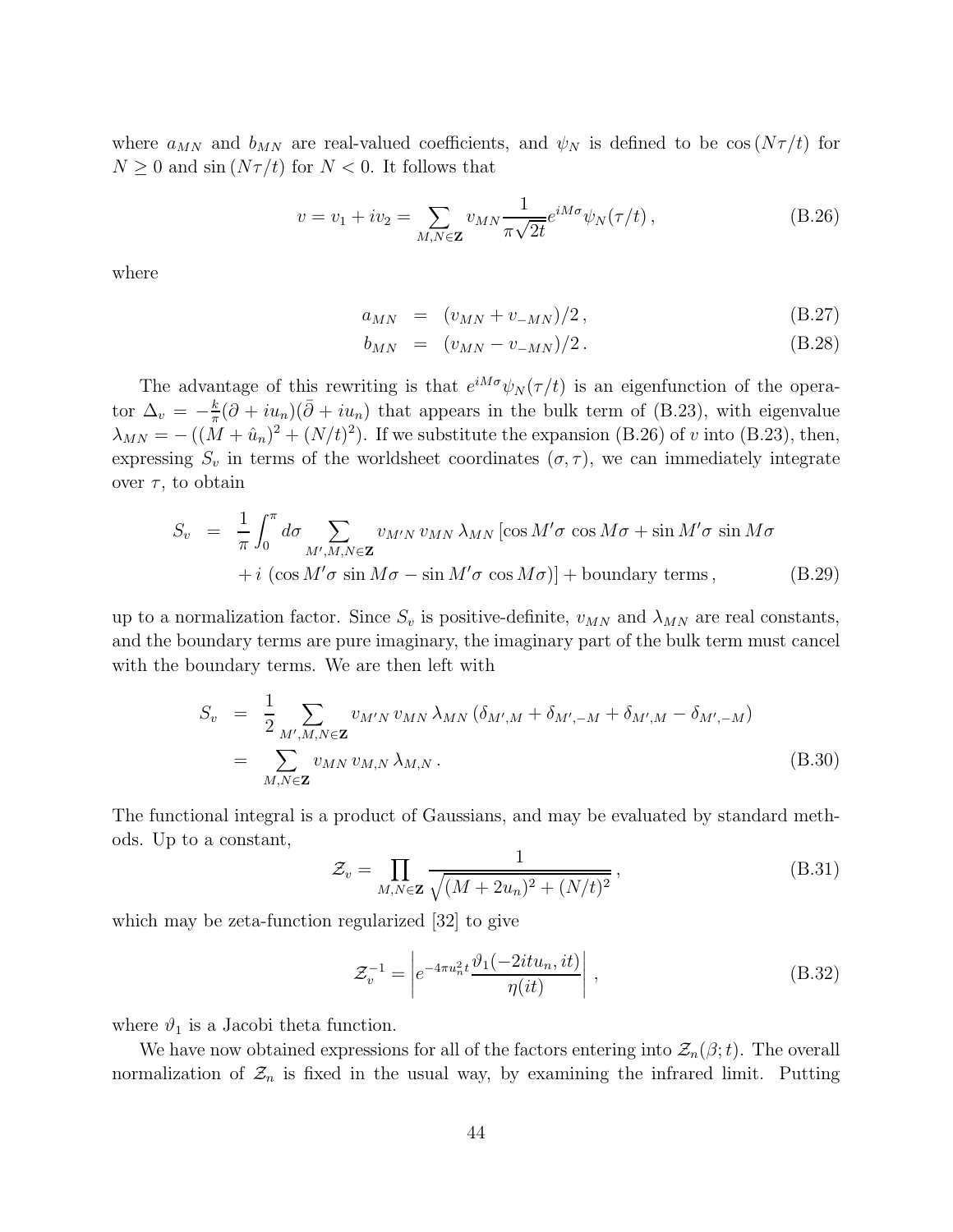everything together, we obtain

$$
\mathcal{Z}_n(\beta; t) = \frac{1}{4\pi\sqrt{2t}} \frac{\beta(k-2)^{1/2} e^{-k\beta^2 n^2/8\pi t} e^{4\pi u_n^2 t}}{|\vartheta_1(-2itu_n, it)|} \n= \frac{1}{4\pi\sqrt{2t}} \frac{\beta(k-2)^{1/2}}{\sinh(\beta n/2)} \frac{e^{-(k-2)\beta^2 n^2/8\pi t} e^{\pi t/4}}{[\prod_{m=1}^{\infty} (1 - e^{-2\pi t m})(1 - e^{-2\pi t m} e^{\beta n})(1 - e^{-2\pi t m} e^{-\beta n})]}.
$$
\n(B.33)

The partition function we have calculated is that of a conformal field theory with Euclidean  $AdS<sub>3</sub>$  as its target space, but our physical open string theory contains more: we must incorporate the contributions of the  $(b, c)$  ghosts as well as those of the "internal" conformal field theory. In addition, we must integrate over the worldsheet modulus  $t$ . When this is done, the partition function becomes

$$
\mathcal{Z}(\beta) = \frac{\beta(k-2)^{1/2}}{4\sqrt{2}\pi} \sum_{m=1}^{\infty} \int_0^{\infty} \frac{dt}{t^{3/2}} e^{2\pi t (1 - \frac{1}{4(k-2)})} \sum_h D(h) e^{-2\pi th} \frac{e^{-(k-2)\beta^2 m^2 / 8\pi t}}{\sinh(\beta m/2)} \times \prod_{n=1}^{\infty} \left| \frac{1 - e^{-2\pi tn}}{(1 - e^{-2\pi tn + \beta m})(1 - e^{-2\pi tn - \beta m})} \right|.
$$
\n(B.34)

Here h indexes the weight in the internal conformal field theory, and  $D(h)$  is the degeneracy at weight h.

## B.2 The Spectrum

Having calculated the partition function (B.34), we now massage it into a form from which we can read off the spectrum. We noted at the beginning of this appendix that the partition function  $\mathcal Z$  is proportional to the the free energy

$$
F = \frac{1}{\beta} \sum_{s \in \mathcal{H}} \log \left( 1 - e^{-\beta E_s} \right) = \sum_{m=1}^{\infty} \sum_{s \in \mathcal{H}} \frac{1}{m\beta} e^{-m\beta E_s} \,. \tag{B.35}
$$

The partition function is likewise a sum over m of a function of  $m\beta$ . It suffices, then, to compare the  $m = 1$  terms of the two expressions. In this subsection, we verify that  $E_s$ , extracted from the identification

$$
\sum_{s \in \mathcal{H}} \frac{1}{\beta} e^{-\beta E_s} = \frac{\beta (k-2)^{1/2}}{4\sqrt{2\pi}} \int_0^\infty \frac{dt}{t^{3/2}} e^{2\pi t (1 - \frac{1}{4(k-2)})} \sum_h D(h) e^{-2\pi t h} \frac{e^{-(k-2)\beta^2/8\pi t}}{\sinh(\beta/2)} \times \prod_{n=1}^\infty \left| \frac{1 - e^{-2\pi t n}}{(1 - e^{-2\pi t n + \beta})(1 - e^{-2\pi t n - \beta})} \right|,
$$
\n(B.36)

agrees with the string spectrum proposed in section 4.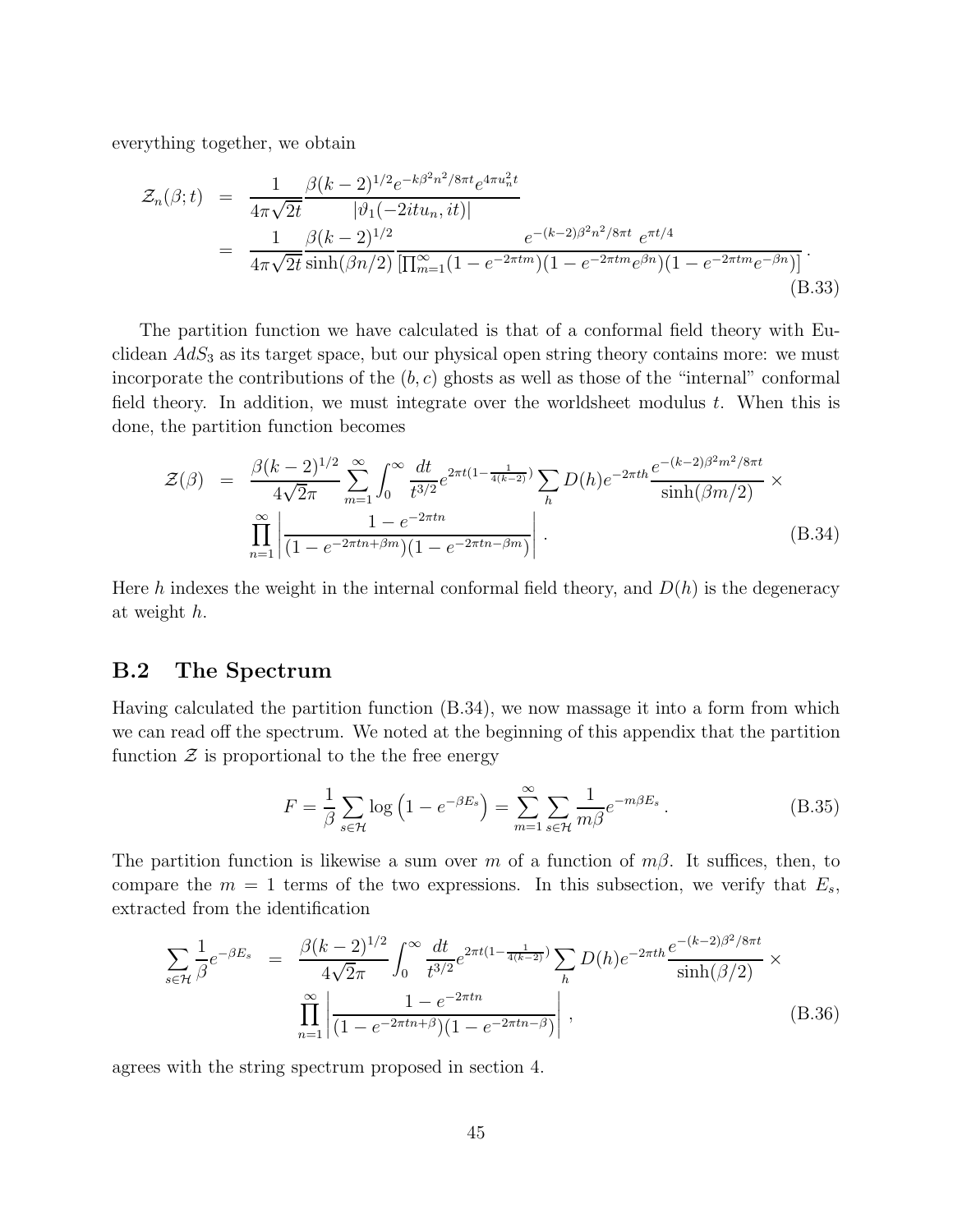To aid us in carrying out the t integral, let us introduce a new variable c, defined by

$$
e^{-(k-2)\beta^2/8\pi t} = -\frac{8\pi i}{\beta} \left(\frac{2t}{k-2}\right)^{3/2} \int_{-\infty}^{\infty} dc \ c \ e^{-\frac{8\pi t}{k-2}c^2 + 2i\beta c}.\tag{B.37}
$$

As explained in [11], the right-hand side of (B.34) can be expressed as a summation of terms of the form

$$
\frac{-4i}{\beta(k-2)} \int_{-\infty}^{\infty} dc \ c \int_{\frac{\beta}{2\pi(w+1)}}^{\frac{\beta}{2\pi(w+1)}} dt
$$
\n
$$
\times \exp\left[-\beta\left(q+w+\frac{1}{2}\right)+2ic\beta-2\pi t\left(h+N_w+\frac{4c^2+\frac{1}{4}}{k-2}-\frac{w(w+1)}{2}-1\right)\right]
$$
\n
$$
=\frac{-2i}{\pi\beta} \int_{-\infty}^{\infty} dc \ c \ \frac{\exp\left[2ic\beta-\beta(q+w+\frac{1}{2})\right]}{-2\pi(h+N_w+\frac{4c^2+\frac{1}{4}}{k-2}-\frac{w(w+1)}{2}-1)} \times \left\{-\exp\left[-\frac{\beta}{w}\left(h+N_w-1+\frac{4c^2+\frac{1}{4}}{k-2}-\frac{w(w+1)}{2}\right)\right] \right\}
$$
\n
$$
+\exp\left[-\frac{\beta}{w+1}\left(h+N_w-1+\frac{4c^2+\frac{1}{4}}{k-2}-\frac{w(w+1)}{2}\right)\right] \}
$$
\n(B.38)

where w ranges over non-negative integers. We can complete the square of the exponent in the first term (the fourth line) of (B.38) by letting  $c = s + \frac{i}{4}$  $\frac{i}{4}(k-2)w$ . Let us think of the c integral as an integration over a contour (as it happens, the real line) in the complex plane. We may then shift the contour of integration in the first term of (B.38) to  $c = s + \frac{i}{4}$  $\frac{i}{4}(k-2)w,$ and the contour of integration in the second term to  $c = s + \frac{i}{4}$  $\frac{i}{4}(k-2)(w+1)$ , where s in both cases runs over the real line. In doing so, the contour of integration crosses some poles in the integrand, and the integral picks up the residues of these poles. The residues of the poles from the first term are partially cancelled by the residues of the poles from the second. The net result of the contour shift is to pick up only the poles in the range

$$
\frac{(k-2)}{4}w < \text{Im } c < \frac{(k-2)}{4}(w+1). \tag{B.39}
$$

Their residues are

$$
\frac{1}{\beta} \exp \left[ -\beta q - \beta \left( \frac{1}{2} + w + \sqrt{\frac{1}{4} + (k - 2) \left( N_w + h - 1 - \frac{1}{2} w (w + 1) \right)} \right) \right].
$$
 (B.40)

The coefficient of  $-\beta$  in the exponent is supposed to be the energy of a typical state in the discrete spectrum. Considerations similar to those given in [12] for closed strings show that (4.17) (with the minus sign chosen) indeed takes the form (B.40) after the physical state conditions are imposed. Our partition function calculation thus reproduces the discrete spectrum of open strings in the physical Hilbert space.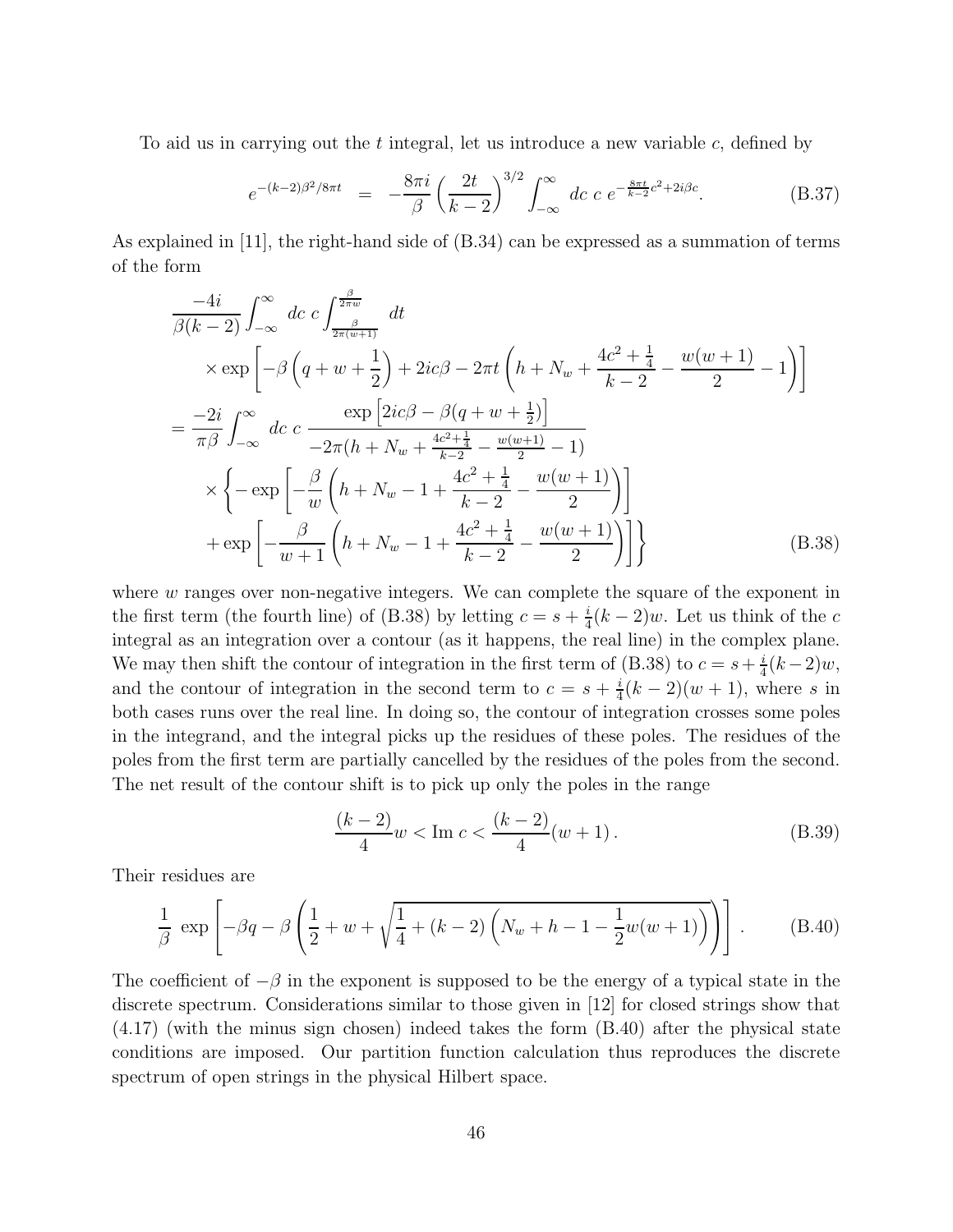We now turn our attention to the s integration. It is convenient to rearrange the sum in (B.38) by redefining  $w \to w - 1$  in the second term and by deforming the contours in both terms to  $c = s + \frac{i}{4}$  $\frac{i}{4}(k-2)w$ . The result is

$$
\frac{1}{2\pi i \beta} \int_{-\infty}^{\infty} ds \left( \frac{4s}{(k-2)w} + i \right)
$$
  
\n
$$
\times \left\{ \frac{\exp \left[ -\beta q - \beta \left( \frac{kw}{4} + \frac{1}{w} \left( \frac{4s^2 + \frac{1}{4}}{k-2} + N_{w-1} + h - 1 \right) \right) \right]}{\frac{1}{4} + is - \frac{kw}{8} + \frac{1}{2w} \left( N_{w-1} + h - 1 + \frac{4s^2 + \frac{1}{4}}{k-2} \right)}
$$
  
\n
$$
-\frac{\exp \left[ -\beta q - \beta \left( \frac{kw}{4} + \frac{1}{w} \left( \frac{4s^2 + \frac{1}{4}}{k-2} + N_w + h - 1 \right) \right) \right]}{-\frac{1}{4} + is - \frac{kw}{8} + \frac{1}{2w} \left( N_w + h - 1 + \frac{4s^2 + \frac{1}{4}}{k-2} \right)} \right\}.
$$
\n(B.41)

Let us consider the third line of  $(B.41)$ . It can be shown [11] that summing over terms of this type yields

$$
\frac{1}{2\pi i\beta} \int_{-\infty}^{\infty} ds \left( i + \frac{4s}{(k-2)w} \right) \left( 2 \log \epsilon + \left( i + \frac{4s}{w(k-2)} \right)^{-1} \frac{d}{ds} \log \Gamma \left( \frac{1}{2} - 2is - \tilde{M} \right) \right) e^{-\beta f(s)},
$$
\n(B.42)

where

$$
\tilde{M} = \frac{1}{w} \left( \frac{4s^2 + \frac{1}{4}}{k - 2} + \tilde{N} + h - 1 \right) - \frac{kw}{4},
$$
\n(B.43)

$$
f(s) = \frac{kw}{4} + \frac{1}{w} \left( \frac{4s^2 + \frac{1}{4}}{k - 2} + \tilde{N} + h - 1 \right),
$$
 (B.44)

 $\tilde{N} = qw + N_w$ , and  $\epsilon$  is a cutoff introduced to regularize a divergence that arises in the sum. Similarly, summing over terms in the form of the second line of (B.41) gives

$$
\frac{1}{2\pi i\beta} \int_{-\infty}^{\infty} ds \left( i + \frac{4s}{(k-2)w} \right) \left( 2\log \epsilon - \left( i + \frac{4s}{w(k-2)} \right)^{-1} \frac{d}{ds} \log \Gamma \left( \frac{1}{2} + 2is + \tilde{M} \right) \right) e^{-\beta f(s)}.
$$
\n(B.45)

Combining these results and making the change of variables  $s \to \frac{s}{2}$ , we find that (B.41) can be written in the form

$$
\frac{2}{\beta} \int_0^\infty ds \, \rho(s) \exp\left[-\beta E(s)\right] \,,\tag{B.46}
$$

where

$$
\rho(s) = \frac{1}{2\pi} 2 \log \epsilon + \frac{1}{2\pi i} \frac{1}{2} \frac{d}{ds} \log \left( \frac{\Gamma(\frac{1}{2} - is + \tilde{m}) \Gamma(\frac{1}{2} - is - \tilde{m})}{\Gamma(\frac{1}{2} + is + \tilde{m}) \Gamma(\frac{1}{2} + is - \tilde{m})} \right),
$$
(B.47)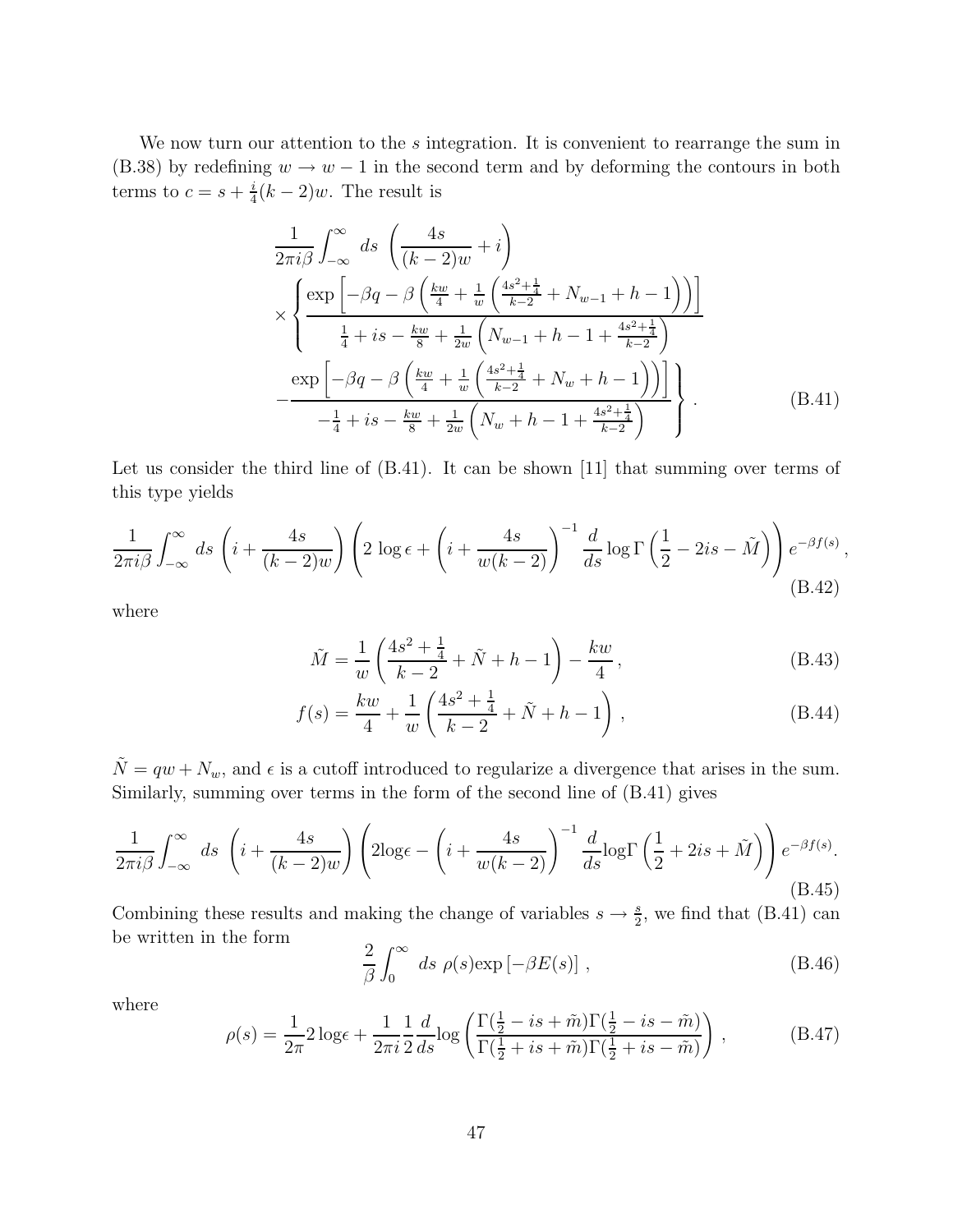$$
E(s) = \frac{kw}{4} + \frac{1}{w} \left( \frac{s^2 + \frac{1}{4}}{k - 2} + \tilde{N} + h - 1 \right), \tag{B.48}
$$

$$
\tilde{m} = \frac{1}{w} \left( \frac{s^2 + \frac{1}{4}}{k - 2} + \tilde{N} + h - 1 \right) - \frac{kw}{4}.
$$
\n(B.49)

Here  $\rho(s)$  and  $E(s)$  are the density of states and energy of the long strings. The expression (B.48) is exactly what we would find if we imposed the physical state conditions on the form (4.17) given in section 4.1 for the long string energy.

Thus, by analyzing the partition function, we have reproduced our conjecture for the spectrum of the straight brane. The result is summarized by writing the free energy summand  $f(\beta)$  as

$$
f(\beta) = \frac{1}{\beta} \sum D(h, \tilde{N}, w) \left[ \sum_{q} e^{-\beta E(q)} + \int ds \, \rho(s) e^{-\beta E(s)} \right], \tag{B.50}
$$

where  $E(q)$ ,  $E(s)$ , and  $\rho(s)$  are the discrete state energy, the continuum state energy, and the continuum density of states.

# References

- [1] A. M. Polyakov, "Quantum Geometry of Bosonic Strings," Phys. Lett. B103 (1981) 207–210.
- [2] J.-L. Gervais and A. Neveu, "The Dual Spectrum in Polyakov's Quantization. 1.," Nucl. Phys. B199 (1982) 59.
- [3] J.-L. Gervais and A. Neveu, "Dual String Spectrum in Polyakov's Quantization. 2. Mode Separation," Nucl. Phys. B209 (1982) 125.
- [4] V. G. Knizhnik, A. M. Polyakov, and A. B. Zamolodchikov, "Fractal Structure of 2d Quantum Gravity," Mod. Phys. Lett. A3 (1988) 819.
- [5] E. Witten, "(2+1)-Dimensional Gravity as an Exactly Soluble System," Nucl. Phys. B311 (1988) 46.
- [6] E. Witten, "On String Theory and Black Holes," Phys. Rev. D44 (1991) 314–324.
- [7] C. G. Callan, J. A. Harvey, and A. Strominger, "Supersymmetric String Solitons," hep-th/9112030.
- [8] S. Mukhi and C. Vafa, "Two-Dimensional Black Hole as a Topological Coset Model of  $c = 1$  String Theory," *Nucl. Phys.* **B407** (1993) 667–705, hep-th/9301083.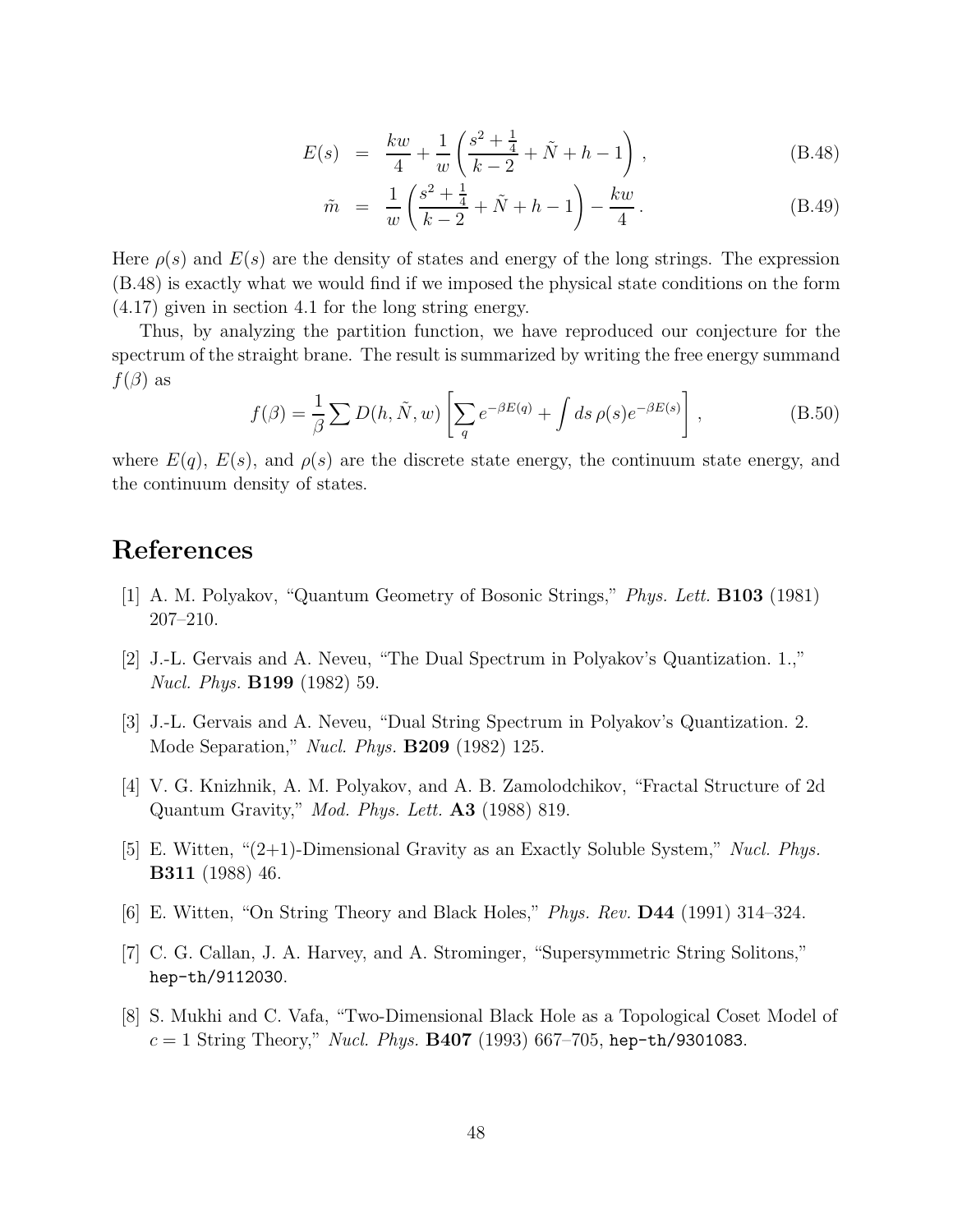- [9] D. Ghoshal and C. Vafa, " $c = 1$  String as the Topological Theory of the Conifold," *Nucl. Phys.*  $B453$  (1995) 121-128, hep-th/9506122.
- [10] H. Ooguri and C. Vafa, "Two-Dimensional Black Hole and Singularities of CY Manifolds," Nucl. Phys. **B463** (1996) 55-72, hep-th/9511164.
- [11] J. Maldacena, H. Ooguri, and J. Son, "Strings in  $AdS_3$  and the  $SL(2, R)$  WZW Model. Part 2: Euclidean Black Hole," hep-th/0005183.
- [12] J. Maldacena and H. Ooguri, "Strings in  $AdS_3$  and the  $SL(2, R)$  WZW Model. Part 1: The Spectrum," hep-th/0001053.
- [13] C. Klimcík and P. Severa, "Open Strings and D-Branes in WZNW Models," Nucl. Phys. B488 (1997) 653-676, hep-th/9609112.
- [14] M. Kato and T. Okada, "D-Branes on Group Manifolds," Nucl. Phys. B499 (1997) 583–595, hep-th/9612148.
- [15] A. Y. Alekseev and V. Schomerus, "D-Branes in the WZW Model," Phys. Rev. D60 (1999) 061901, hep-th/9812193.
- [16] A. Y. Alekseev, A. Recknagel, and V. Schomerus, "Non-Commutative World-Volume Geometries: Branes on  $SU(2)$  and Fuzzy Spheres," JHEP 09 (1999) 023, hep-th/9908040.
- [17] G. Felder, J. Fröhlich, J. Fuchs, and C. Schweigert, "The Geometry of WZW Branes," J. Geom. Phys. 34 (2000) 162-190, hep-th/9909030.
- [18] S. Stanciu, "D-Branes in Group Manifolds," JHEP 01 (2000) 025, hep-th/9909163.
- [19] C. Bachas, M. Douglas, and C. Schweigert, "Flux Stabilization of D-Branes," JHEP 05 (2000) 048, hep-th/0003037.
- [20] J. Pawelczyk, "SU(2) WZW D-Branes and Their Noncommutative Geometry from DBI Action," JHEP 08 (2000) 006, hep-th/0003057.
- [21] A. Y. Alekseev, A. Recknagel, and V. Schomerus, "Brane Dynamics in Background Fluxes and Non-Commutative Geometry," JHEP 05 (2000) 010, hep-th/0003187.
- [22] R. Gopakumar, J. Maldacena, S. Minwalla, and A. Strominger, "S-Duality and Noncommutative Gauge Theory,"  $JHEP$  06 (2000) 036, hep-th/0005048.
- [23] N. Seiberg, L. Susskind, and N. Toumbas, "Strings in Background Electric Field, Space/Time Noncommutativity and a New Noncritical String Theory," JHEP 06 (2000) 021, hep-th/0005040.